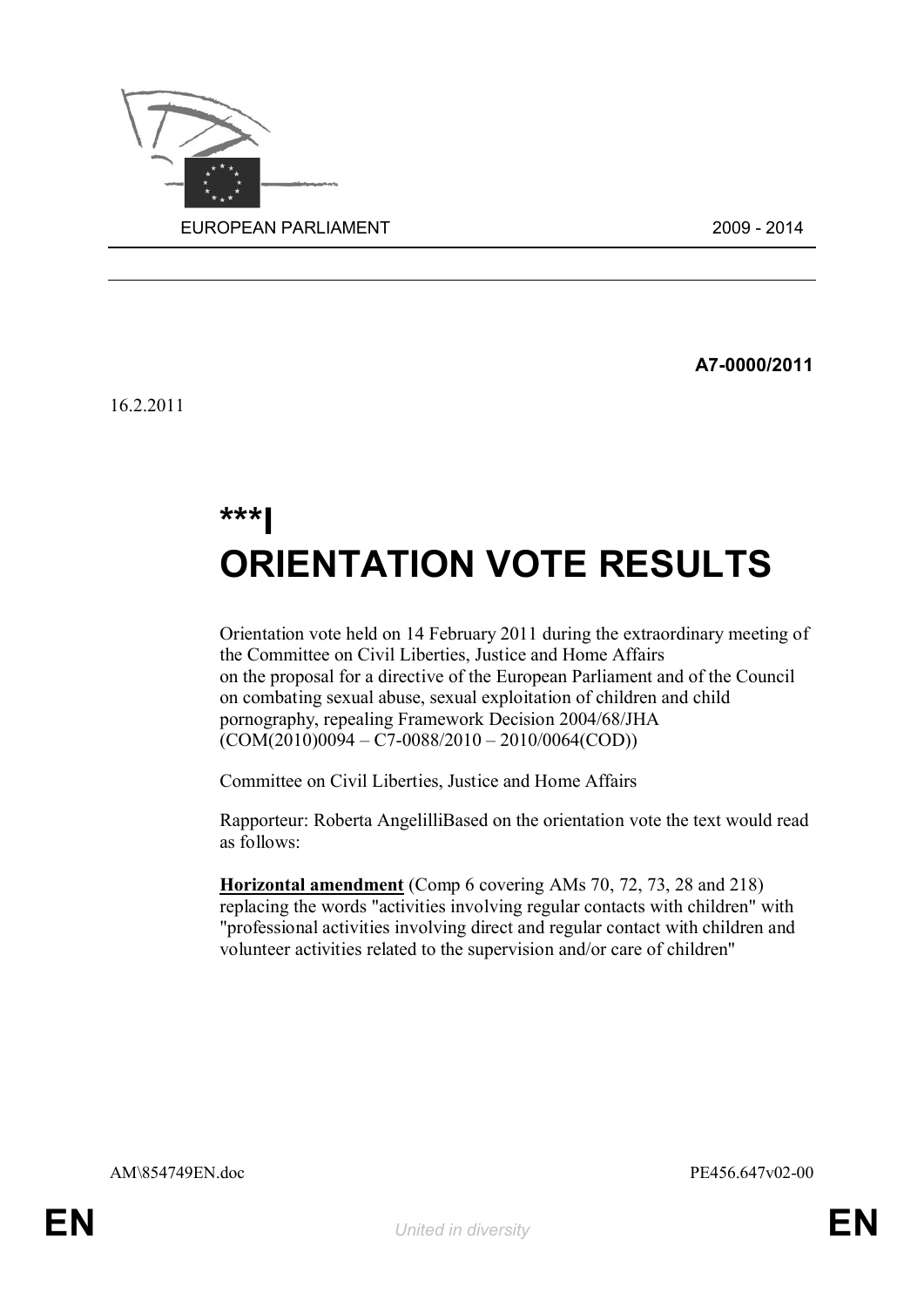# *Symbols for procedures*

- \* Consultation procedure
- \*\*\* Consent procedure
- \*\*\*I Ordinary legislative procedure (first reading)<br>\*\*\*II Ordinary legislative procedure (second reading)
- \*\*\*II Ordinary legislative procedure (second reading)<br>\*\*\*III Ordinary legislative procedure (third reading)
- Ordinary legislative procedure (third reading)

(The type of procedure depends on the legal basis proposed by the draft act.)

# *Amendments to a draft act*

In amendments by Parliament, amendments to draft acts are highlighted in *bold italics*. Highlighting in *normal italics* is an indication for the relevant departments showing parts of the draft act which may require correction when the final text is prepared – for instance, obvious errors or omissions in a language version. Suggested corrections of this kind are subject to the agreement of the departments concerned.

The heading for any amendment to an existing act that the draft act seeks to amend includes a third line identifying the existing act and a fourth line identifying the provision in that act that Parliament wishes to amend. Passages in an existing act that Parliament wishes to amend, but that the draft act has left unchanged, are highlighted in **bold**. Any deletions that Parliament wishes to make in such passages are indicated thus: **[...]**.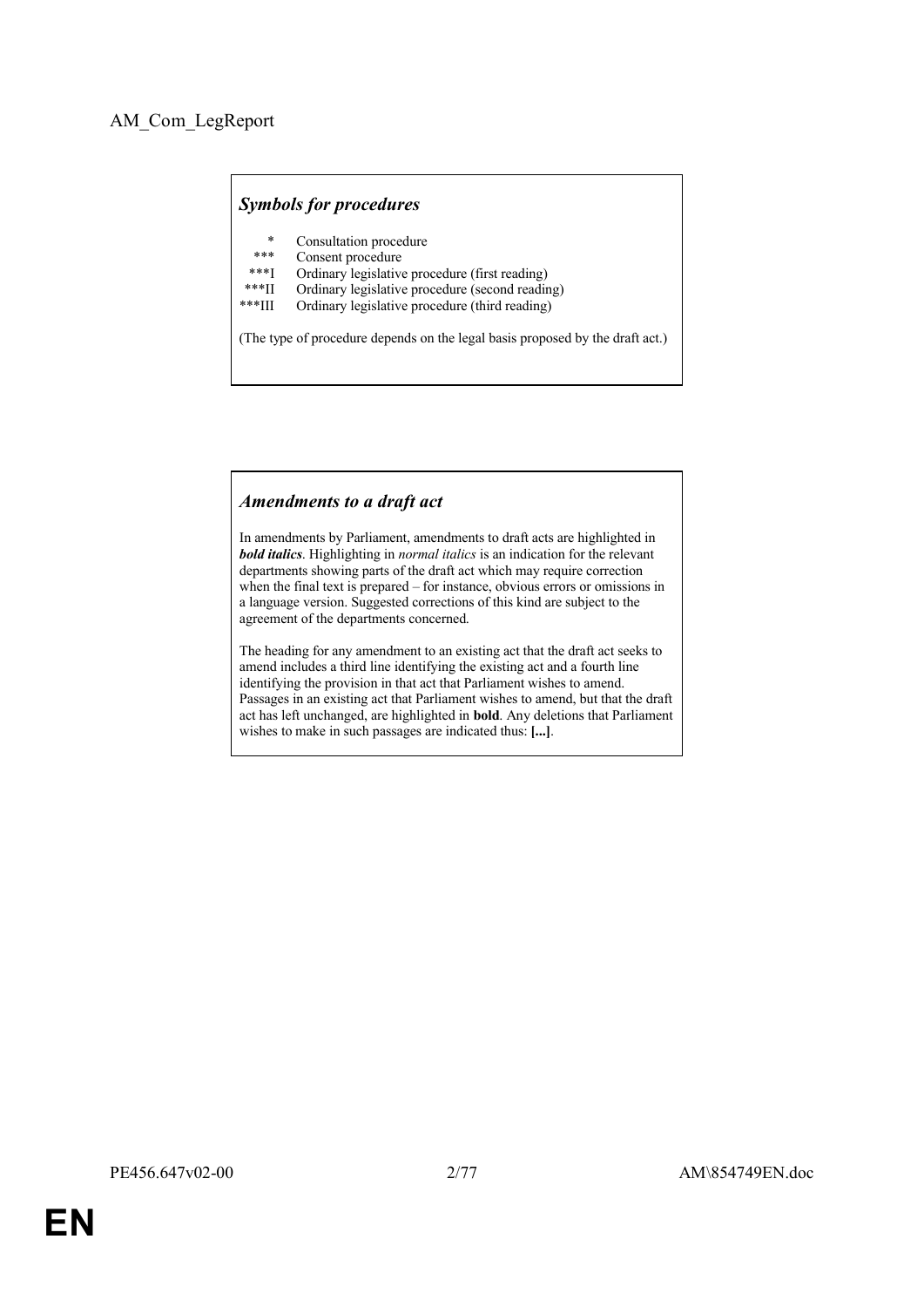# **CONTENTS**

| Page |
|------|
|      |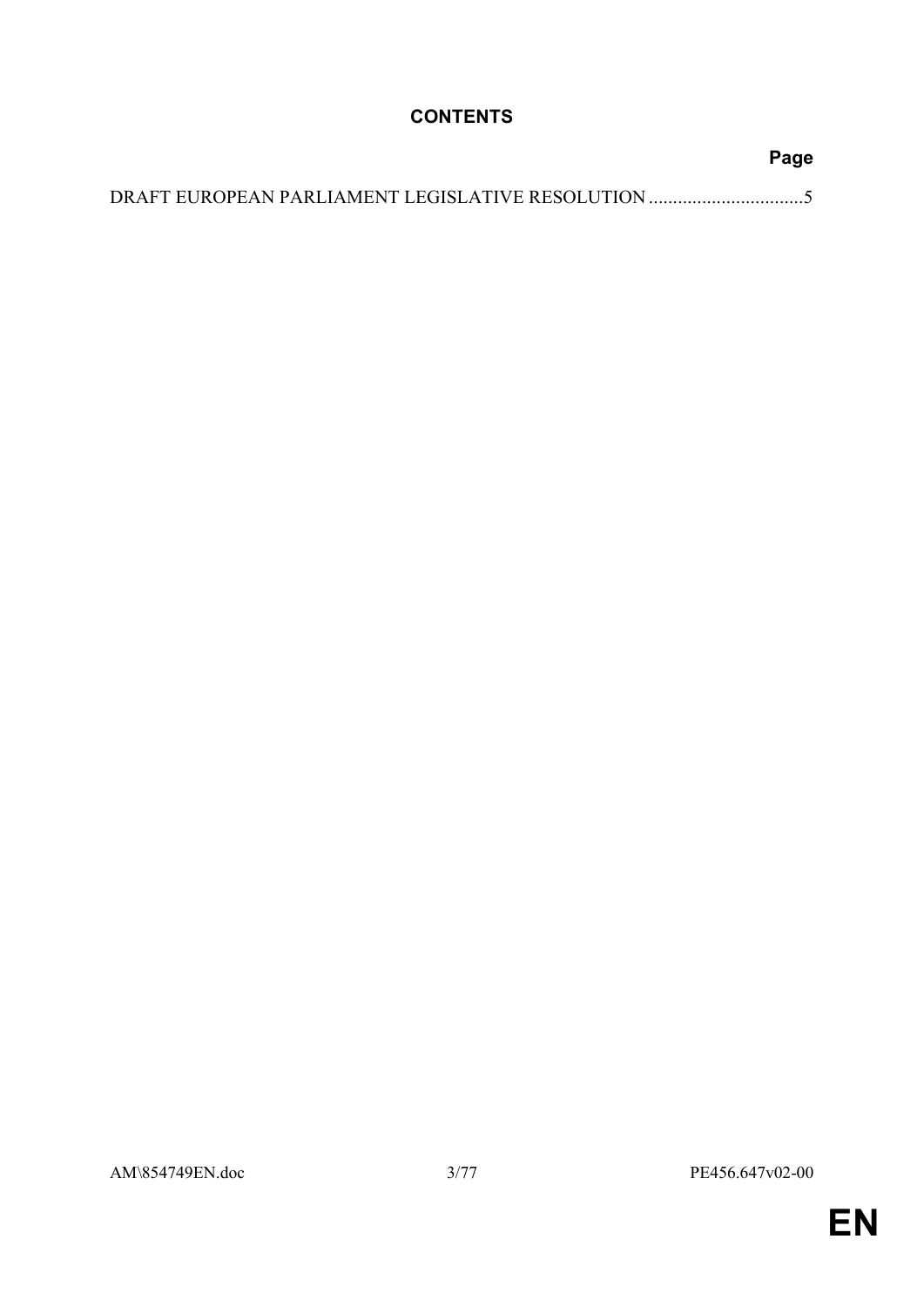PE456.647v02 -00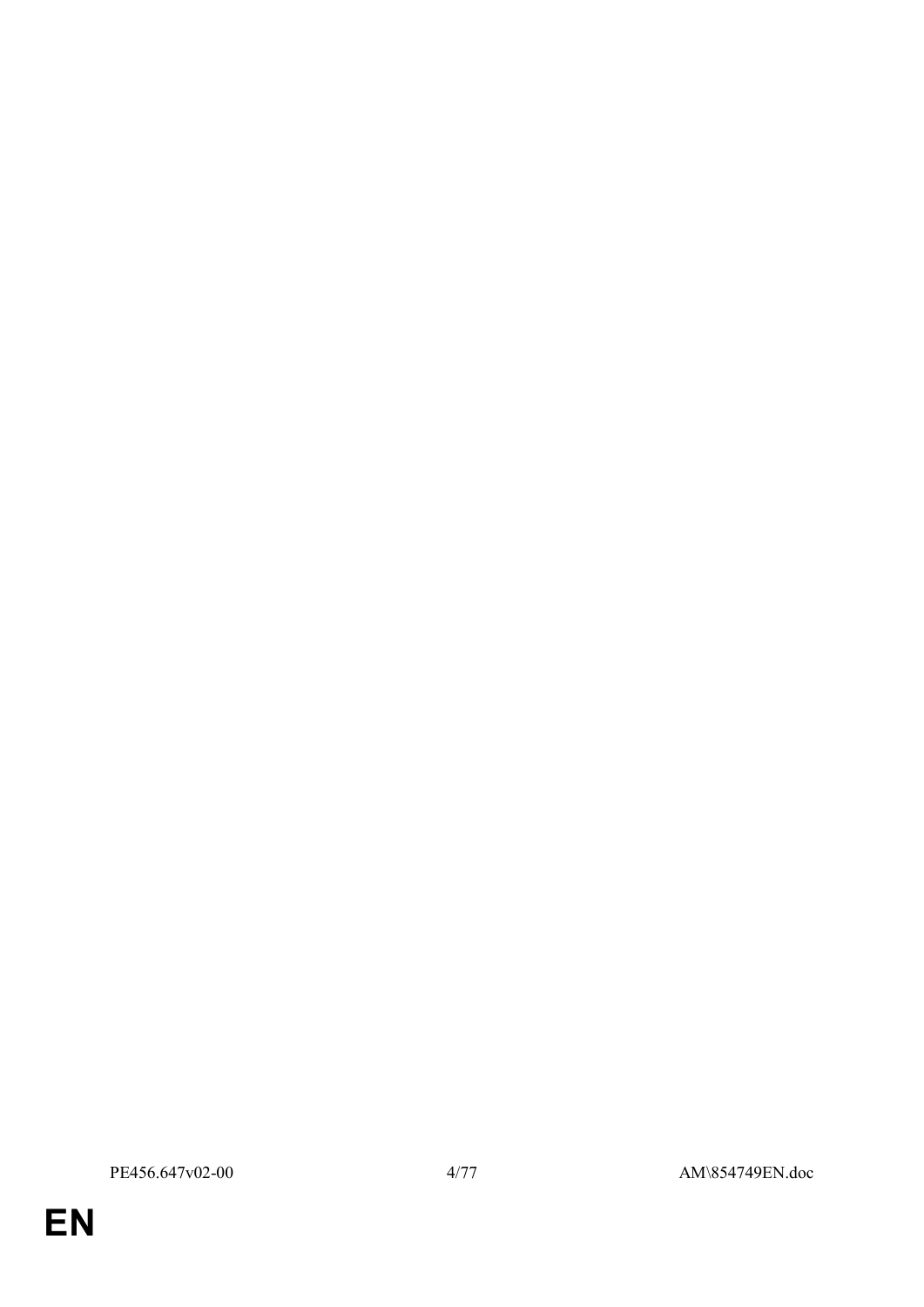# **DRAFT EUROPEAN PARLIAMENT LEGISLATIVE RESOLUTION**

**on the proposal for a directive of the European Parliament and of the Council on combating the sexual abuse, sexual exploitation and child pornography, repealing Framework Decision 2004/68/JHA (COM(2010)0094 – C7-0088/2010 – 2010/0064(COD)**

# **(Ordinary legislative procedure: first reading)**

*The European Parliament*,

- having regard to the Commission proposal to Parliament and the Council (COM(2010)0095),
- having regard to Article 294(2) and *Articles 16,* 82(2) and 83(1) of the Treaty on the Functioning of the EU, pursuant to which the Commission submitted the proposal to Parliament (C7-0087/2010),
- *having regard to Articles 7, 8, 11 and 24 of the Charter of Fundamental Rights of the European Union,*
- *having regard to Articles 8 and 10 of the European Convention on Human Rights,*
- *having regard to the 1989 UN Convention on the Rights of the Child, particularly Articles 19 and 34 thereof,*
- *having regard to the 2007 Council of Europe Convention on the Protection of Children against Sexual Exploitation and Sexual Abuse,*
- having regard to Article 294(3) of the Treaty on the Functioning of the EU,
- having regard to the reasoned opinions sent to its President by national parliaments on the compliance of the draft act with the principle of subsidiarity,
- having regard to the opinion of the European Economic and Social Committee,
- having regard to Rules 55 and 37 of its Rules of Procedure,
- having regard to the report of the Committee on Civil Liberties, Justice and Home Affairs and the opinion of the Committee on Women's Rights and Gender Equality and the Committee on Culture and Education (A7-0000/2010),
- 1. Adopts its position at first reading hereinafter set out;
- 2. Calls on the Commission to refer the matter to Parliament again if it intends to amend its proposal substantially or replace it with another text;
- 3. Instructs its President to forward its position to the Council, the Commission, the national parliaments *and the European Data Protection Supervisor*.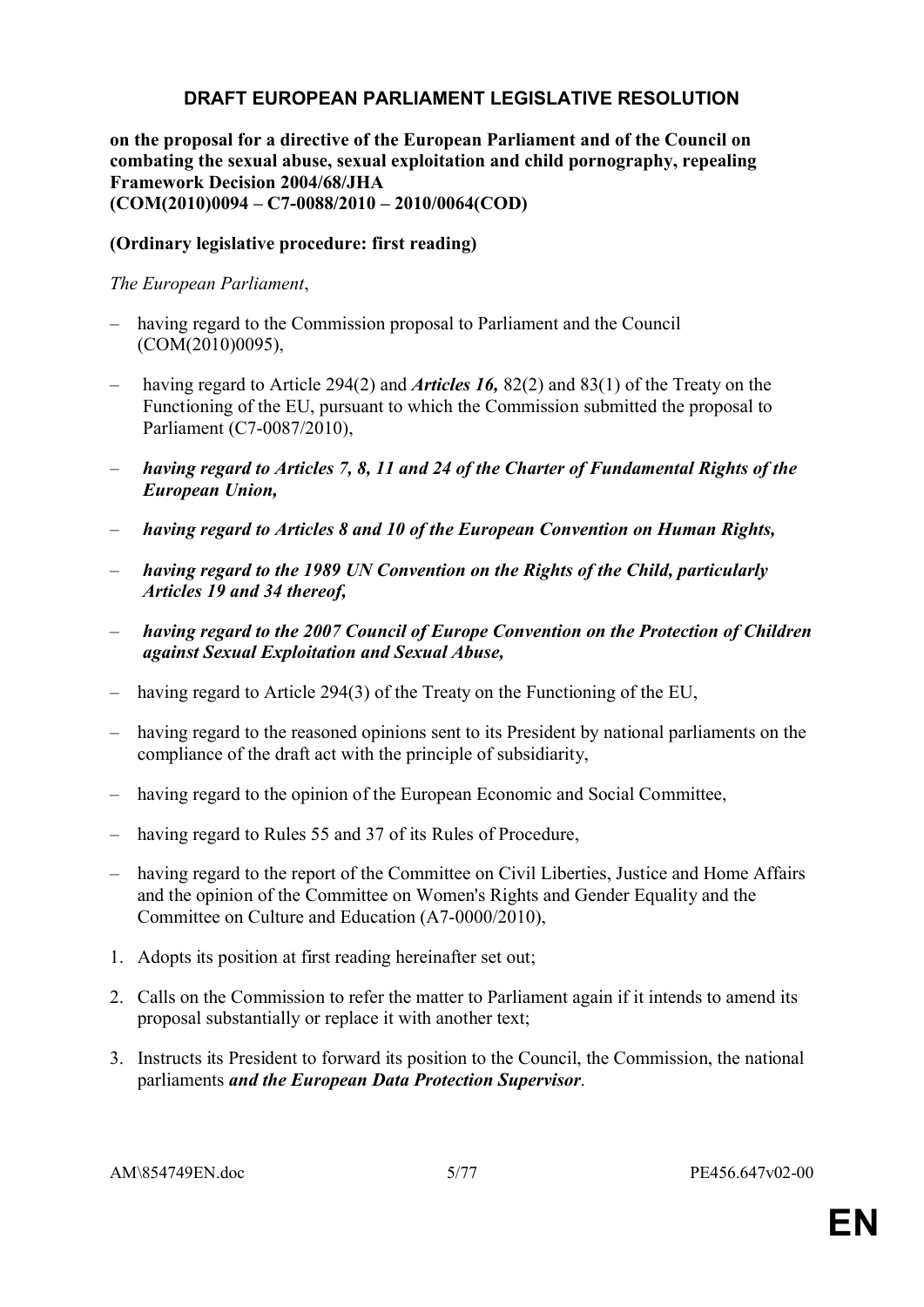# **Proposal for a directive Recital 1**

# *Text proposed by the Commission Amendment*

(1) Sexual abuse and sexual exploitation of children, including child pornography constitute serious violations of fundamental rights, in particular the rights of the child to protection and care as is necessary for his or her well-being as stipulated by the UN Convention on the Rights of the Child and the Charter of Fundamental Rights of the European Union.

(1) Sexual abuse and sexual exploitation of children, including child pornography constitute serious violations of fundamental rights, in particular the rights of the child to protection and care as is necessary for his or her well-being as stipulated by the UN Convention on the Rights of the Child *and its Optional Protocols thereto, the Council of Europe Convention on the Protection of Children against Sexual Exploitation and Sexual Abuse* and the Charter of Fundamental Rights of the European Union *(Charter)*.

Or. en

# *Justification*

*Additional internal instruments have to be listed here, especially the 2007 Council of Europe Convention on the Protection of children against Sexual Exploitation and Sexual Abuse as the most modern international instrument in that field.*

# **Amendment 44**

# **Proposal for a directive Recital 1**

*Text proposed by the Commission Amendment*

(1) Sexual abuse and sexual exploitation of children, including child pornography constitute serious violations of fundamental rights, in particular the rights of the child to protection and care as is necessary for his or her well-being as stipulated by the UN Convention on the Rights of the Child and the Charter of Fundamental Rights of the European Union.

(1) Sexual abuse and sexual exploitation of children, including child pornography constitute serious violations of *the law and of* fundamental rights, in particular the rights of the child to protection and care as is necessary for his or her well-being as stipulated by the UN Convention on the Rights of the Child and the Charter of Fundamental Rights of the European Union.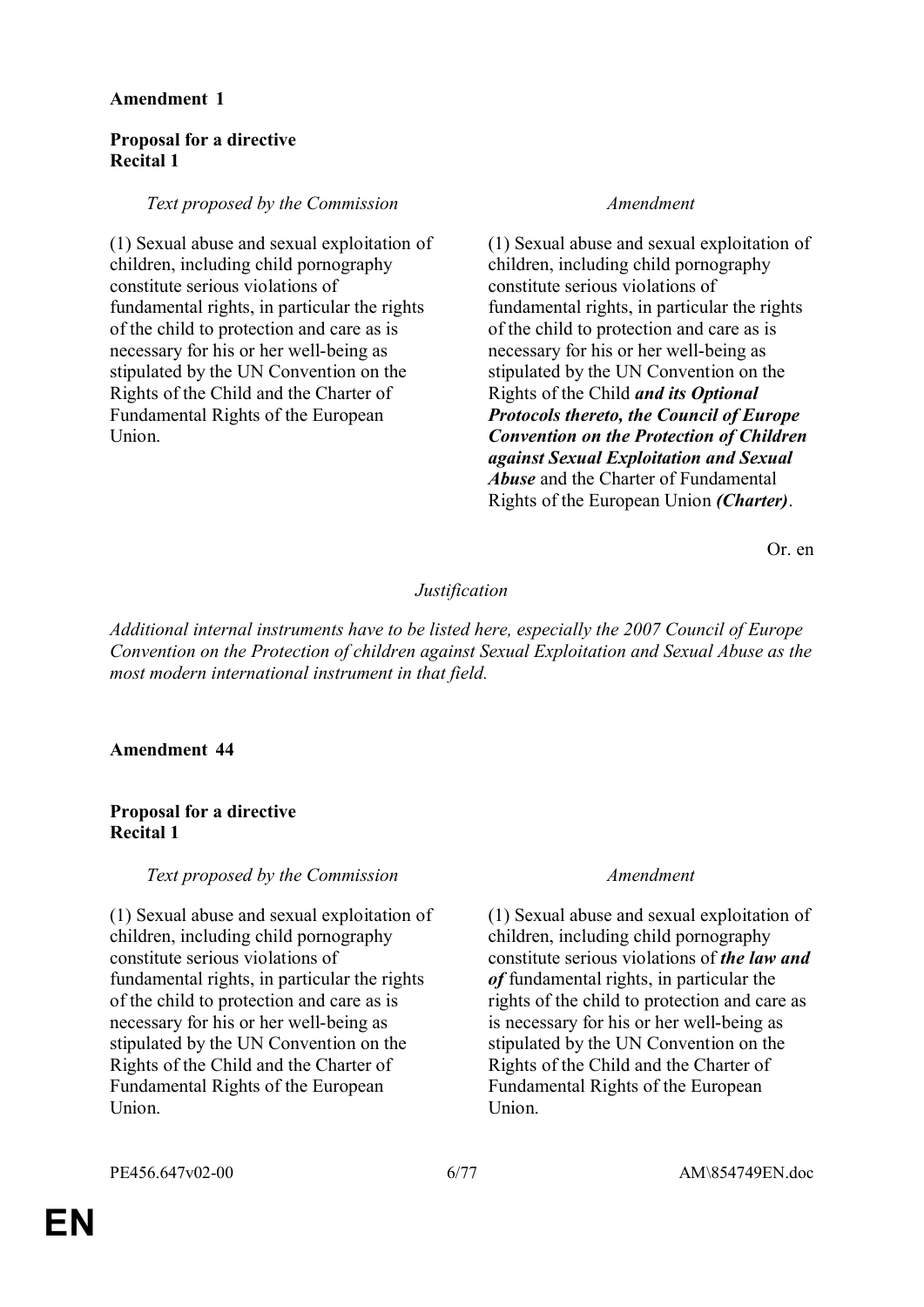# **Proposal for a directive Recital 1 a (new)**

*Text proposed by the Commission Amendment*

*(1a) The legally binding nature of the provisions of the Charter, in accordance with Article 6 of the Treaty on European Union, introduced a new stage in the level of protection of children, as Article 24(2) of the Charter provides for the mainstreaming of child protection. Moreover, the multiannual Stockholm Programme - an open and Secure Europe Serving and Protecting Citizens<sup>1</sup> , adopted by the European Council, gives a clear priority to combating the sexual abuse and sexual exploitation of children, and child pornography.*

*¹ OJ L 115, 4.5.2010, p. 1.*

*\_\_\_\_\_\_\_\_\_*

Or. en

# *Justification*

*With the entry into force of the Treaty of Lisbon the EU Charter of Fundamental Rights acquired full legally binding nature, whereby Article 24 of the Charter demands do take into account the child's best interest in all activities related to children undertaken by public authorities or private institutions.*

# **Amendment 1 FEMM**

**Proposal for a directive Recital 1 a (new)** 

*Text proposed by the Commission Amendment*

*(1a) All stakeholders should have a zerotolerance approach to combating the sexual abuse and exploitation of children and child pornography.*

# **Amendment 4 CULT**

AM\854749EN.doc  $7/77$  PE456.647v02-00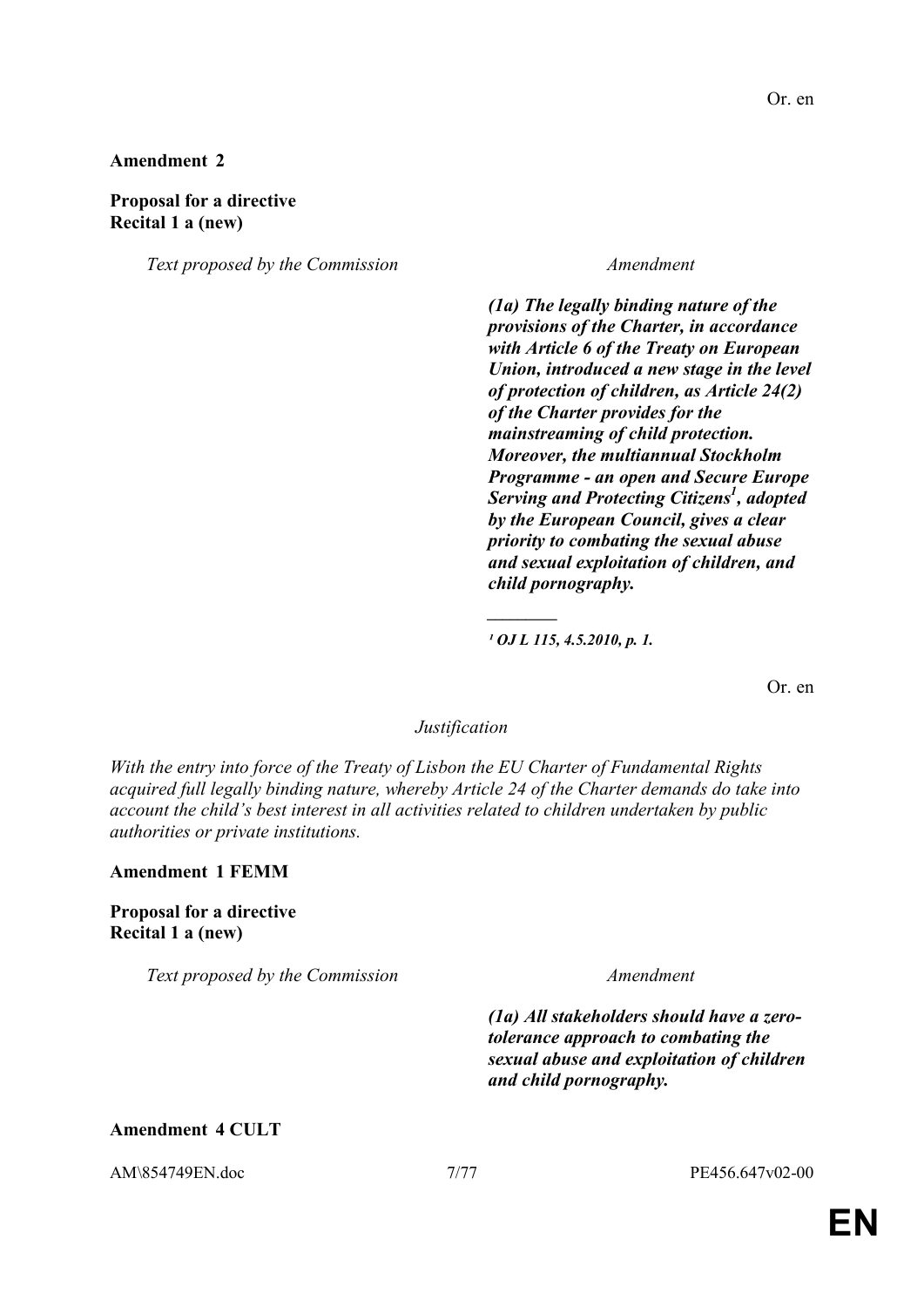*Text proposed by the Commission Amendment*

*(1b) Due note should be taken, in that connection, of the impotance of Article 16 of the Treaty on the Functioning of the European Union, which lays down the right to protection of personal data.*

**Amendement 5 CULT**

# **Proposal for a directive Recital 1 c (new)**

*Text proposed by the Commission Amendment*

*(1c) Due note should be taken, in that connection, of the importance of Articles 7, 8, 11 and 24 of the Charter of Fundamental Rights of the European Union, which lay the right to respect for private and family life, the right to protection of personal data, the right to freedom of expression and information and the rights of the child.*

**Amendement 6 CULT**

**Proposal for a directive Recital 1 d (new)**

*Text proposed by the Commission Amendment*

*(1d) Due note should be taken in that connection, of the importance of Articles 8 and 10 of the European Convention for the Protection of Human Rights and Fundamental Freedoms, which lay down the right to respect for private and family life and the right to freedom of expression.*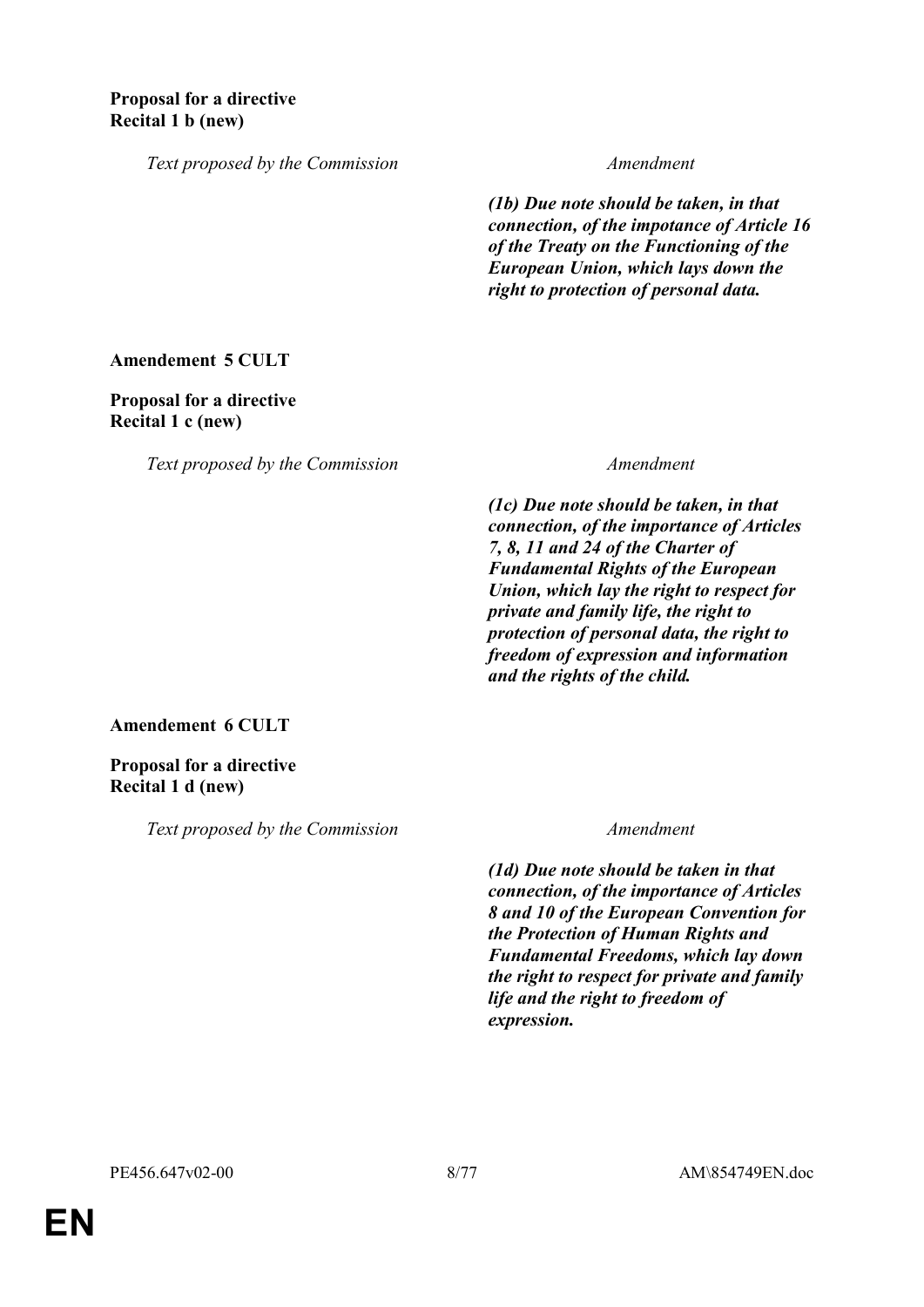# **Proposal for a directive Recital 2 a (new)**

*Text proposed by the Commission Amendment*

*(2a) Sexual abuse of children takes place most frequently in the direct environment of children, during a longer period, by figures of authority, such as parents, relatives, teachers, child minders, or religious leaders. The relationship of dependence between the victim and the perpetrator, strict social or moral conventions with the community, feelings of guilt and fear of retribution or exclusion by the community, make it extremely difficult for young victims to speak out, and sometimes they remain silent far into adulthood. This is an important obstacle to effective prosecution of child abuse. Child abuse therefore often goes unreported or unpunished.*

Or. en

### *Justification*

*A recent study (to be published in February 2011) shows that in about 30% of all cases parents were the abuser, 10% aunts and uncles, 10% grandparents and in about 8% of the cases their own brothers and sisters. Additionally 19% of the boys and about 10% of the girls have been abused by their own friends. In 10 to 20% of the cases children are being abused in institutions like school, sports clubs and the church.*

**Amendment 3**

**Proposal for a directive Recital 3 a (new)**

*Text proposed by the Commission Amendment*

*(3a) Rights of child victims in criminal proceedings should be strengthened, including, in addition to the rights set out in Framework Decision 2001/220/JHA, rights such as obligatory and free legal*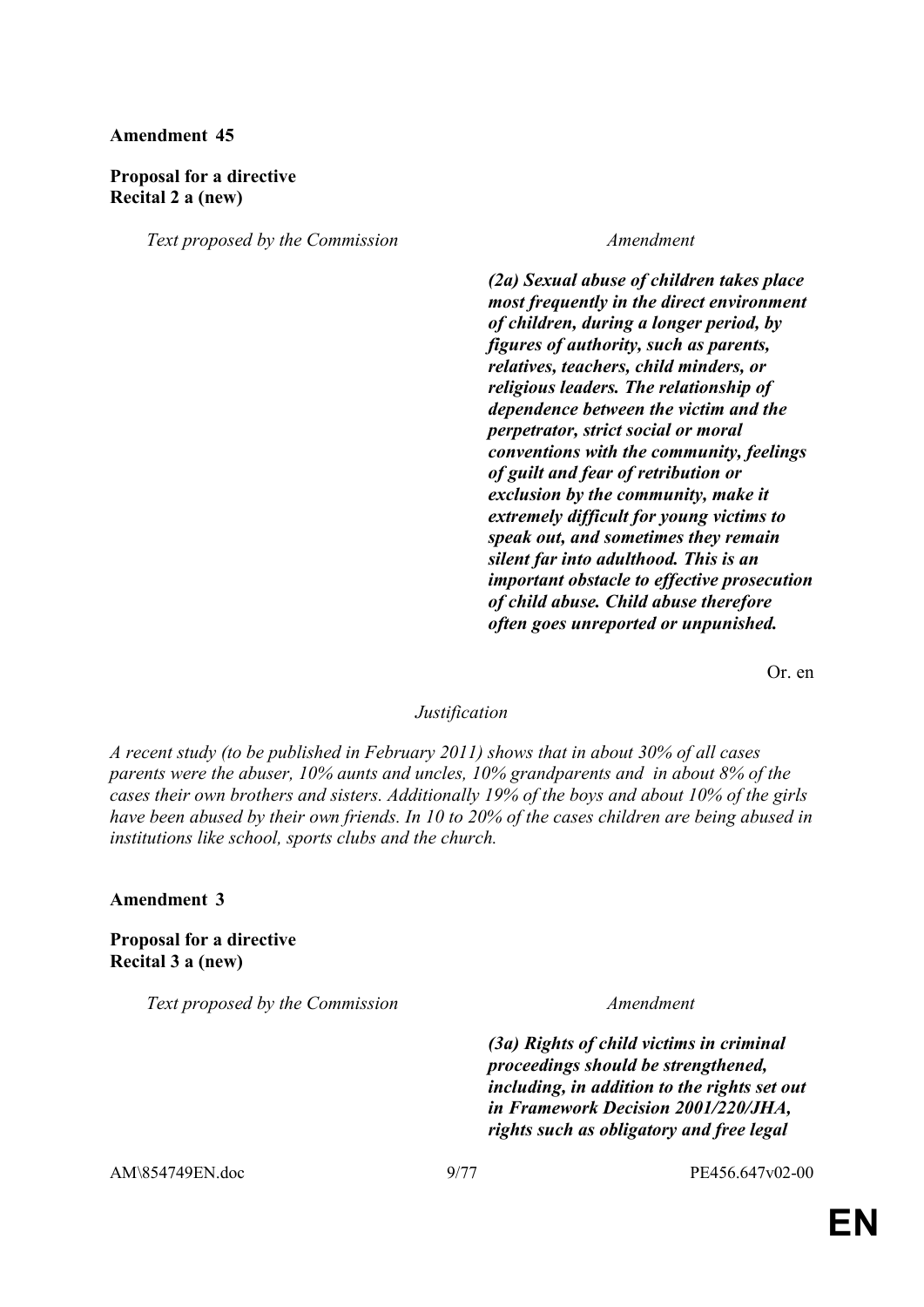Or. en

# *Justification*

*The legal counselling to and representation of child victims of sexual abuse and exploitation should be mandatory and free of costs in all cases, as a child needs such counselling and representation to fully understand and use his rights.*

# **Amendment 2 FEMM**

**Proposal for a directive Recital 3 a (new)**

*Text proposed by the Commission Amendment*

*(3a) It is possible for both female and male children and adolescents to be victims of sexual abuse.*

# **Amendment 3 FEMM**

# **Proposal for a directive Recital 3 b (new)**

*Text proposed by the Commission Amendment*

*(3b)The danger posed by females who commit child sexual abuse, as well as the danger posed by men who do likewise should be investigated.*

**Amendment 48**

# **Proposal for a directive Recital 4 a (new)**

*Text proposed by the Commission Amendment*

*(4a) Calls upon those signatories to the Convention on the Rights of the Child (Convention) that have not met the reporting obligations of Article 44 of the Convention, most notably Belgium, Cyprus, Greece, the Holy Seat, and*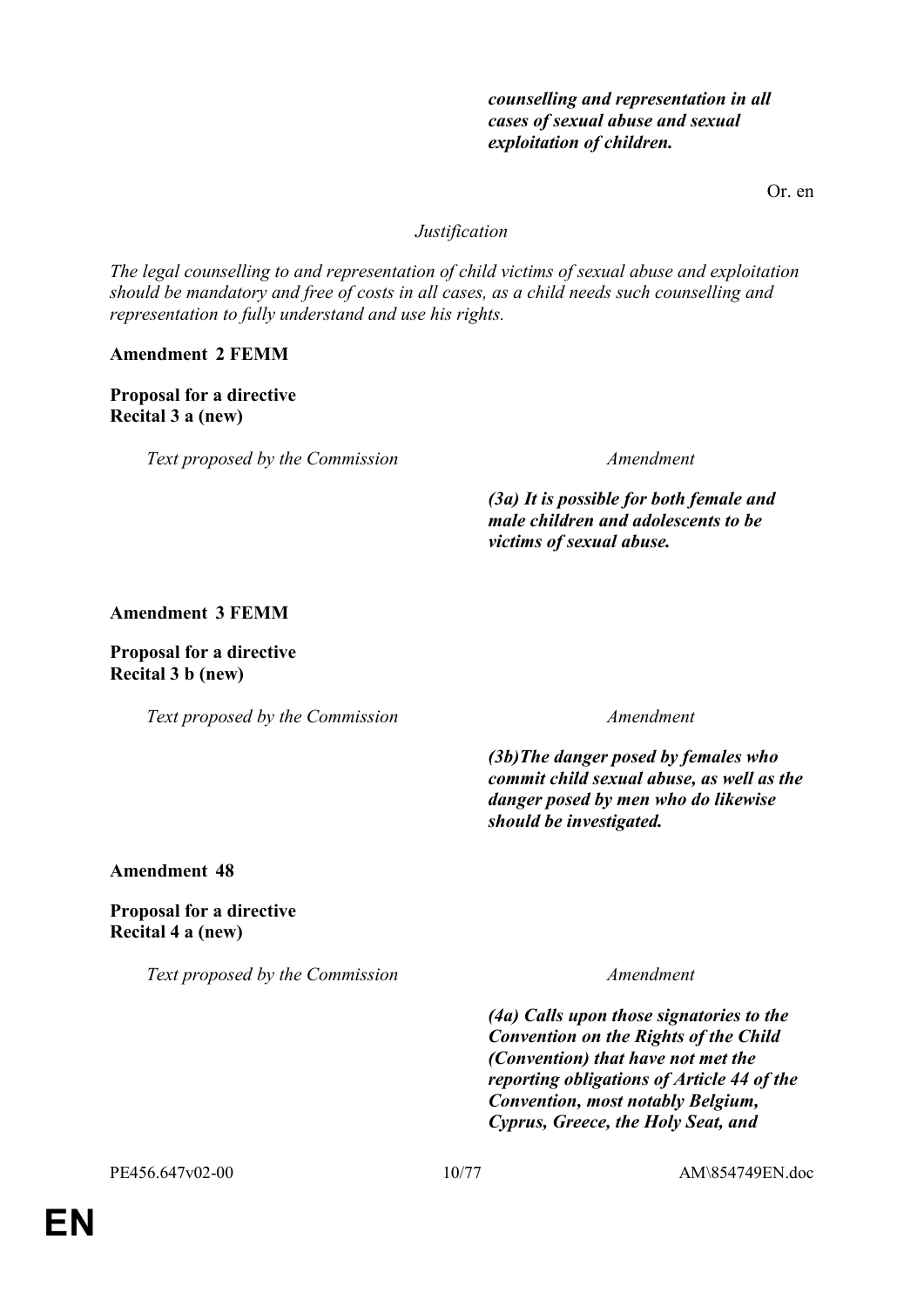*Portugal, to submit to the Committee on the Rights of the Child, reports on the measures they have adopted to give effect to the rights recognized in the Convention and on the progress made on the enjoyment of those rights.*

Or. en

### **Amendment 4 FEMM**

# **Proposal for a directive Recital 4 a (new)**

*Text proposed by the Commission Amendment*

*(4a) It is often the case that victims of human trafficking have been victims of child abuse and sexual exploitation.*

# *Justification*

*Children are more likely to suffer from the long term consequences of sexual abuse both physically and psychologically. This can cause alienation within their family and community which can make them vulnerable to other forms of exploitation such as human trafficking.*

# **Amendment 49**

**Proposal for a directive Recital 5 a (new)** 

*Text proposed by the Commission Amendment*

*(5a) Member States are encouraged to create mechanisms for data collection or focal points, at the national or local levels and in collaboration with civil society, for the purpose of observing and evaluating the phenomenon of sexual exploitation and sexual abuse of children, with due respect for the requirements of personal data protection in line with the Council of Europe Convention CETS No. 201 on the Protection of Children against Sexual Exploitation and Sexual Abuse. In order*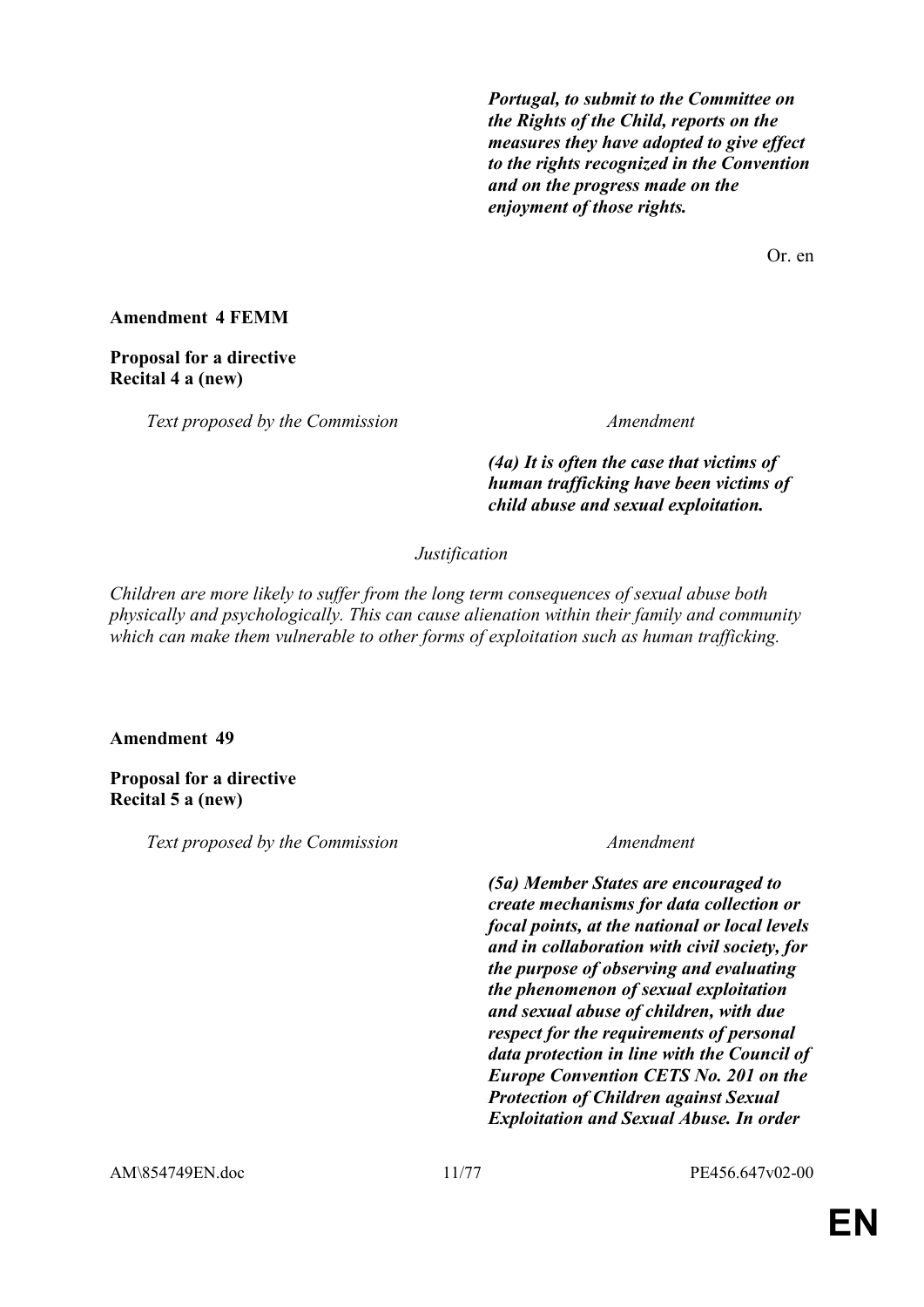*to be able to properly evaluate the results of actions to combat sexual abuse, sexual exploitation and child pornography, the Union should continue to develop its work on methodologies and data collection methods to produce comparable statistics.*

Or. en

### *Justification*

*There is a lack of reliable data on and knowledge of the magnitude of the crime and the effectiveness of policy measures to fight child sexual abuse and exploitation.*

**Amendment 50**

# **Proposal for a directive Recital 5 a (new)**

*Text proposed by the Commission Amendment*

*(5a) The procedural position of children should be enhanced in accordance with their rights under the UN Convention on the Rights of the Child.*

Or. sv

# **Amendment 51**

# **Proposal for a directive Recital 5 b (new)**

*Text proposed by the Commission Amendment*

*(5b) The authorities have a duty to acquire a good understanding of children and how they behave when faced with traumatic experiences, so as to ensure a high quality of evidence-taking and to reduce the stress placed on children when carrying out the necessary measures. This requires increased international cooperation and needs the authorities to ensure that sufficient resources are made*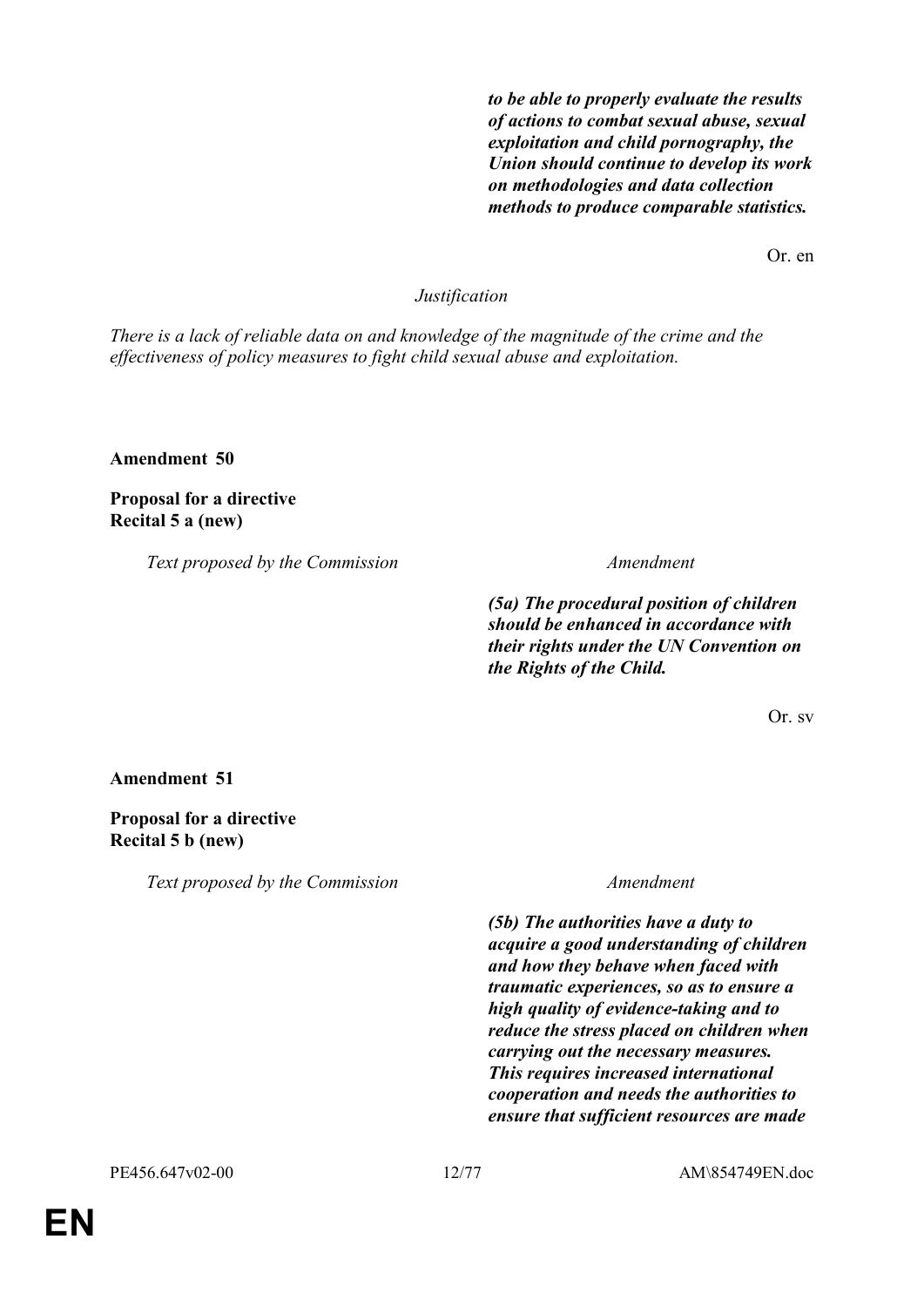### **Amendment 5 FEMM**

# **Proposal for a directive Recital 6**

### *Text proposed by the Commission Amendment*

(6) Serious forms of child sexual abuse and sexual exploitation should be subject to effective, proportionate and dissuasive sanctions. This includes, in particular, various forms of sexual abuse and sexual exploitation facilitated by the use of information and communication technology. The definition of child pornography should also be clarified and brought closer to that contained in international instruments.

Or. sv

(6) Serious forms of child sexual abuse and sexual exploitation should be subject to effective, proportionate and dissuasive sanctions. This includes, in particular, various forms of sexual abuse and sexual exploitation facilitated by the use of information and communication technology *such as "grooming" (the online solicitation of children for sexual purposes) via social networking websites and chat rooms*. The definition of child pornography should also be clarified and brought closer to that contained in international instruments.

# **Amendment 11 CULT**

**Proposal for a directive Recital 6 a (new)**

*Text proposed by the Commission Amendment*

*(6a) If the sexual abuse and sexual exploitation of persons under the age of 18 years and the depiction of sexual acts involving such persons is to be combated effectively, a holistic approach is needed which combines punishment of the perpetrators with comprehensive protection of the victims and effective preventive measures in the Member States. The preventive approach should, above all, have a clear and lasting impact on the how people are taught to use new means of communication, e.g. the*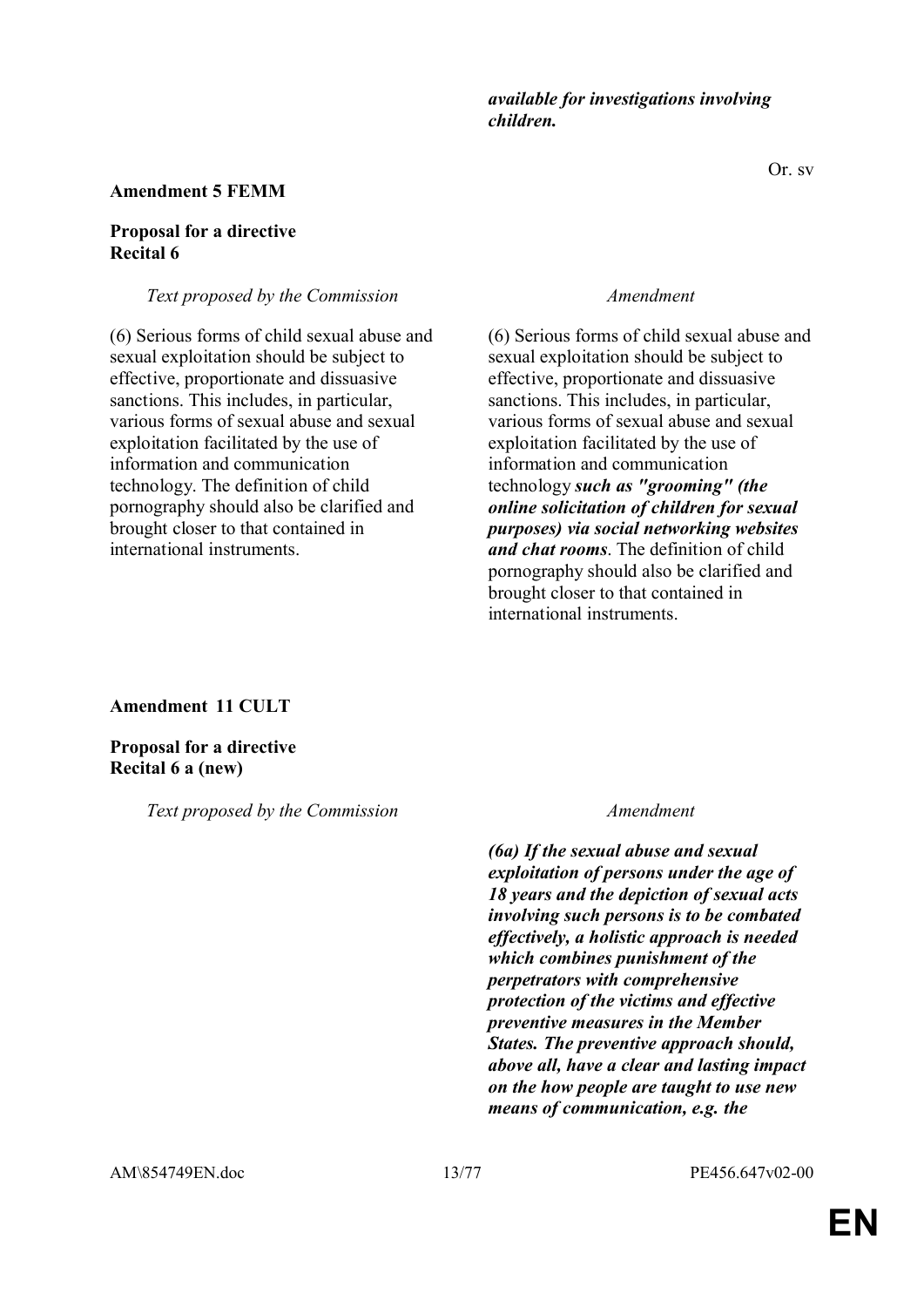*internet.*

# **Amendment 52**

### **Proposal for a directive Recital 6 a (new)**

*Text proposed by the Commission Amendment*

*(6a) Member States should ensure that children are protected against any form of sexual abuse and sexual exploitation. For that purpose, school should be the preferred institution for preventing this type of crime, through the introduction of information and awareness-raising programmes. This means that school staff should be suitably trained to inform children about their rights, teach them to recognise and avoid high-risk situations and encourage them to speak out if they have been victims of such crimes.*

Or. fr

**Amendment 4**

**Proposal for a directive Recital 7 a (new)**

*Text proposed by the Commission Amendment*

*(7a) Member States should ensure the promotion and protection of children's rights against any form of sexual abuse and sexual exploitation by reaching the highest level of prevention. This directive should be seen as part of integrated action to ensure prevention, in particular through appropriate school education programmes, including in the framework of the regular educational system, awareness-raising campaigns, research, exchanges of best practices and cooperation between public authorities and non-governmental organisations, service providers and tour operators, as*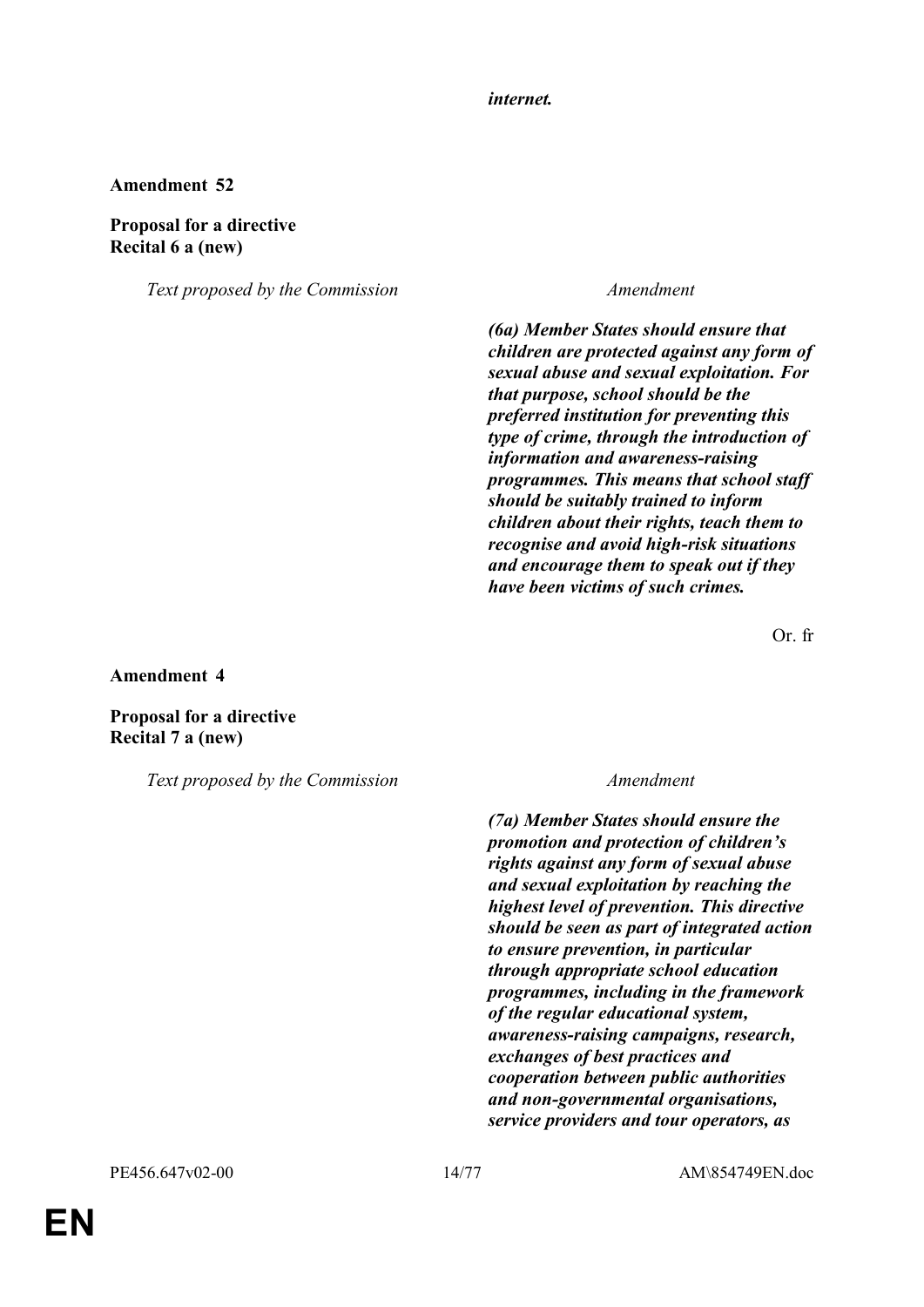*regards the danger of sexual abuse, sexual exploitation and child pornography, as well as regards the rights of victims and steps to be taken in the case of such abuse or suspected abuse. Those measures should be addressed to all parties concerned, including children, parents and education practitioners. The same objectives should be considered as an integral part of Union negotiations with third countries.*

Or. en

*Justification*

*The provisions which cover the criminal aspects and the preventive measures for the defence of children against abuse should be seen as part of an integrated approach to reach objectives in line with the 2007 Council of Europe Lanzarote Convention to encourage awareness of the protection and rights of children among persons who have regular contacts with children in the education, health, social protection, judicial and law-enforcement sectors and in areas relating to sport, culture and leisure activities.*

**Amendment 55**

**Proposal for a directive Recital 7 a (new)** 

*Text proposed by the Commission Amendment*

*(7a) Member States should be encouraged to provide the necessary training during the education of future and current teachers and educational staff on the causes of behavioural changes in children and the possible changes in behaviour to look for.*

Or. en

**Amendment 56**

**Proposal for a directive Recital 7 a (new)** 

AM\854749EN.doc 15/77 PE456.647v02-00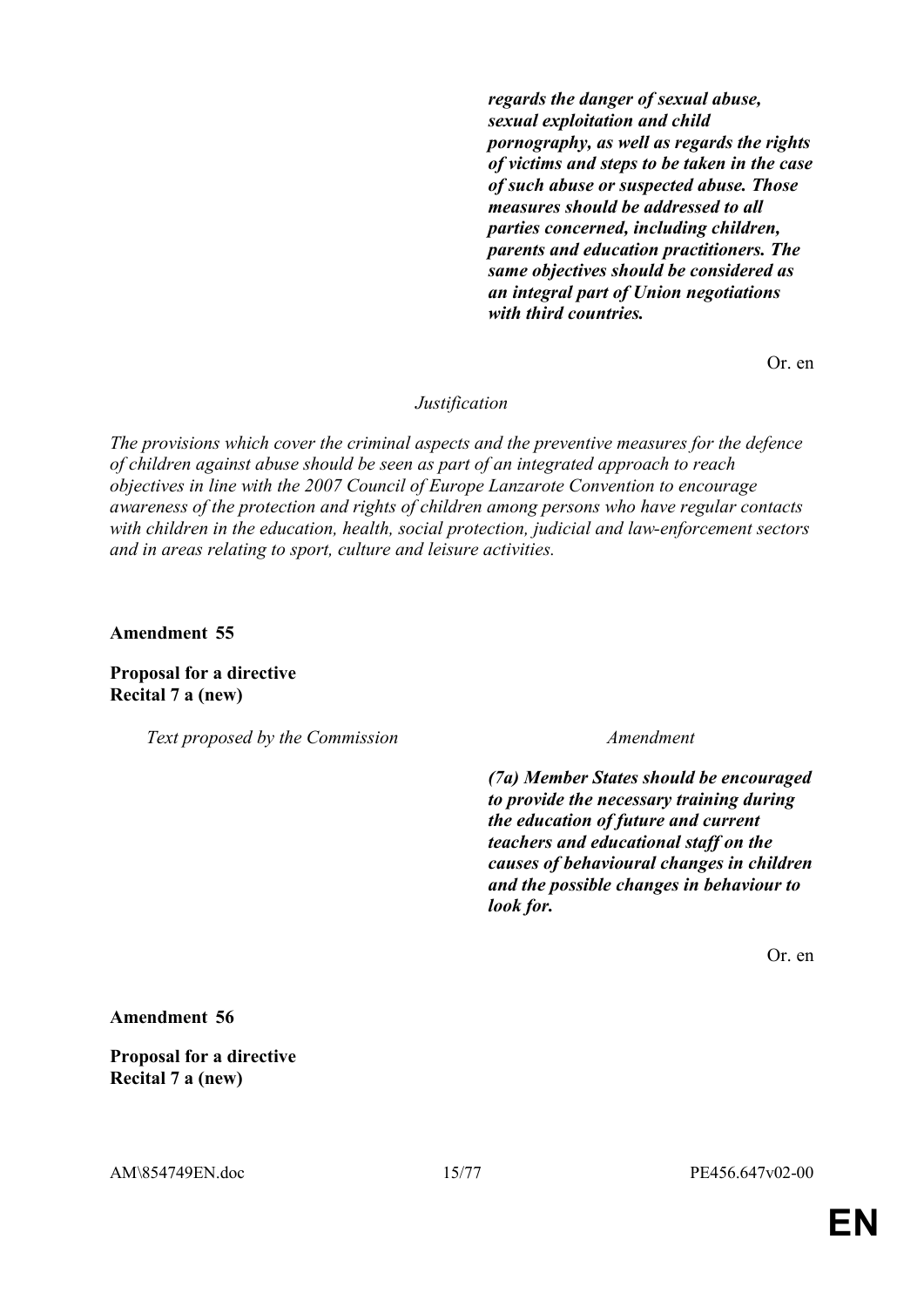*Text proposed by the Commission Amendment*

*(7a) When combating sexual abuse, sexual exploitation of children and child pornography full use should be made of existing instruments on seizure and confiscation of the proceeds of crime, such as the UN Convention against Transnational Organized Crime and its Protocols, the 1990 Council of Europe Convention on Laundering, Search, Seizure and Confiscation of the Proceeds from Crime, Council Framework Decision 2001/500/JHA of 26 June 2001 on money laundering, the identification, tracing, freezing, seizing and confiscation of instrumentalities and the proceeds of crime<sup>1</sup>and Council Framework Decision 2005/212/JHA of 24 February 2005 on Confiscation of Crime-Related Proceeds, Instrumentalities and Property<sup>2</sup> . The use of seized and confiscated instrumentalities and proceeds from the offences referred to in this Directive to support victims' assistance and protection, including compensation of victims, should be encouraged.*

*1 OJ L 182, 5.7.2001, p. 1. 2 OJ L 68, 15.3.2005, p. 49.*

Or. en

**Amendment 13 CULT**

# **Proposal for a directive Recital 7 a (new)**

*Text proposed by the Commission Amendment*

*(7a) At the same time, it should be pointed out that differing cultural and legal traditions cannot justify the sexual harassment of persons under the age of 18 years or the depiction of sexual acts involving them.*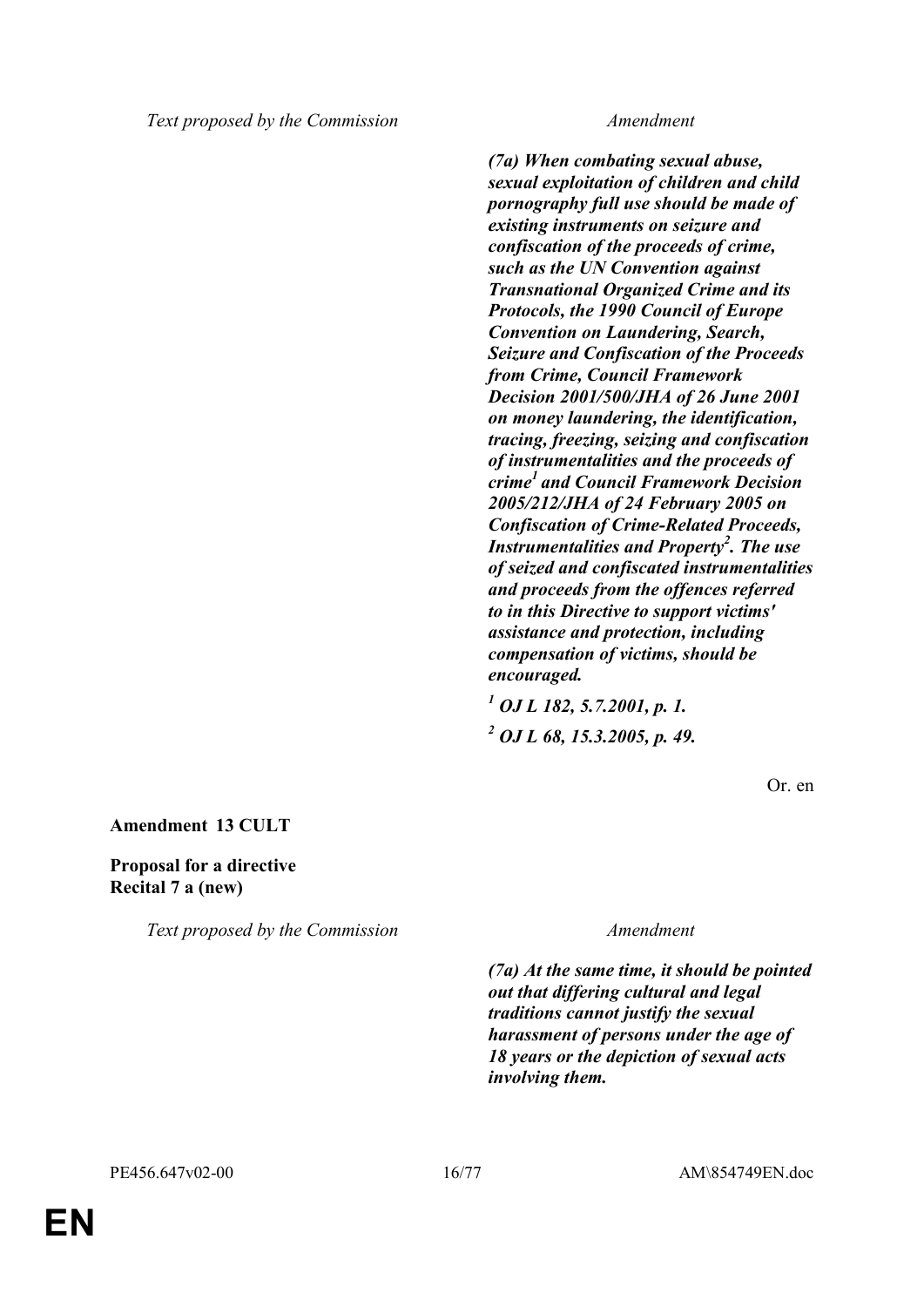# **Proposal for a directive Recital 8**

# *Text proposed by the Commission Amendment*

(8) Investigating offences and bringing charges in criminal proceedings should be facilitated, to take into account the difficulty for child victims of denouncing abuse and the anonymity of offenders in cyberspace. To ensure successful investigations and prosecutions of the offences referred to in this Directive, *effective investigation tools should be made available to those responsible for the investigation and prosecutions of such offences. These tools may include covert operations, interception of communications, covert surveillance including electronic surveillance, monitoring of bank accounts or other financial investigations*.

(8) Investigating offences and bringing charges in criminal proceedings should be facilitated, to take into account the difficulty for child victims of denouncing abuse and the anonymity of offenders in cyberspace. To ensure successful investigations and prosecutions of the offences referred to in this Directive, *Member States should encourage any person who has, in good faith, a suspicion or knowledge about sexual abuse or exploitation of a child, to report the matter to the competent services. Regarding the system of reporting sexual abuse and sexual exploitation of children and helping children in need, Union hotlines under the number 116 000 for missing children, 116 006 for victims of crime and 116 111 for children, as introduced by Commission Decision 2007/116/EC of 15 February 2007 on reserving the national numbering beginning with 116 for harmonised numbers for harmonised services of social value<sup>1</sup> as amended by Decision 2009/884/EC of 30 November 2009<sup>2</sup> , should be promoted and experience with their functioning taken into account.*

Or. en

# *Justification*

*Encouragement of reporting cases of sexual abuse and exploitation of children should be highlighted. In that regard existing EU mechanisms (telephone numbers of social value) have to be analysed and taken into account.*

*<sup>1</sup> OJ L 49, 17.2.2007, p. 30.*

*<sup>2</sup> OJ L 317, 3.12.2009, p. 46.*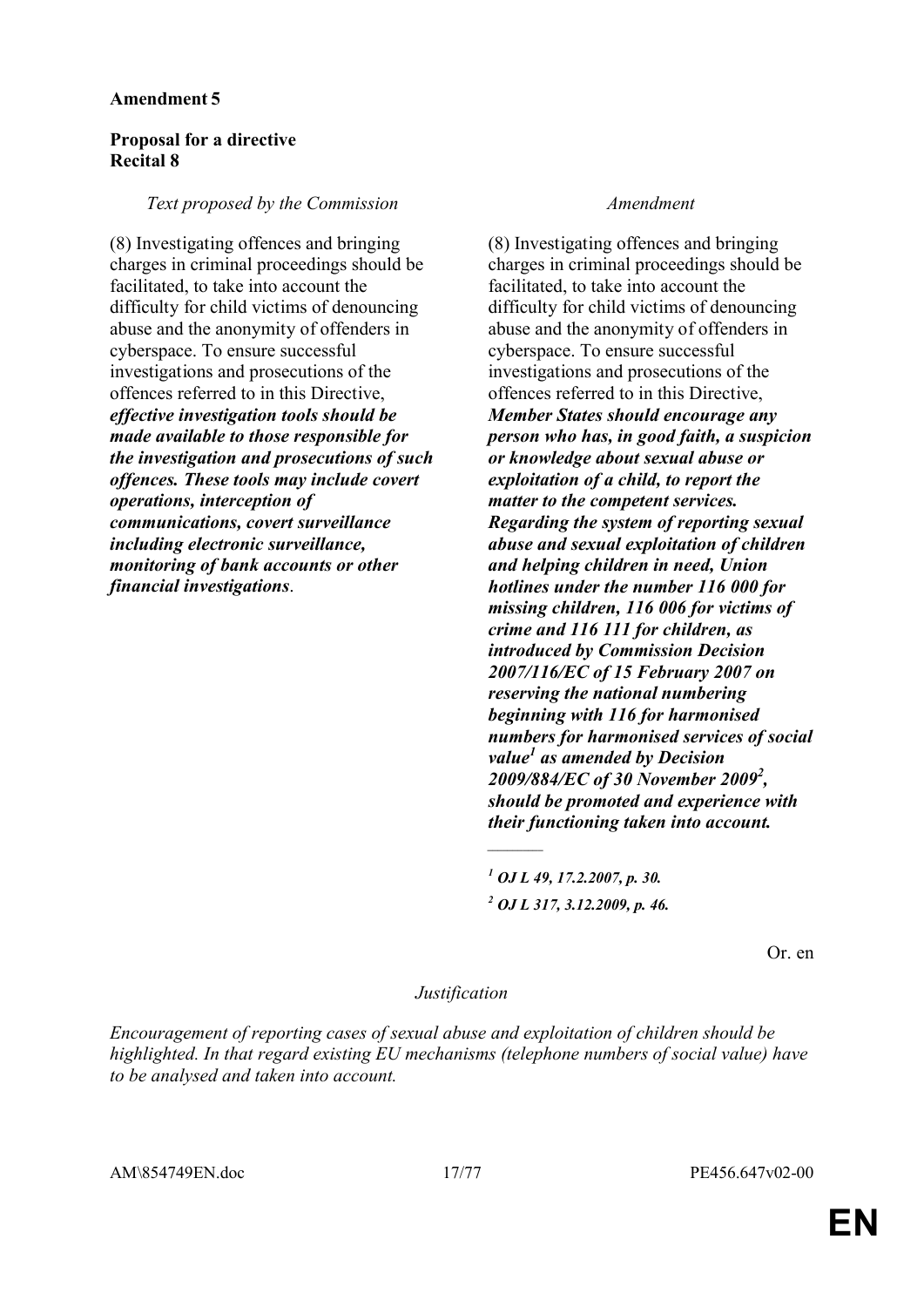### **Proposal for a directive Recital 8 a (new)**

*Text proposed by the Commission Amendment*

*(8a) As preventive measures, Member States should ensure that information and awareness-raising campaign are accessible to everyone, taking particular care to ensure that they can be understood by children who are not yet able to read. To this end, notices which are sufficiently easy to understand and tailored to each age group should be displayed in all educational establishments (nursery, primary and secondary schools), and more generally in all places frequented by children.*

Or. fr

### **Amendment 8 FEMM**

### **Proposal for a directive Recital 8 a (new)**

*Text proposed by the Commission Amendment*

*(8a) An early warning system through regular reporting to the police or local hotlines of suspected child sexual abuse material on the internet is likely to help considerably in rapidly disrupting the activities of sex offenders and in notifying immediately to the authorities and internet service providers the existence of such illegal material in their network, so that they can take prompt, appropriate action to remove the illegal material from public access and preserve evidence for law enforcement investigations.*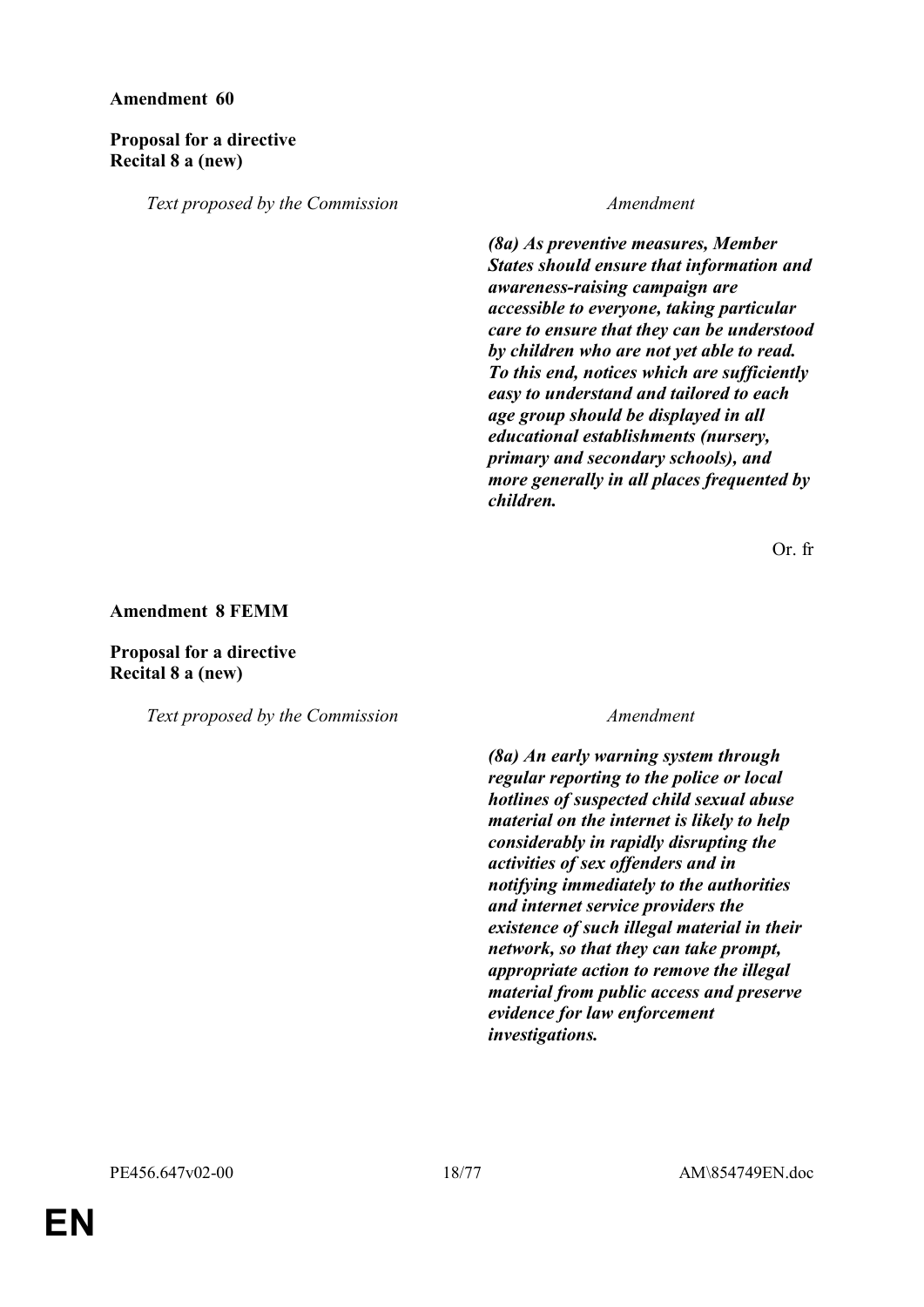# **Proposal for a directive Recital 9**

# *Text proposed by the Commission Amendment*

(9) Rules on jurisdiction should be amended to ensure that child sexual abusers or exploiters from the European Union face prosecution even if they commit their crimes outside the European Union, in particular via so-called sex tourism.

(9) Rules on jurisdiction should be amended to ensure that child sexual abusers or exploiters from the European Union face prosecution even if they commit their crimes outside the European Union, in particular via so-called *child* sex tourism. *Offences committed against children in the context of travel abroad should be considered as having been committed in aggravating circumstances.*

Or. en

# *Justification*

*Child sex tourism grows at an alarming rate and inflicts devastating consequences on millions of children around the globe. In the recital it should be already stressed that in order to strengthen the prevention of this practice it is essential to reinforce deterrence by providing higher sanctions for the crimes if committed abroad in the context of travelling.*

# **Amendment 62**

**Proposal for a directive Recital 9 a (new)** 

*Text proposed by the Commission Amendment*

*(9a) Member States should foster open dialogue and communication with countries outside the EU in order to be able to prosecute perpetrators, under the relevant national legislation, who travel outside EU borders for the purposes of sex tourism.*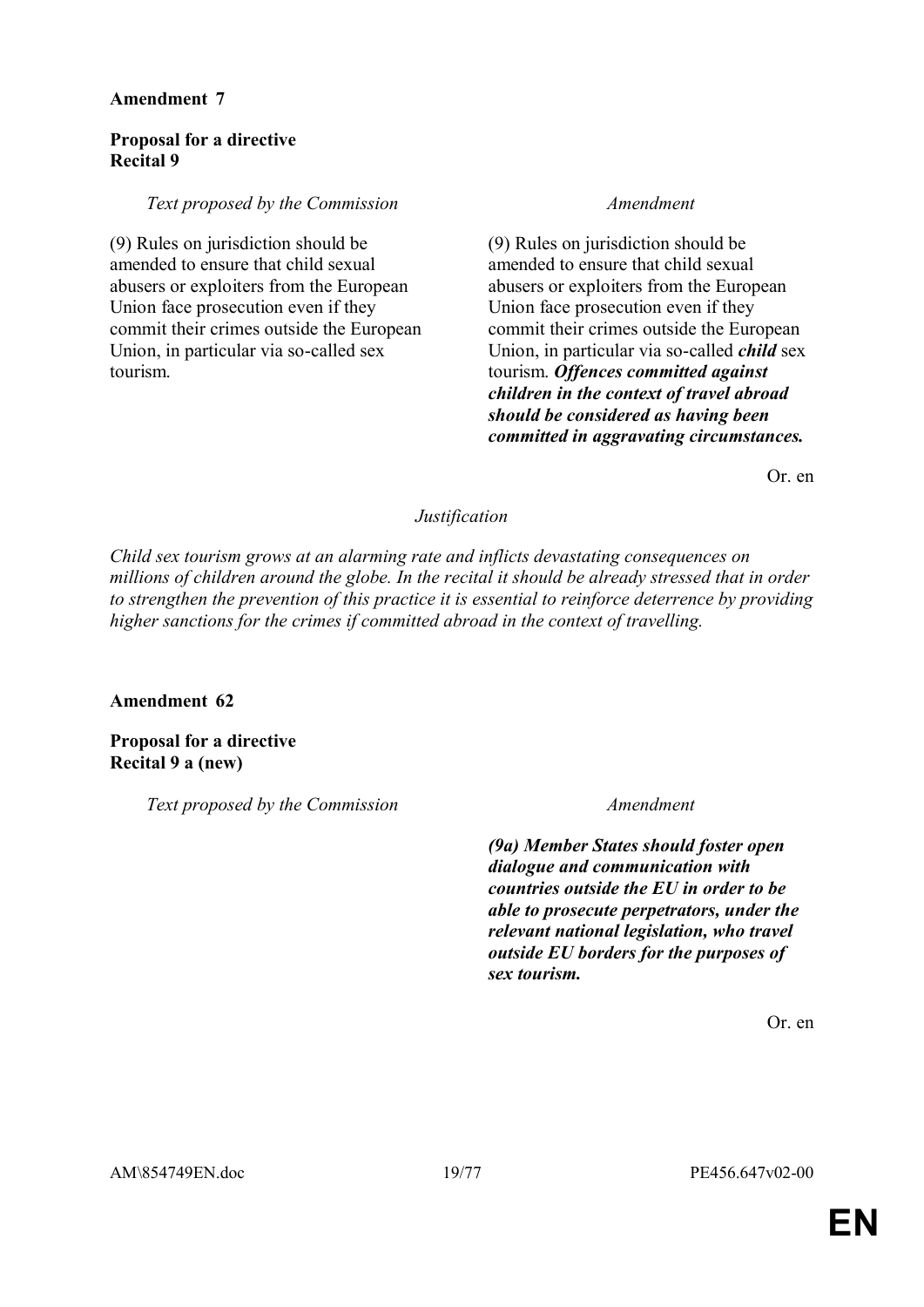# **Proposal for a directive Recital 10**

# *Text proposed by the Commission Amendment*

(10) Measures to protect child victims should be adopted in their best interest, taking into account an assessment of their needs. Child victims should have easy access to legal remedies, including free legal counselling and representation and measures to address conflicts of interest where abuse occurs in the family. Moreover, child victims should be protected from sanctions, for example under national legislation on immigration or prostitution, if they bring their case to the attention of competent authorities. Furthermore, participation in criminal proceedings by child victims should not cause additional trauma as a result of interviews or visual contact with offenders.

(10) Measures to protect child victims *and measures to adapt the justice system dealing with them* should be adopted in their best interest, taking into account an assessment of their needs*, and of their right to be protected against the risk of repeated victimisation, especially through violation of their privacy, and giving their opinions and views due weight, as envisaged, for example, in the UN Guidelines on Justice in Matters involving Child Victims and Witnesses of Crime and in the Guidelines of the Committee of Ministers of the Council of Europe on child friendly justice*. Child victims should have easy access to legal remedies, including free legal counselling and representation and measures to address conflicts of interest where abuse occurs in the family. *In that regard they should be fully informed about their rights, the services at their disposal, the progress and outcome of the proceedings, and legal counselling and representation should also be provided for claiming compensation.* Moreover, child victims should be protected from sanctions, for example under national legislation on immigration or prostitution, if they bring their case to the attention of competent authorities. Furthermore, participation in criminal proceedings by child victims should not cause additional trauma as a result of interviews or visual contact with offenders.

Or. en

# *Justification*

*Secondary victimisation has to be avoided. It should be also highlighted that justice dealing with children and especially with child victims has to be adapted to their needs, as envisaged*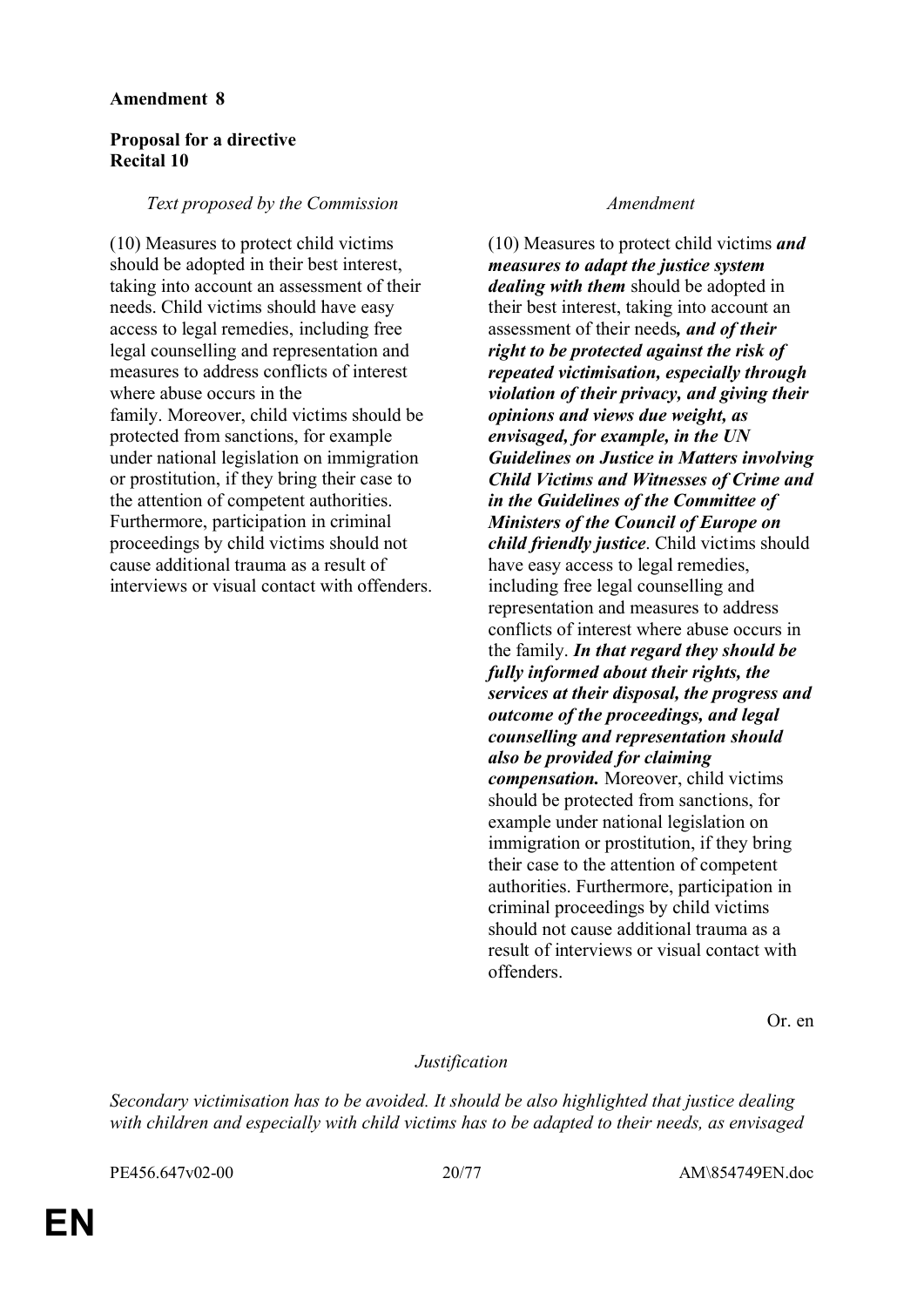*by the recently adopted Guidelines of the Committee of Ministers of the Council of Europe on child friendly justice, welcomed by the European Commission and the EU Fundamental Rights Agency.* 

**Amendment 9**

**Proposal for a directive Recital 10 a (new)**

*Text proposed by the Commission Amendment*

*(10a) Child victims of sexual abuse and sexual exploitation should receive short and long-term assistance. Any harm caused by the sexual abuse and sexual exploitation of a child is significant and should be addressed. Because of the nature of the harm caused by sexual abuse and sexual exploitation, such assistance should continue for as long as necessary for the child's complete physical and psychological recovery and may last into adulthood if necessary.*

Or. en

*Justification*

*The long-term need of aid for victims of sexual abuse and exploitation of children has to be highlighted.*

**Amendment 65**

**Proposal for a directive Recital 10 a (new)** 

*Text proposed by the Commission Amendment*

*(10a) Given the serious nature of the psychological damage that sexual abuse can cause and the fact that child victims find it difficult - and are sometimes afraid - to talk, Member States should ensure that limitation periods take account of the exceptional nature of the offences. This* 

AM\854749EN.doc 21/77 PE456.647v02-00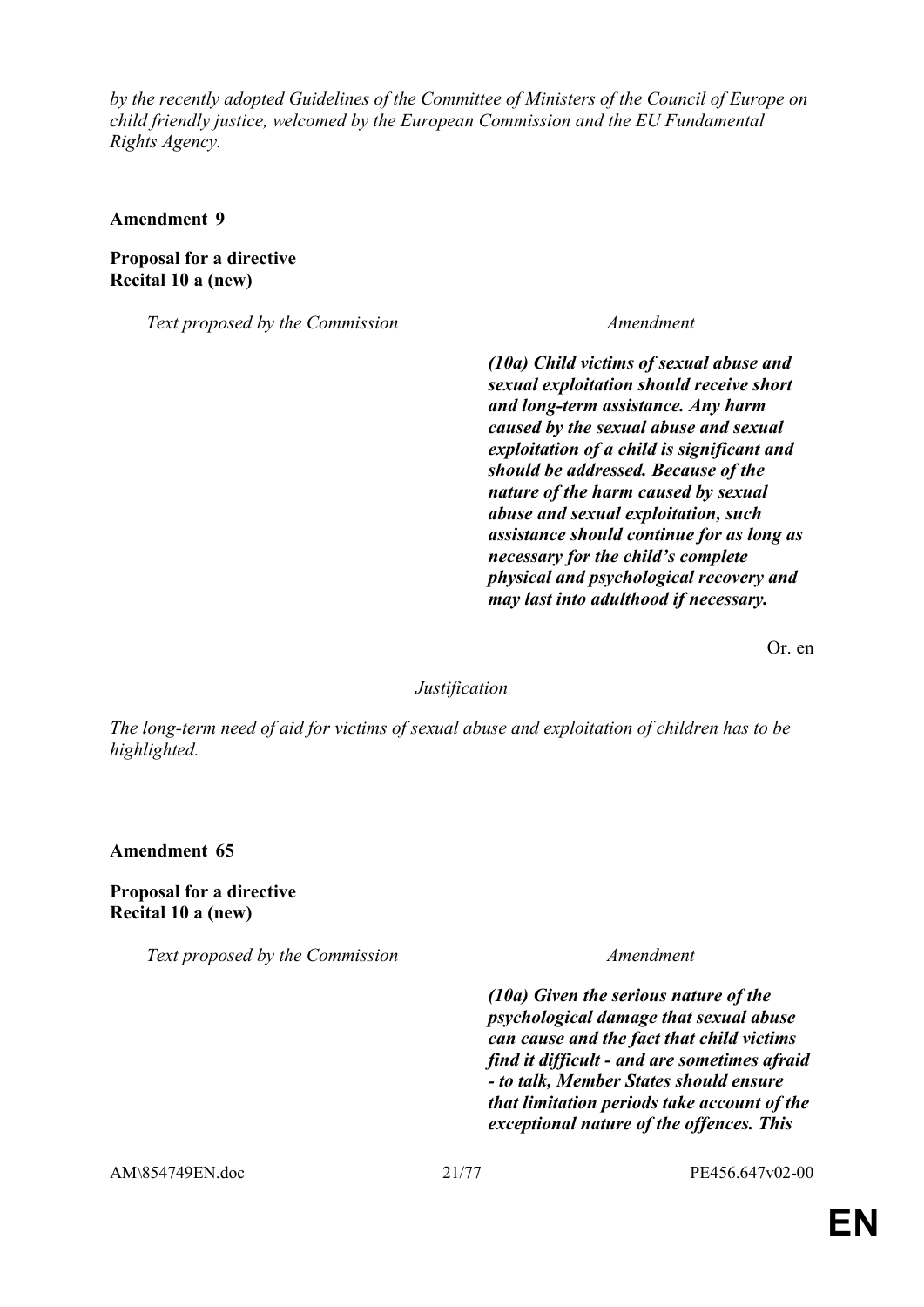*period should be sufficiently long to ensure that, after coming of age, adults who lodge a complaint regarding offences committed against them in their childhood will not have their complaints rejected owing to the amount of time that has elapsed since the offences were committed. Similarly, adults who have been victims of sexual abuse in their childhood should be provided with suitable psychological support and legal assistance throughout - and if necessary after - the criminal proceedings.*

Or. fr

**Amendment 66**

# **Proposal for a directive Recital 10 a (new)**

*Text proposed by the Commission Amendment*

*(10a) Child victims should be protected from sanctions and should receive the adequate legal support and counselling even where no criminal proceedings started.*

Or. en

# **Amendment 12 FEMM**

# **Proposal for a directive Recital 10 a (new)**

*Text proposed by the Commission Amendment*

*(10a) For full victim protection, child victims should be informed of their rights and the services at their disposal, the general progress of the investigation or proceedings, their role in the investigation or proceedings and the outcome thereof. Furthermore, measures should be adopted which should ensure that children are educated about their rights to protection from abuse, how to protect themselves and*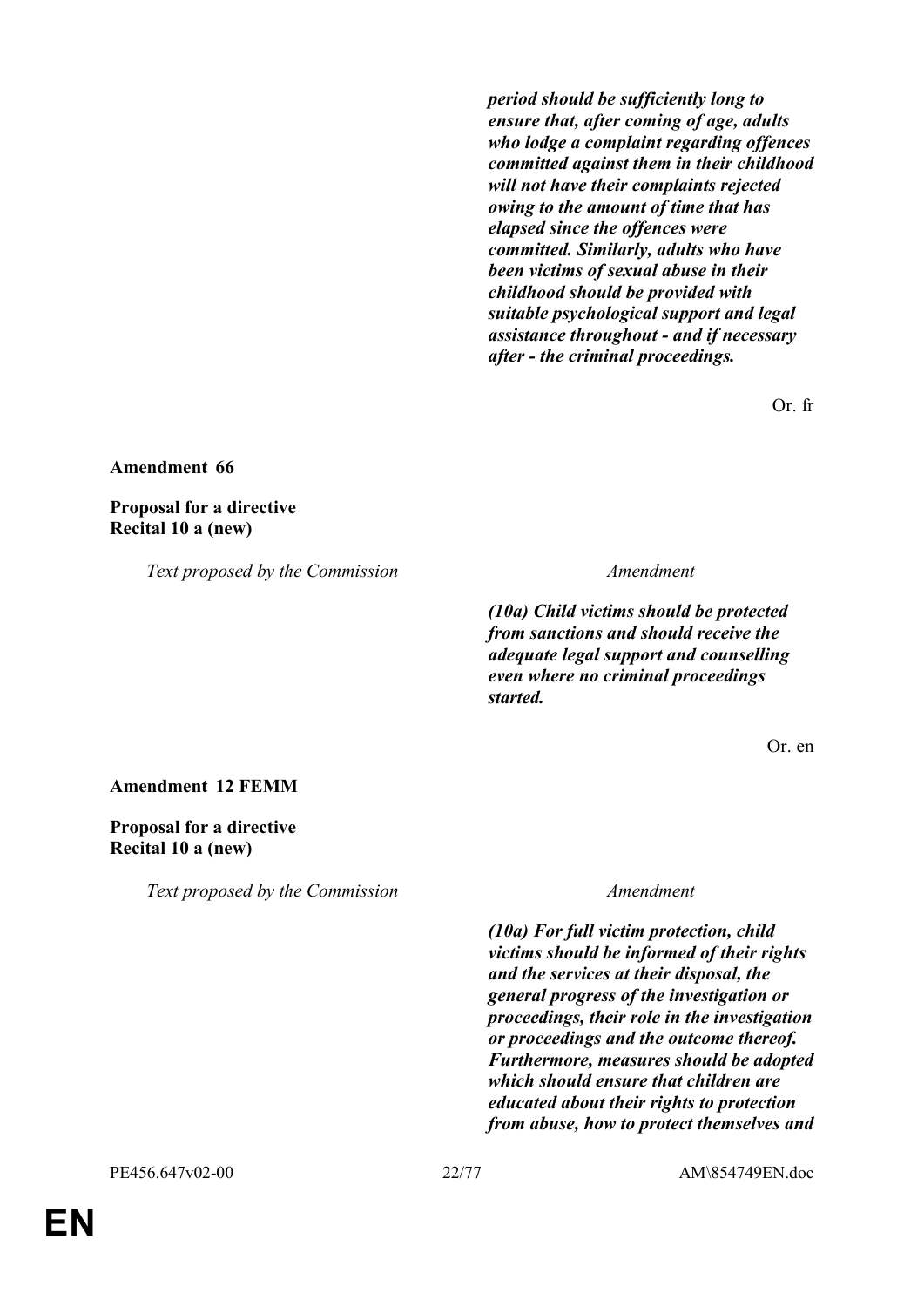*what to do if they are or have been abused.*

**Amendment 10**

# **Proposal for a directive Recital 10 b (new)**

*Text proposed by the Commission Amendment*

*(10b) Member States should put in place preventive protection measures in accordance with their national law to avoid contact between the child victims and the offenders after the start of criminal proceedings, even before conviction. Child victims and their families should have the benefit of crossborder protection against their offenders within the framework of a European Protection Order.*

Or. en

*Justification*

*It is important to stress the need for children's protection and of their families already at the moment of the reporting of the crime before the conviction.*

**Amendment 67**

**Proposal for a directive Recital 10 b (new)** 

*Text proposed by the Commission Amendment*

*(10b) Child victims should not be confronted with visual contact with the offender during criminal proceedings.*

Or. en

AM\854749EN.doc 23/77 PE456.647v02-00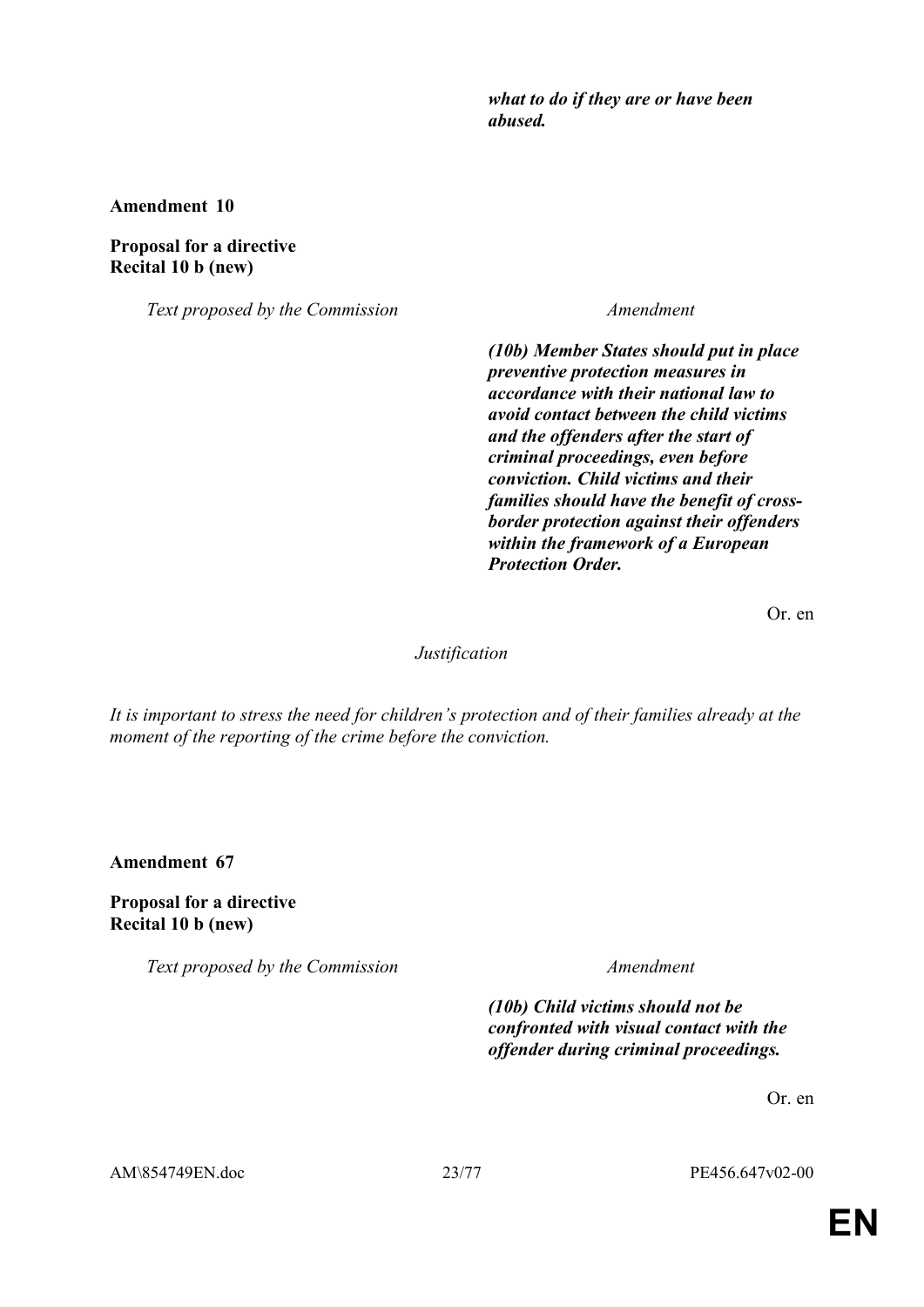# **Proposal for a directive Recital 11**

# *Text proposed by the Commission Amendment*

(11) To prevent and minimise recidivism, offenders should be subject to an assessment of the danger posed by the offenders and the possible risks of repetition of sexual offences against children, and should have access to effective intervention programmes or measures on a voluntary basis.

(11) To prevent and minimise recidivism, offenders should be subject to an assessment of the danger posed by the offenders and the possible risks of repetition of sexual offences against children, and should have access to effective intervention programmes or measures on a voluntary basis. *In order to ensure the effectiveness of the intervention measures, Member States are encouraged to regularly conduct assessments of methods and practises that give the best results, as well as to fund studies at EU-level that allow for comparisons and the exchange of best practises.*

Or. en

# *Justification*

*Better knowledge about the efficiency of prevention efforts is needed, since it is necessary to know that actions taken to prevent abuse are really working. At the same time it can be difficult for an individual Member State to independently conduct studies that are broad enough to provide reliable answers. Research at EU-level would therefore be useful.*

# **Compromise Amendment 6 (AM(70), (72) and (73))**

# **Proposal for a directive Recital 12**

# *Text proposed by the Commission Amendment*

(12) Where the danger posed by the offenders and the possible risks of repetition of the offences make it appropriate, convicted offenders should be temporarily or permanently prevented from exercising activities involving regular contacts with children, where appropriate. Implementation of such prohibitions

(12) Where the danger posed by the offenders and the possible risks of repetition of the offences make it appropriate, convicted offenders **may** be temporarily or permanently prevented from exercising *professional* activities involving *direct and* regular *contact* with children *and volunteer activities related to the*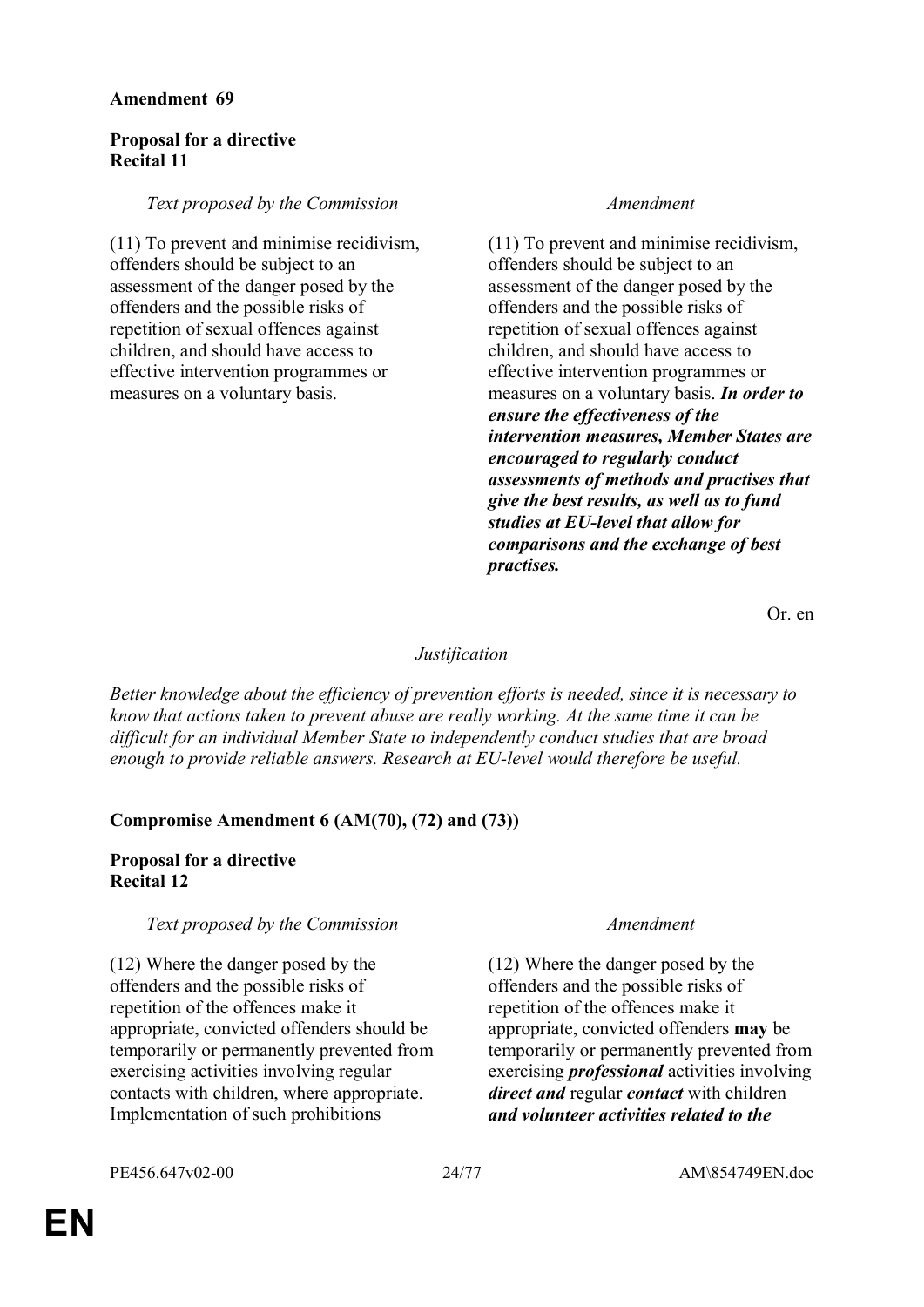throughout the EU should be facilitated. *supervision and/or care of children*, where appropriate. Implementation of such prohibitions throughout the EU should be facilitated.

**Amendment 14 FEMM**

# **Proposal for a directive Recital 12 a (new)**

*Text proposed by the Commission Amendment*

*(12a) The internet is a part of society like any other and should not be viewed as a ´neutral´ space. As in normal society, standards and rules governing its use will need to be applied.*

# **Compromise Amendment 8 (AM (11), AM(77), AM(78), AM(80), AM (85))**

# **Proposal for a directive Recital 13**

# *Text proposed by the Commission Amendment*

(13) Child pornography, which constitutes *sex* abuse *images,* is a specific type of content which cannot be construed as the expression of an opinion. To combat it, it is necessary *to reduce the circulation of child abuse material by making it more difficult for offenders to upload such content onto the publicly accessible Web. Action is therefore necessary to remove the content at source and apprehend those guilty of making distributing or downloading child abuse images.* The EU, in particular through increased cooperation with third countries and international organisations*,* should seek to facilitate the effective removal by third country authorities of websites containing child pornography, which are hosted in their territory. However *as,* despite such efforts*,* 

(13) Child pornography, which constitutes *child* abuse *material,* is a specific type of content which cannot be construed as the expression of an opinion. To combat it, it is necessary to *ensure as quickly as possible the full removal at source of Internet pages containing or disseminating child pornography or child abuse material and to identify the offenders to start procedures against them, as the investigation and prosecution of such crimes should be a priority. Any webpage originating from an EU Member State and containing sexual abuse material of children should be removed.* The EU, in particular through increased cooperation with third countries and international organisations *and with the help of bilateral or multilateral agreements*,

AM\854749EN.doc 25/77 PE456.647v02-00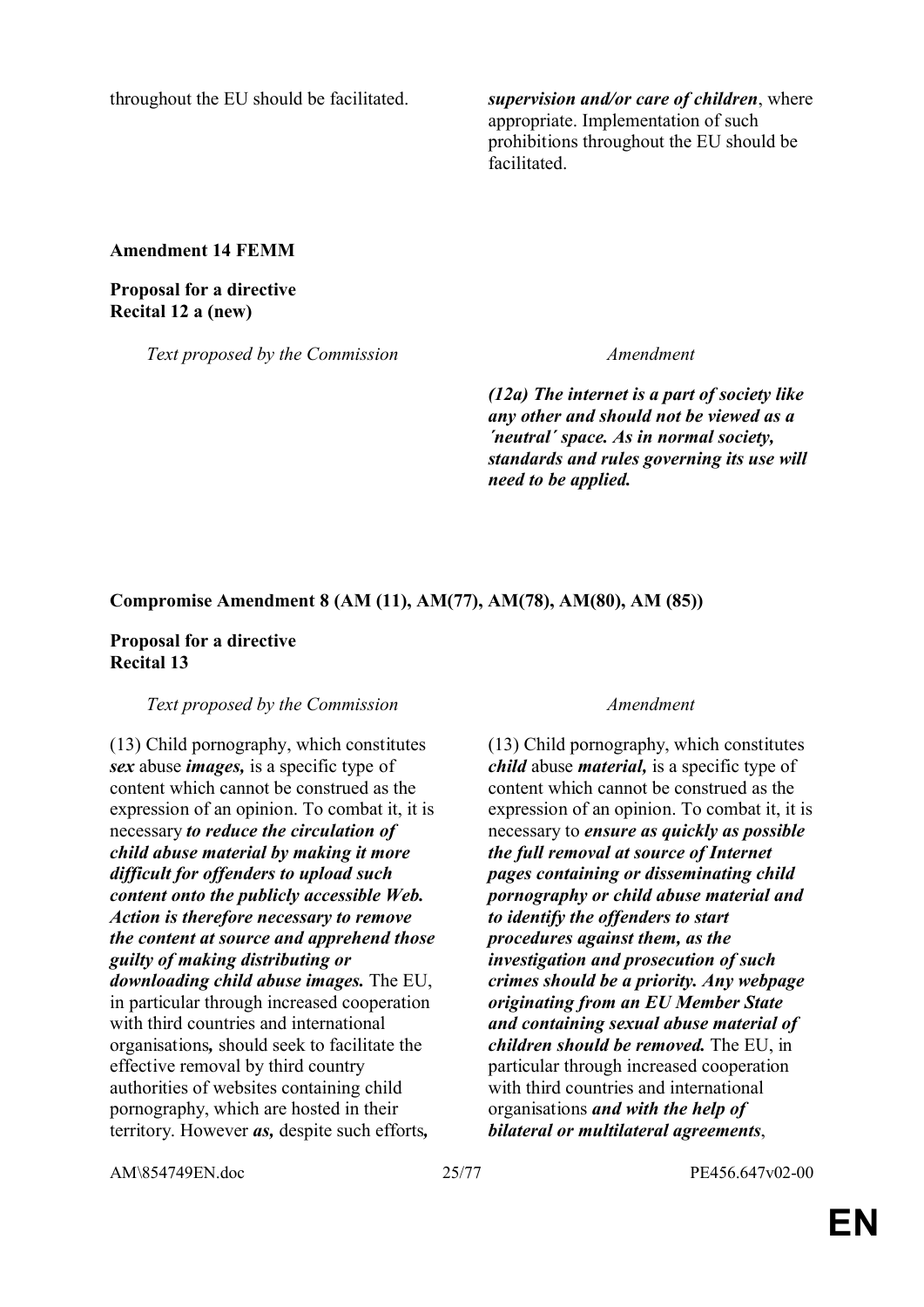the removal *of child pornography content at its source proves to be difficult* where the original materials are not located within the EU*, mechanisms should also be put in place to block access from the Union's territory to internet pages identified as containing or disseminating child pornography. For that purpose, different mechanisms can be used as appropriate, including facilitating the competent judicial or police authorities to order such blocking, or supporting and stimulating Internet Service Providers on a voluntary basis to develop codes of conduct and guidelines for blocking access to such Internet pages. Both with a view to the removal and the blocking of child abuse content,* cooperation between public authorities *should be established and strengthened*, particularly in the interest of ensuring that *national lists of* websites containing child pornography material *are*  as complete as possible and of avoiding duplication of work. Any such *developments* must *take account of* the rights of the end users, adhere to existing legal and judicial procedures and comply with the European Convention on Human Rights and the Charter of Fundamental Rights of the European Union. The Safer Internet Programme has set up a network of hotlines whose goal is to collect information and to ensure coverage and exchange of reports on the major types of illegal content online.

should seek to facilitate the effective removal by third country authorities of websites containing child pornography *or child abuse material*, which are hosted in their territory*, as well as concurrent criminal prosecution of persons who placed such content on or distributed it over the internet*. *In that regard international cooperation between judicial and police authorities should be strengthened and reporting points put in place.* However, *should* despite such efforts the removal *at source of Internet pages containing or disseminating child pornography or child abuse material prove impossible to achieve* where the original materials are not located within the EU*, either because the State where the servers are hosted is not willing to cooperate or because the procedure for removal of the material in the State concerned proves to be particularly long, Member States may take the necessary measures in accordance with national legislation to prevent access to such content in their territory*. *There should be strengthened* cooperation between public authorities, particularly in the interest of ensuring that *information regarding* websites containing child pornography *or child abuse* material *is* as complete as possible and of avoiding duplication of work. Any such *measure* must *be in accordance with national legislation, respect* the rights of the end users, adhere to legal and judicial procedures and comply with the European Convention on Human Rights and the Charter of Fundamental Rights of the European Union. The Safer Internet Programme has set up a network of hotlines whose goal is to collect information and to ensure coverage and exchange of reports on the major types of illegal content online.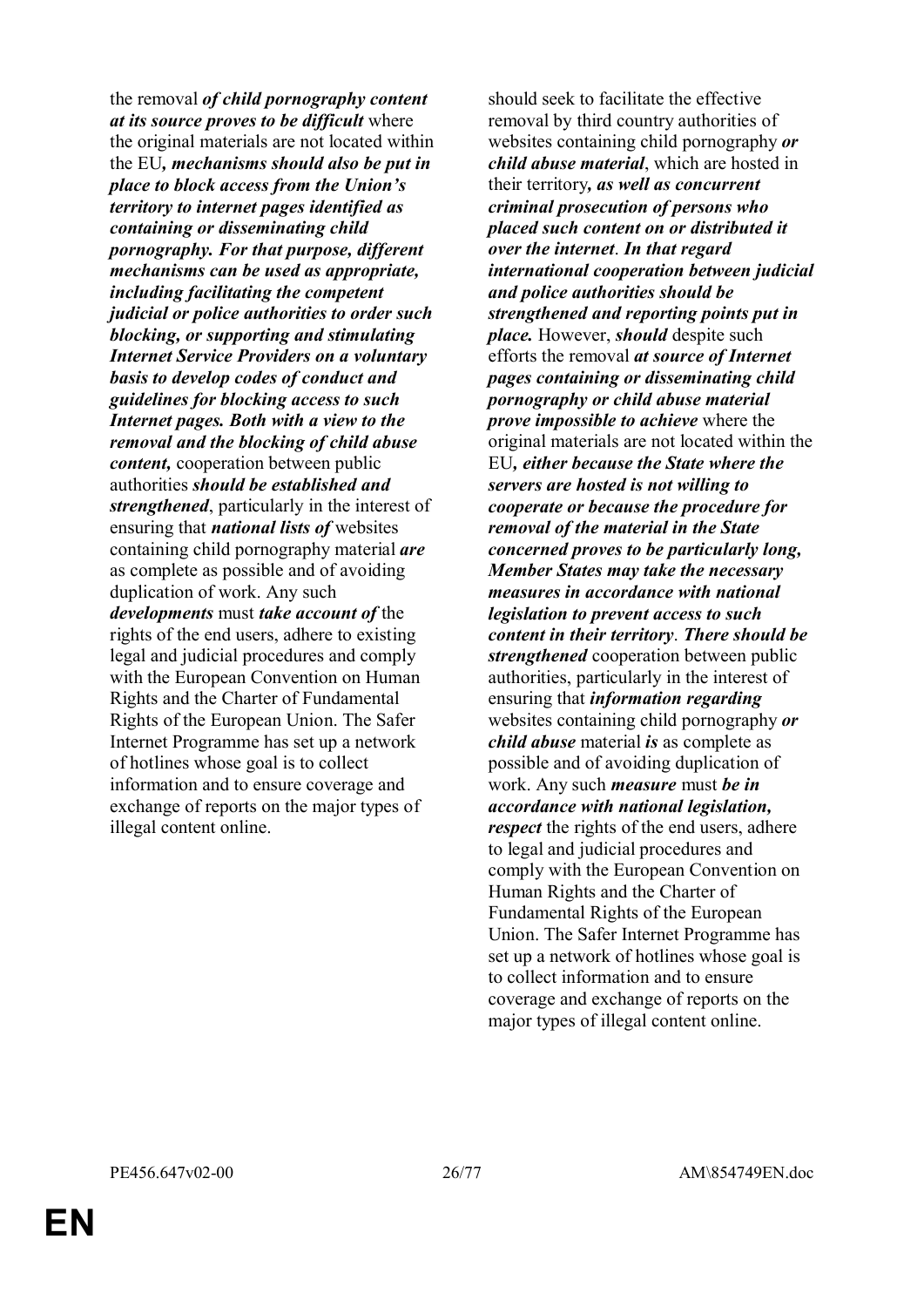# **Proposal for a directive Recital 13 a (new)**

*Text proposed by the Commission Amendment*

*(13a) Any possible personal data processed when implementing this Directive should be protected in accordance with Council Framework Decision 2008/977/JHA of 27 November 2008 on the protection of personal data processed in the framework of police and judicial cooperation in criminal matters<sup>1</sup> and in accordance with the principles laid down in the Council of Europe Convention of 28 January 1981 for the Protection of Individuals with regard to Automatic Processing of Personal Data, which all Member States have ratified.*

*1 OJ L 350, 30.12.2008, p. 60.*

*\_\_\_\_\_\_\_\_\_\_\_\_\_\_\_\_\_*

Or. en

*Justification*

*Any processing of personal data in the framework of the present directive has to fully comply with EU and Council of Europe data protection standards.*

**Amendment 16 FEMM**

**Proposal for a directive Recital 13 a (new)**

*Text proposed by the Commission Amendment*

*(13a) There are numerous access points for viewing child pornography images online and offenders adapt with the ongoing progression of technology and its application.*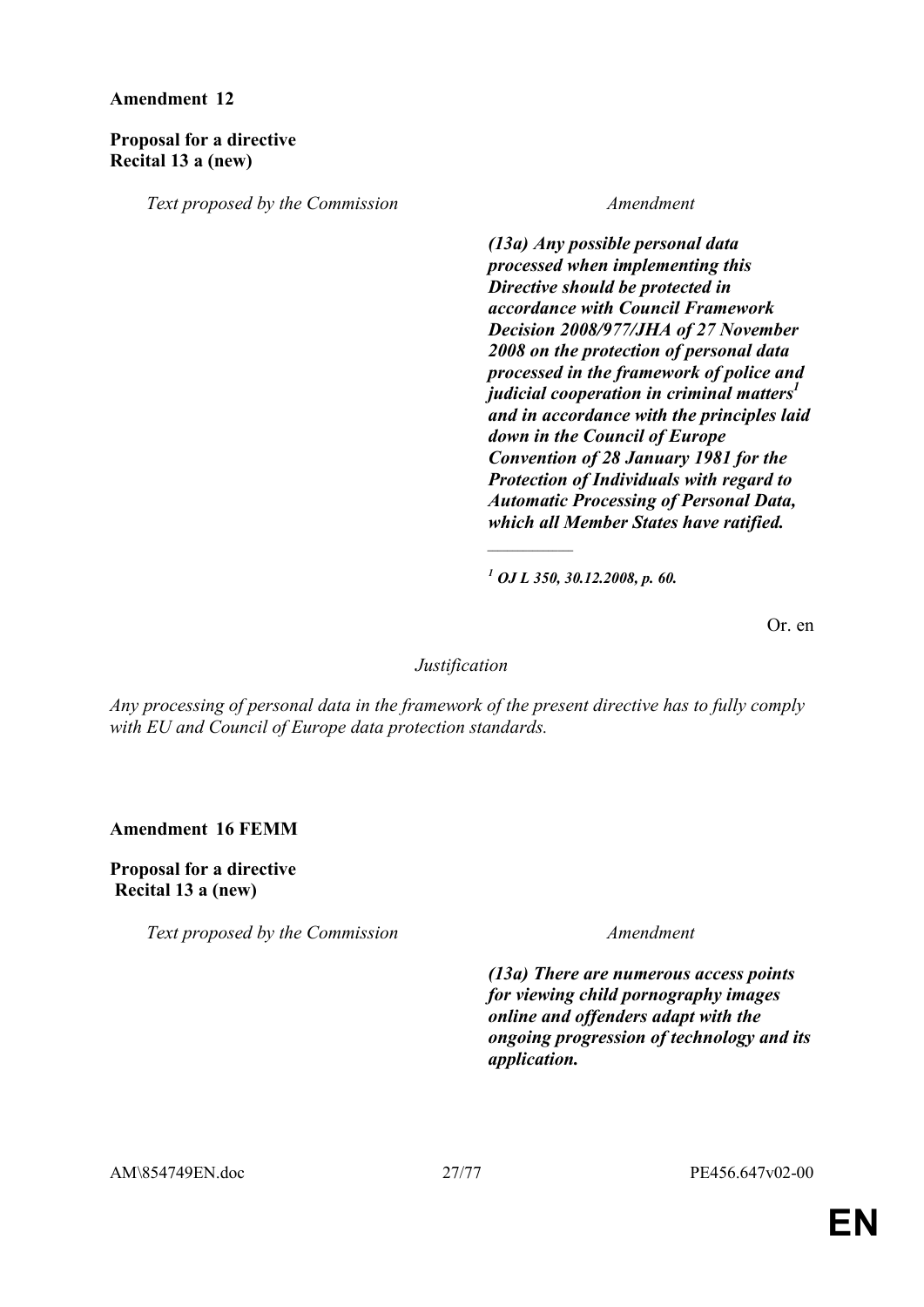# **Proposal for a directive Recital 13 b (new)**

*Text proposed by the Commission Amendment*

*(13b) This Directive should be fully complementary with Directive 2011/.../EU of the European Parliament and the Council on preventing and combating trafficking in human beings, and protecting victims, replacing Framework Decision 2002/629/JHA, as some victims of human trafficking have also been child victims of sexual abuse and sexual exploitation.*

Or. en

# *Justification*

*It should be highlighted that the present directive and the directive on trafficking form part of the same fight against crime, especially as trafficking can be part of sexual abuse and exploitation of children.*

# **Amendment 17 FEMM**

**Proposal for a directive Recital 13 b (new)** 

*Text proposed by the Commission Amendment*

*(13b) The European Financial Coalition should expand its remit to cover all child pornography images online, and not just commercial child pornography sites.*

**Amendment 89**

**Proposal for a directive Recital 15**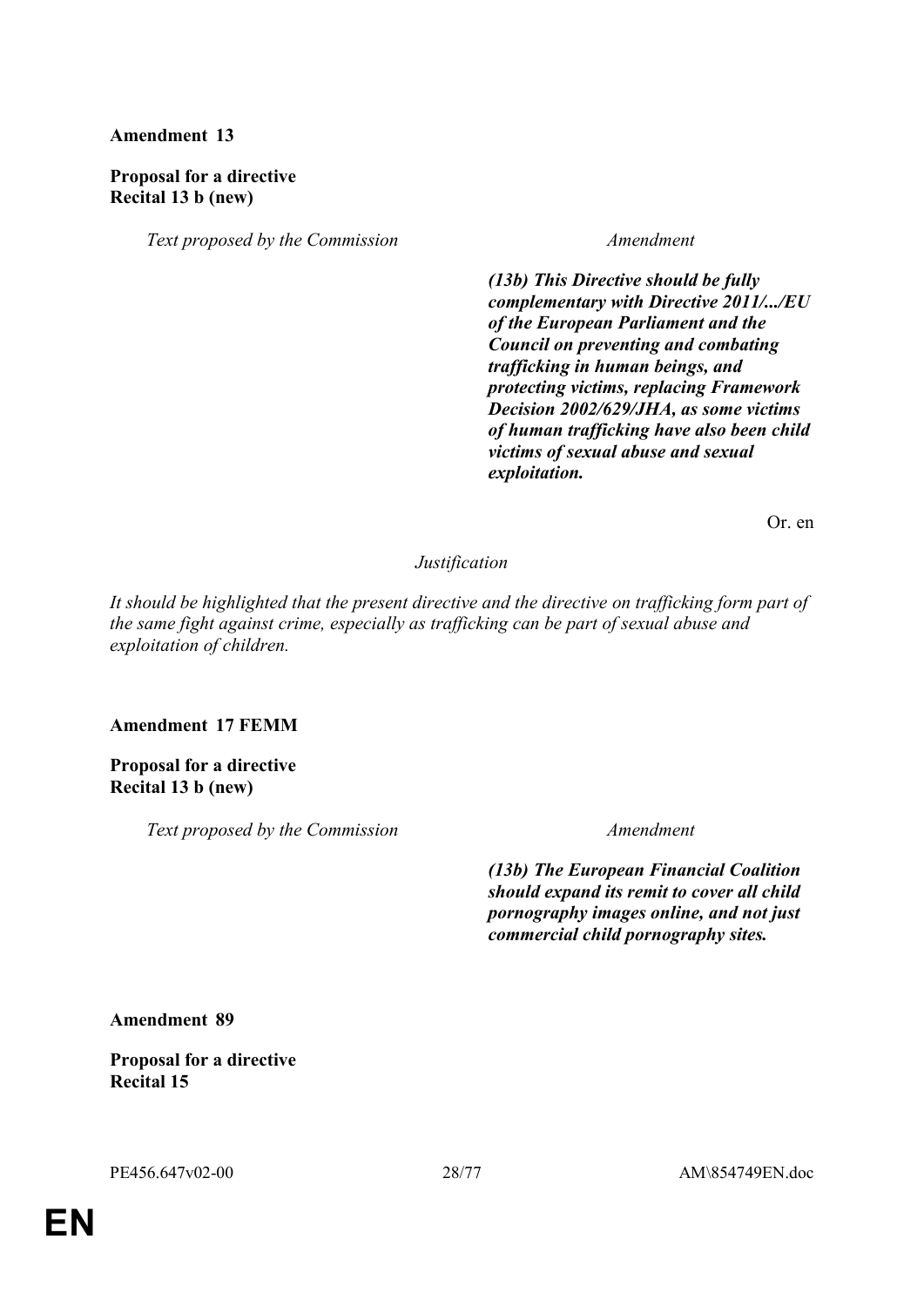### *Text proposed by the Commission Amendment*

(15) This Directive respects fundamental rights and observes the principles recognised in particular by the Charter of Fundamental Rights of the European Union and notably human dignity, the prohibition of torture and inhuman or degrading treatment or punishment, the rights of the child, the right to liberty and security, freedom of expression and information, protection of personal data, the right to an effective remedy and to a fair trial and the principles of legality and proportionality of criminal offences and penalties. In particular, this Directive seeks to ensure full respect for those rights and has to be implemented accordingly.

(15) This Directive respects fundamental rights and observes the principles recognised in particular by the Charter of Fundamental Rights of the European Union and notably human dignity, the prohibition of torture and inhuman or degrading treatment or punishment, the rights of the child, the right to liberty and security, freedom of expression and information, protection of *privacy and* personal data, the right to an effective remedy and to a fair trial and the principles of legality and proportionality of criminal offences and penalties. In particular, this Directive seeks to ensure full respect for those rights and has to be implemented accordingly.

Or. en

# **Amendment 21 CULT**

# **Proposal for a directive Recital 15**

# *Text proposed by the Commission Amendment*

(15) This Directive respects fundamental rights and observes the principles recognised in particular by the Charter of Fundamental Rights of the European Union and notably human dignity, the prohibition of torture and inhuman or degrading treatment or punishment, the rights of the child, the right to liberty and security, freedom of expression and information, protection of personal data, the right to an effective remedy and to a fair trial and the principles of legality and proportionality of criminal offences and penalties. In particular, this Directive *seeks to ensure* full respect for those rights and has to be implemented accordingly.

(15) This Directive respects fundamental rights and observes the principles recognised in particular by the Charter of Fundamental Rights of the European Union and notably human dignity, the prohibition of torture and inhuman or degrading treatment or punishment, the rights of the child, the right to liberty and security, freedom of expression and information, protection of personal data, the right to an effective remedy and to a fair trial and the principles of legality and proportionality of criminal offences and penalties. In particular, this Directive *ensures* full respect for those rights and has to be implemented accordingly.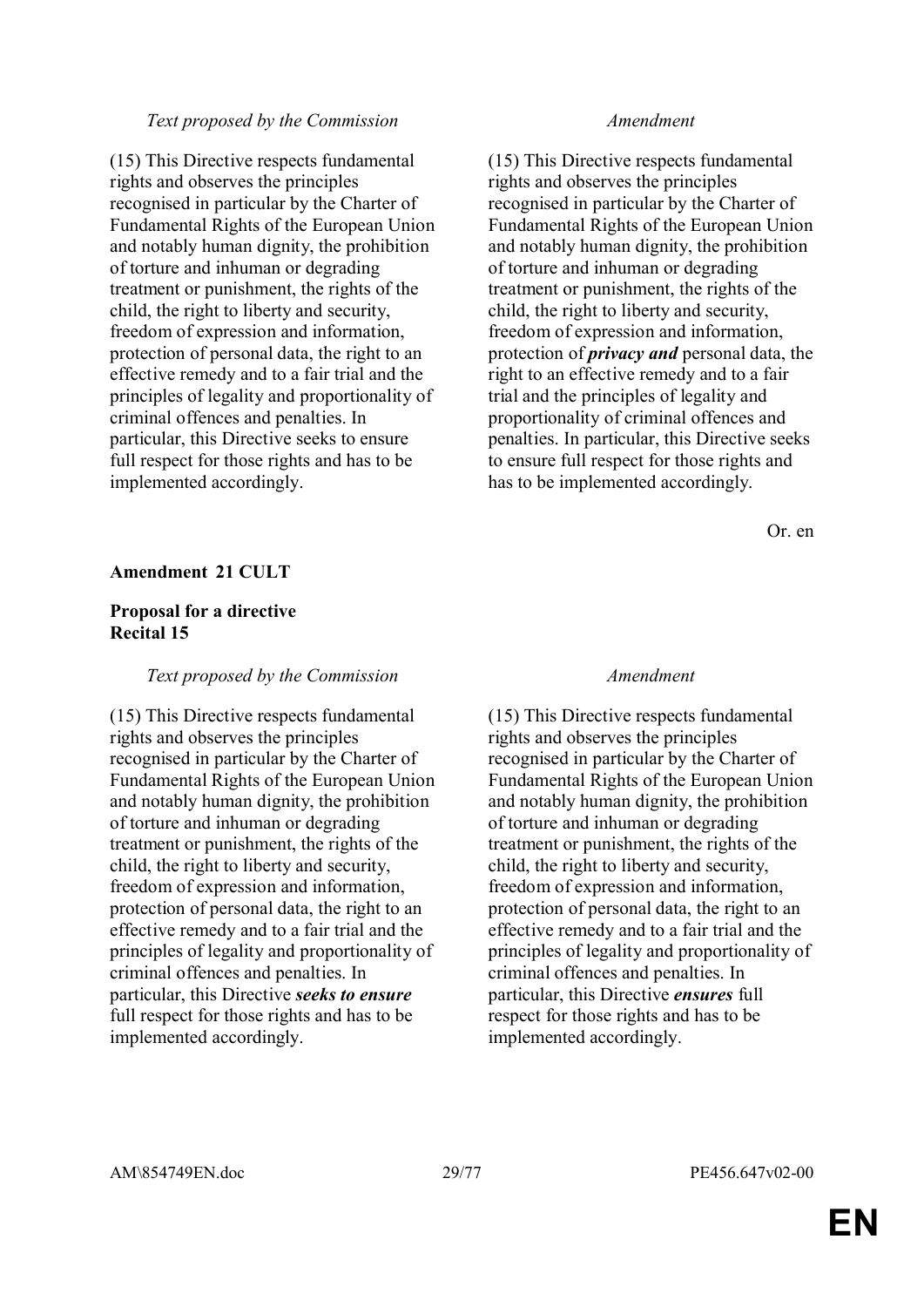# **Compromise Amendment 1 (AM 14 and 90)**

# **Proposal for a directive Article 1**

# *Text proposed by the Commission Amendment*

This Directive aims to establish minimum rules concerning the definition of criminal offences and sanctions in the area of sexual exploitation of children. It also aims to introduce common provisions to strengthen the prevention of the crime and the protection of its victims.

This Directive aims *to prevent the sexual abuse and sexual exploitation of children and to* establish minimum rules concerning the definition of criminal offences and sanctions in the area of sexual *abuse and sexual* exploitation of children, *as well as the presentation of child pornography*. It also aims to introduce common provisions to strengthen the prevention of the crime and the protection of its victims.

**Amendment 15**

**Proposal for a directive Article 2 – point a a (new)**

*Text proposed by the Commission Amendment*

*(aa) 'age of sexual consent' shall mean the legal age according to national law to engage in sexual activities;*

Or. en

# *Justification*

*As requested by the Council of Europe Lanzarote Convention and to exactly define the content of the provisions on offences from Articles 3 to 7 it is need to clarify what the age of sexual consent is.* 

# **Compromise Amendment 2 (AM 16, 92, 93, 94 and 95)**

# **Proposal for a directive Article 2 – point b - introductory part**

*Text proposed by the Commission Amendment*

(b) 'child pornography' *shall* mean (b) 'child pornography' *or 'child abuse* 

*material'* shall mean*:*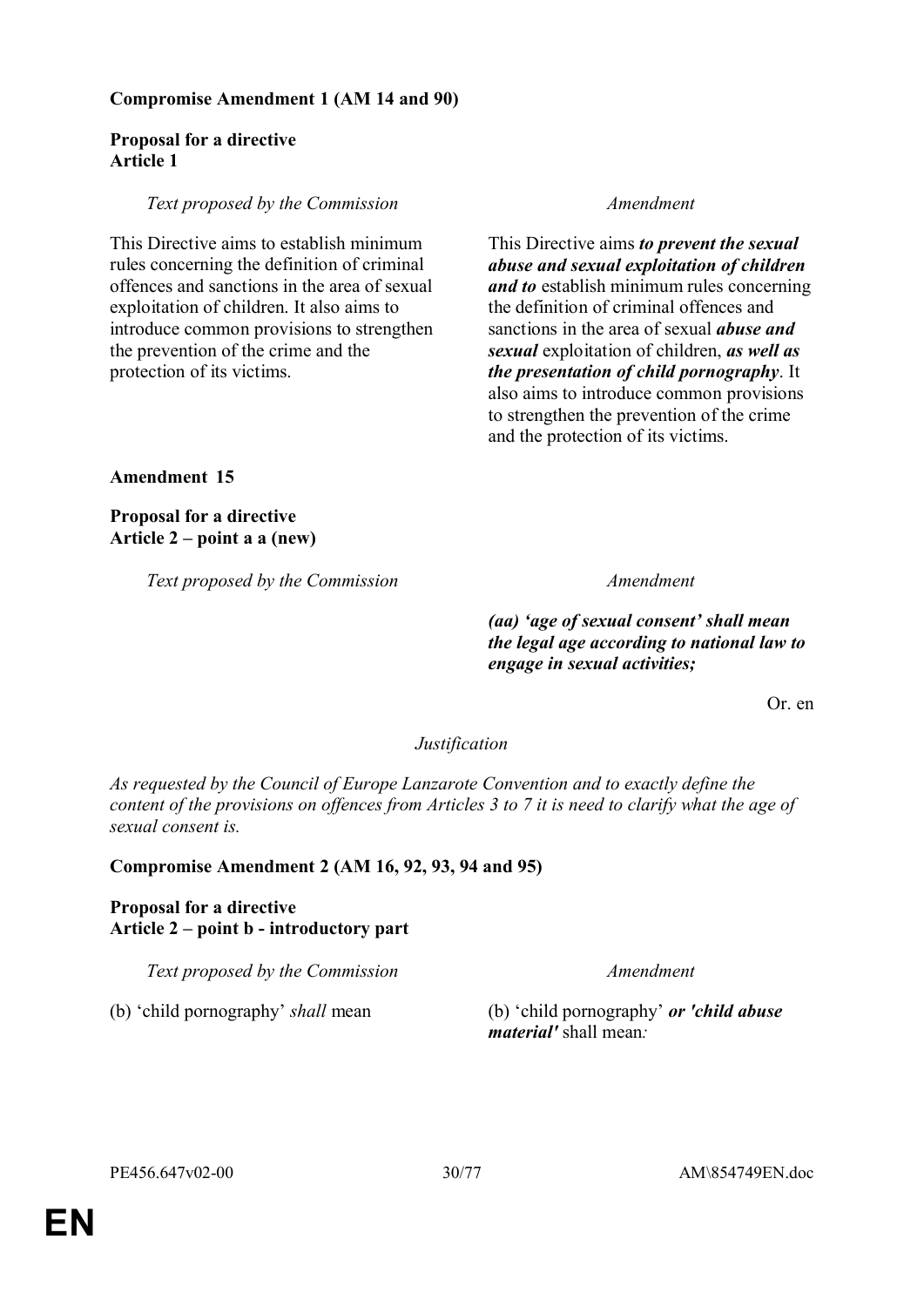### **Proposal for a directive Article 2 – paragraph 1 – point b – subpoint iv**

*Text proposed by the Commission Amendment*

(iv) realistic images of a child engaged in sexually explicit conduct or realistic images of the sexual organs of a child, *regardless of the actual existence of such child,* for primarily sexual purposes;

(iv) realistic images of a child engaged in sexually explicit conduct or realistic images of the sexual organs of a child *or of a virtual image thereof* for primarily sexual purposes;

Or. fr

# **Amendment 100**

# **Proposal for a directive Article 2 – paragraph 1 – point b – subpoint iv**

# *Text proposed by the Commission Amendment*

(iv) realistic images of a child engaged in sexually explicit conduct or realistic images of the sexual organs of a child, regardless of the actual existence of such child, for primarily sexual purposes;

(iv) realistic images of a child engaged *or depicted as being engaged* in sexually explicit conduct or realistic images of the sexual organs of a child, regardless of the actual existence of such child, for primarily sexual purposes;

Or. en

**Amendments 102, 103 and 104**

# **Proposal for a directive Article 2 – paragraph 1 – point d a (new)**

*Text proposed by the Commission Amendment*

*(da) 'child sexual exploitation in travel and tourism' shall mean the sexual exploitation of children by a person or persons who travel from their usual environment to a destination where they have sexual contact with children;*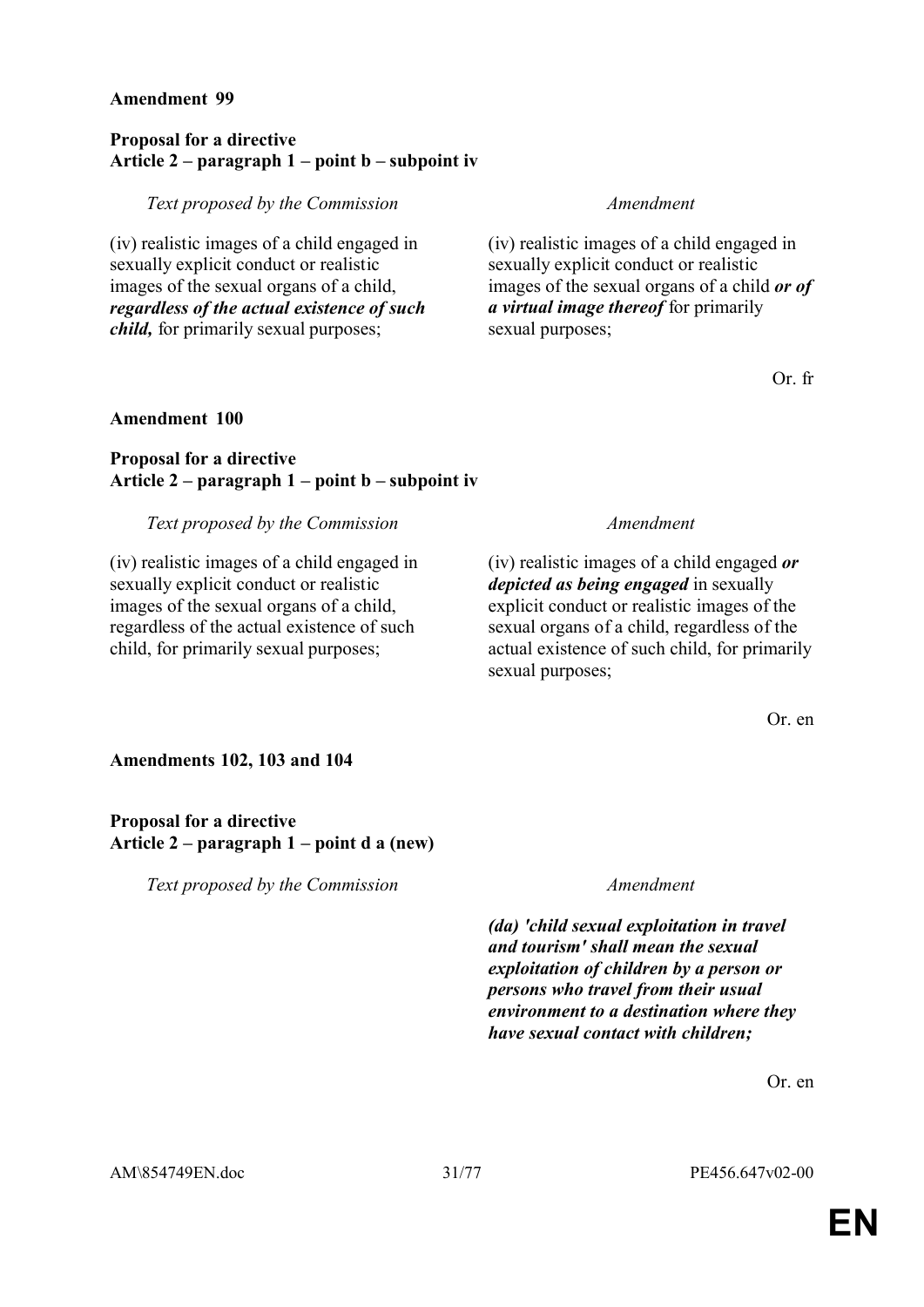*UNWTO definition of tourist, 1997.*

# **Amendment 116**

# **Proposal for a directive Article 4 – paragraph 1**

# *Text proposed by the Commission Amendment*

1. Member States shall take the necessary measures to ensure that the *intentional* conduct referred to in paragraphs 2 to 11 is punishable.

1. Member States shall take the necessary measures to ensure that the conduct referred to in paragraphs 2 to 11 is punishable.

Or. en

**Amendment 123**

# **Proposal for a directive Article 4 – paragraph 2**

*Text proposed by the Commission Amendment*

2. Causing a child to participate in pornographic performances shall be punishable by a maximum term of imprisonment of at least two years.

2. Causing a child to participate in pornographic performances shall be punishable by a maximum term of imprisonment of at least two years *and an appropriate fine*.

Or. en

# **Amendment 128**

**Proposal for a directive Article 4 – paragraph 3** 

# *Text proposed by the Commission Amendment*

3. Profiting from or otherwise exploiting a child participating in pornographic performances shall be punishable by a maximum term of imprisonment of at least

3. Profiting from or otherwise exploiting a child participating in pornographic performances shall be punishable by a maximum term of imprisonment of at least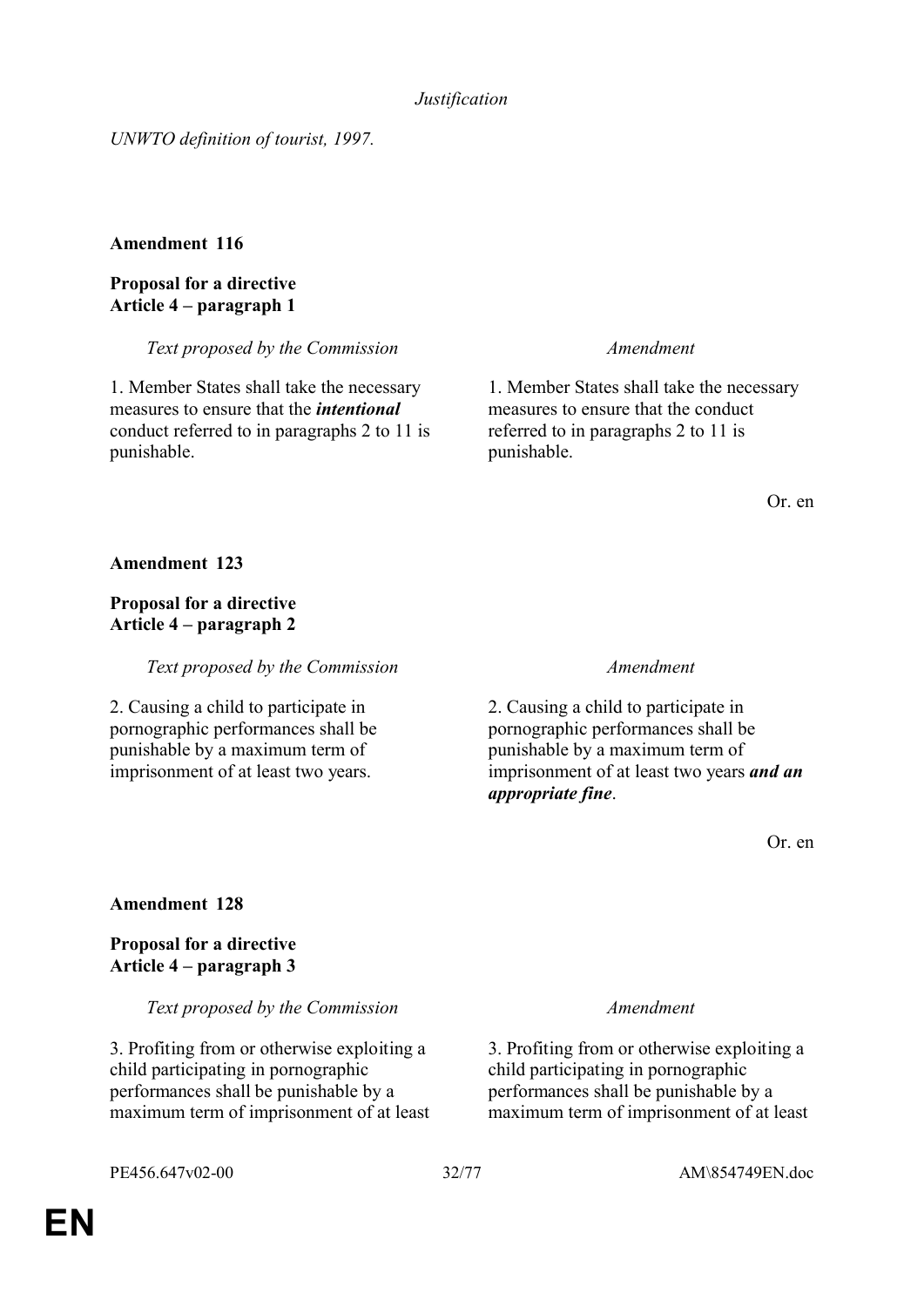Or. en

### **Amendment 133**

### **Proposal for a directive Article 4 – paragraph 4**

*Text proposed by the Commission Amendment*

4. Knowingly attending pornographic performances involving the participation of children shall be punishable by a maximum term of imprisonment of at least two years.

4. Knowingly attending pornographic performances involving the participation of children shall be punishable by a maximum term of imprisonment of at least two years *and an appropriate fine*.

Or. en

**Amendment 138**

# **Proposal for a directive Article 4 – paragraph 5**

*Text proposed by the Commission Amendment*

5. Recruiting a child to participate in pornographic performances shall be punishable by a maximum term of imprisonment of at least five years.

5. Recruiting a child to participate in pornographic performances shall be punishable by a maximum term of imprisonment of at least five years *and an appropriate fine*.

Or. en

# **Amendment 143**

# **Proposal for a directive Article 4 – paragraph 6**

*Text proposed by the Commission Amendment*

6. Causing a child to participate in child prostitution shall be punishable by a maximum term of imprisonment of at least five years.

6. Causing a child to participate in child prostitution shall be punishable by a maximum term of imprisonment of at least five years *and an appropriate fine*.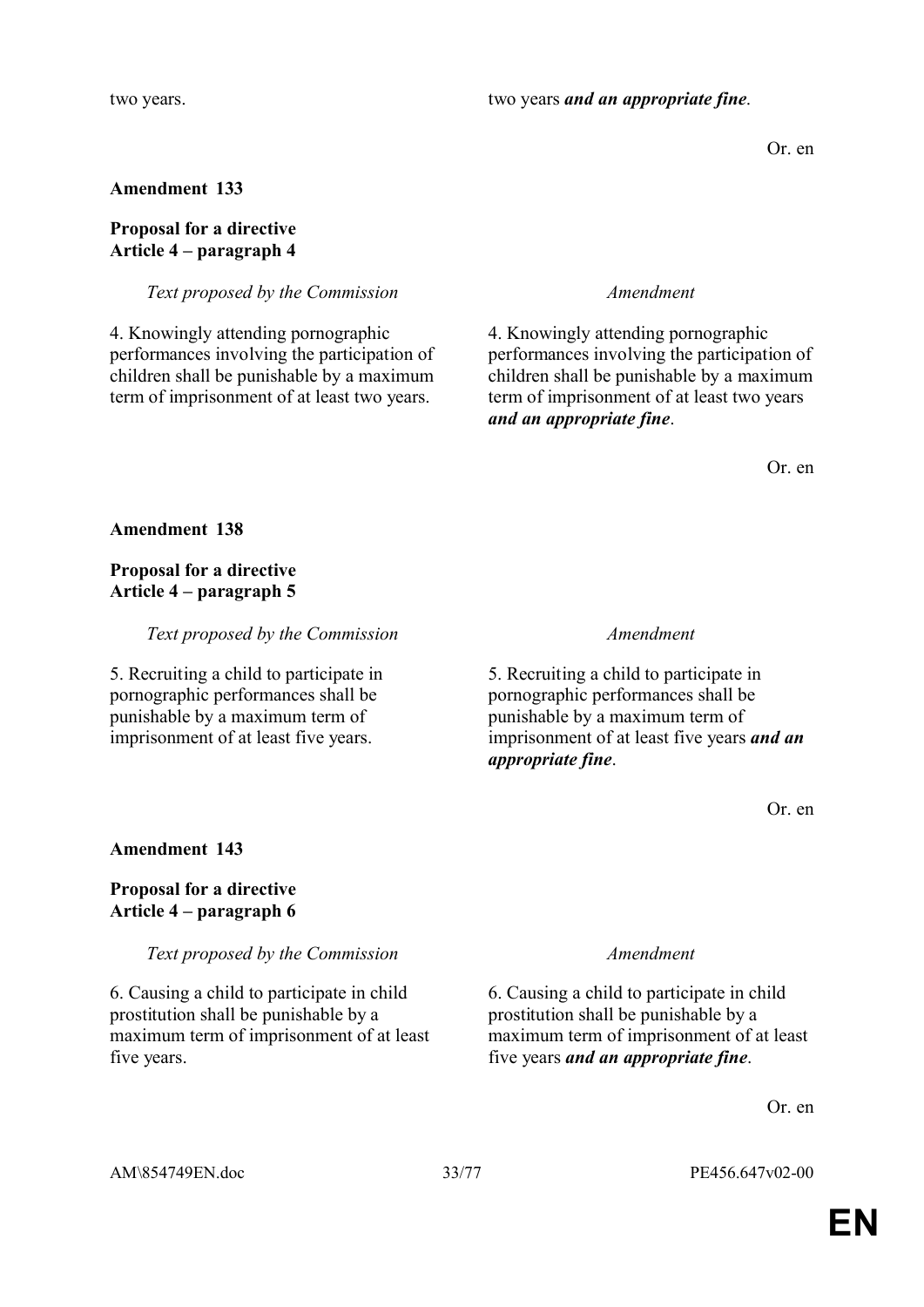# **Proposal for a directive Article 4 – paragraph 7**

# *Text proposed by the Commission Amendment*

7. Profiting from or otherwise exploiting a child participating in child prostitution shall be punishable by a maximum term of imprisonment of at least five years

7. Profiting from or otherwise exploiting a child participating in child prostitution shall be punishable by a maximum term of imprisonment of at least five years *and an appropriate fine.*

Or. en

# **Amendment 150**

# **Proposal for a directive Article 4 – paragraph 8**

# *Text proposed by the Commission Amendment*

8. Engaging in sexual activities with a child, where recourse is made to child prostitution shall be punishable by a maximum term of imprisonment of at least five years.

8. Engaging in sexual activities with a child, where recourse is made to child prostitution shall be punishable by a maximum term of imprisonment of at least five years *if the child has not reached the age of sexual consent and of at least two years of imprisonment if the child is over that age*.

Or. en

# **Amendment 151**

# **Proposal for a directive Article 4 – paragraph 8**

*Text proposed by the Commission Amendment*

8. Engaging in sexual activities with a child, where recourse is made to child prostitution shall be punishable by a maximum term of imprisonment of at least five years.

8. Engaging in sexual activities with a child, where recourse is made to child prostitution shall be punishable by a maximum term of imprisonment of at least five years *and an appropriate fine*.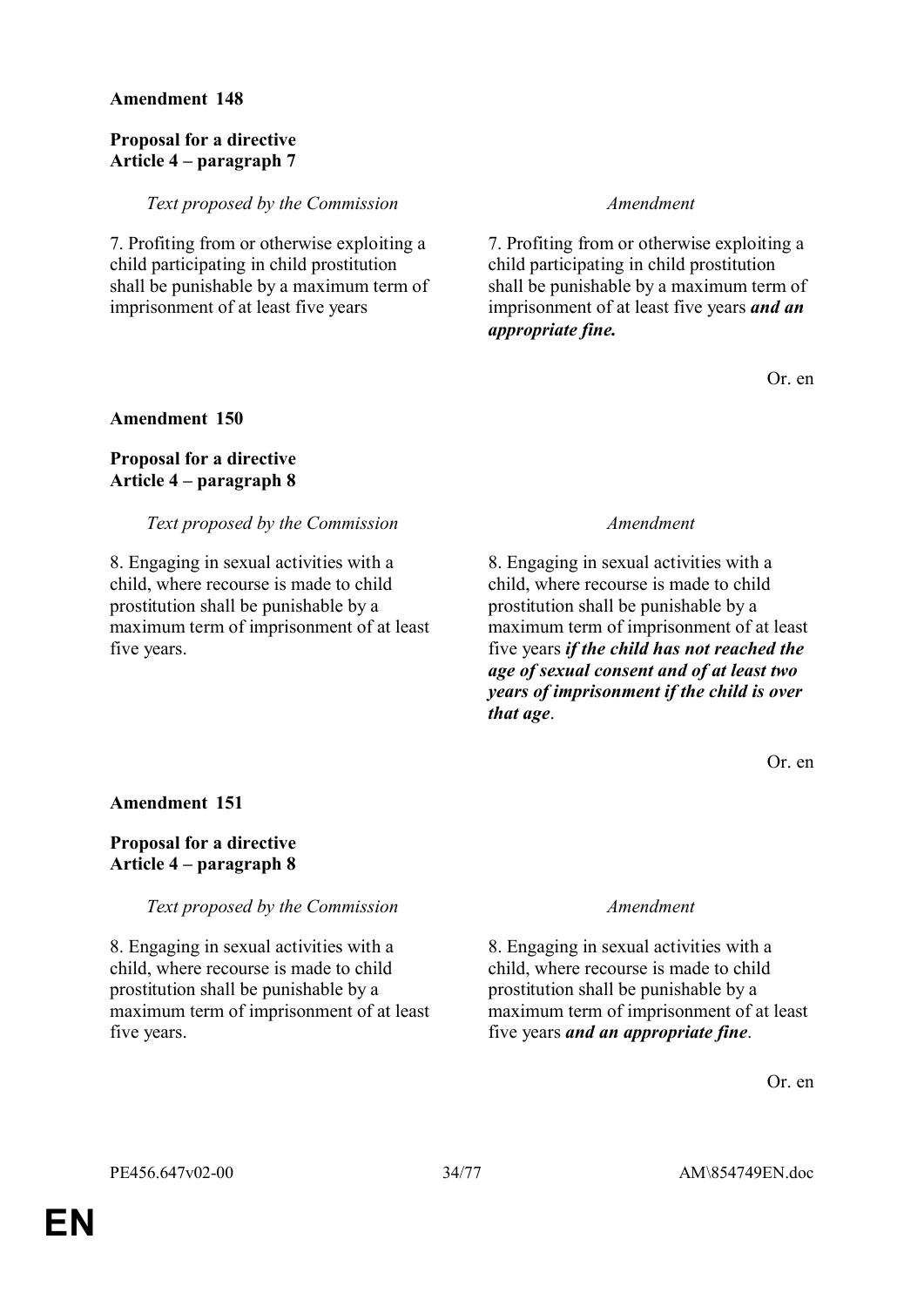# **Proposal for a directive Article 4 – paragraph 9**

# *Text proposed by the Commission Amendment*

9. Coercing a child to participate in pornographic performances shall be punishable by a maximum term of imprisonment of at least eight years.

9. Coercing *or forcing* a child to participate in pornographic performances*, or threatening a child for such purposes* shall be punishable by a maximum term of imprisonment of at least eight years *if the child has not reached the age of sexual consent, or of at least five years if the child is over that age*.

Or. en

# **Amendment 158**

# **Proposal for a directive Article 4 – paragraph 9**

# *Text proposed by the Commission Amendment*

9. Coercing a child to participate in pornographic performances shall be punishable by a maximum term of imprisonment of at least eight years.

9. Coercing a child to participate in pornographic performances shall be punishable by a maximum term of imprisonment of at least eight years *and an appropriate fine*.

Or. en

# **Amendment 164**

# **Proposal for a directive Article 4 – paragraph 10**

*Text proposed by the Commission Amendment*

10. Recruiting a child to participate in child prostitution shall be punishable by a maximum term of imprisonment of at least eight years.

10. Recruiting a child to participate in child prostitution shall be punishable by a maximum term of imprisonment of at least eight years *and an appropriate fine*.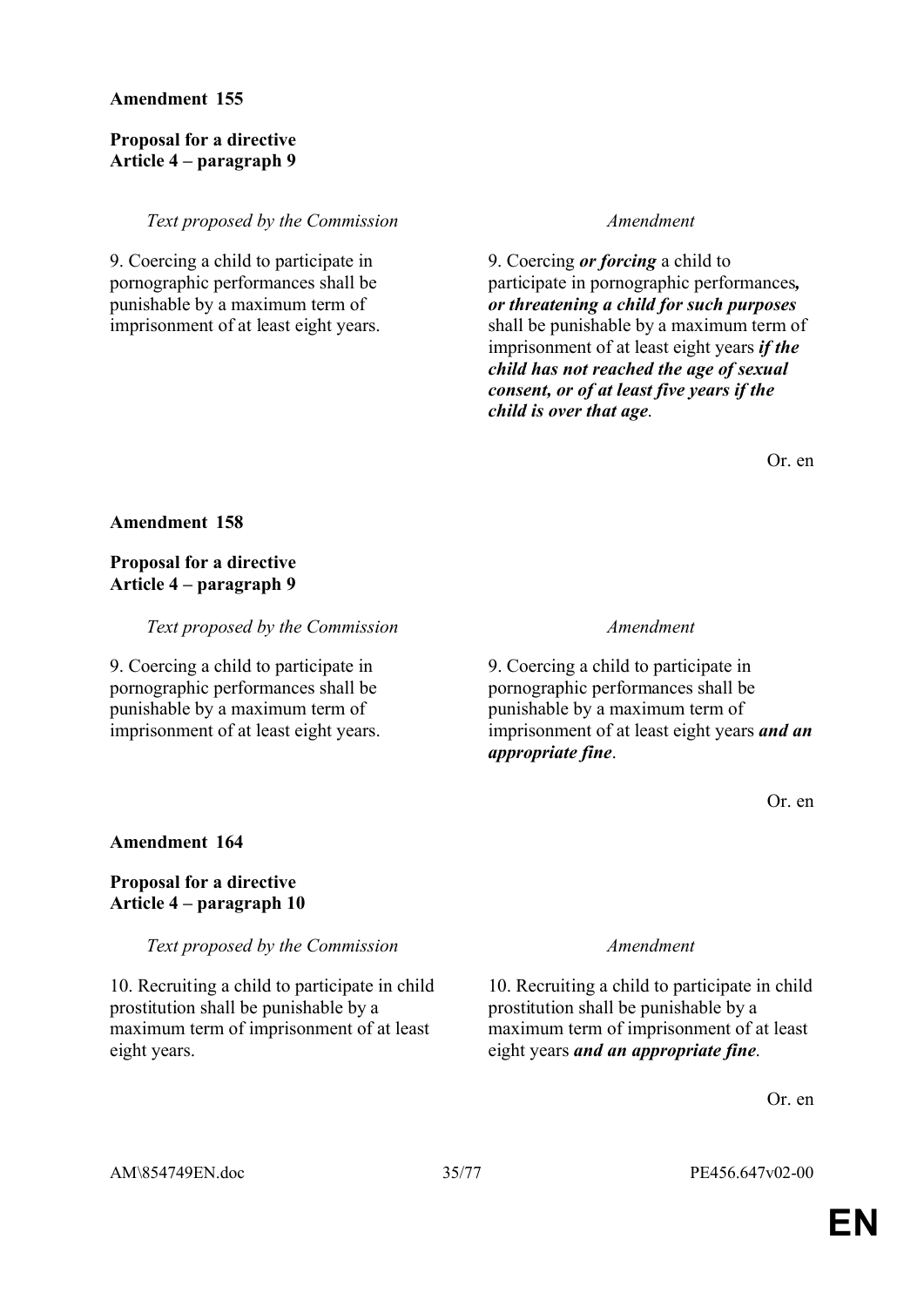# **Proposal for a directive Article 4 – paragraph 11**

# *Text proposed by the Commission Amendment*

11. Coercing a child into child prostitution shall be punishable by a maximum term of imprisonment of at least ten years.

11. Coercing *or forcing* a child into child prostitution*, or threatening a child for such purposes,* shall be punishable by a maximum term of imprisonment of at least ten years *if the child has not reached the age of sexual consent and of at least five years of imprisonment if the child is over that age*.

Or. en

# **Amendment 169**

# **Proposal for a directive Article 4 – paragraph 11**

*Text proposed by the Commission Amendment*

11. Coercing a child into child prostitution shall be punishable by a maximum term of imprisonment of at least ten years.

11. Coercing a child into child prostitution shall be punishable by a maximum term of imprisonment of at least ten years *and an appropriate fine*.

Or. en

# **Amendment 174**

# **Proposal for a directive Article 5 – paragraph 2**

*Text proposed by the Commission Amendment*

2. Acquisition or possession of child pornography shall be punishable by a maximum term of imprisonment of at least one year.

2. Acquisition or possession of child pornography shall be punishable by a maximum term of imprisonment of at least one year *and an appropriate fine*.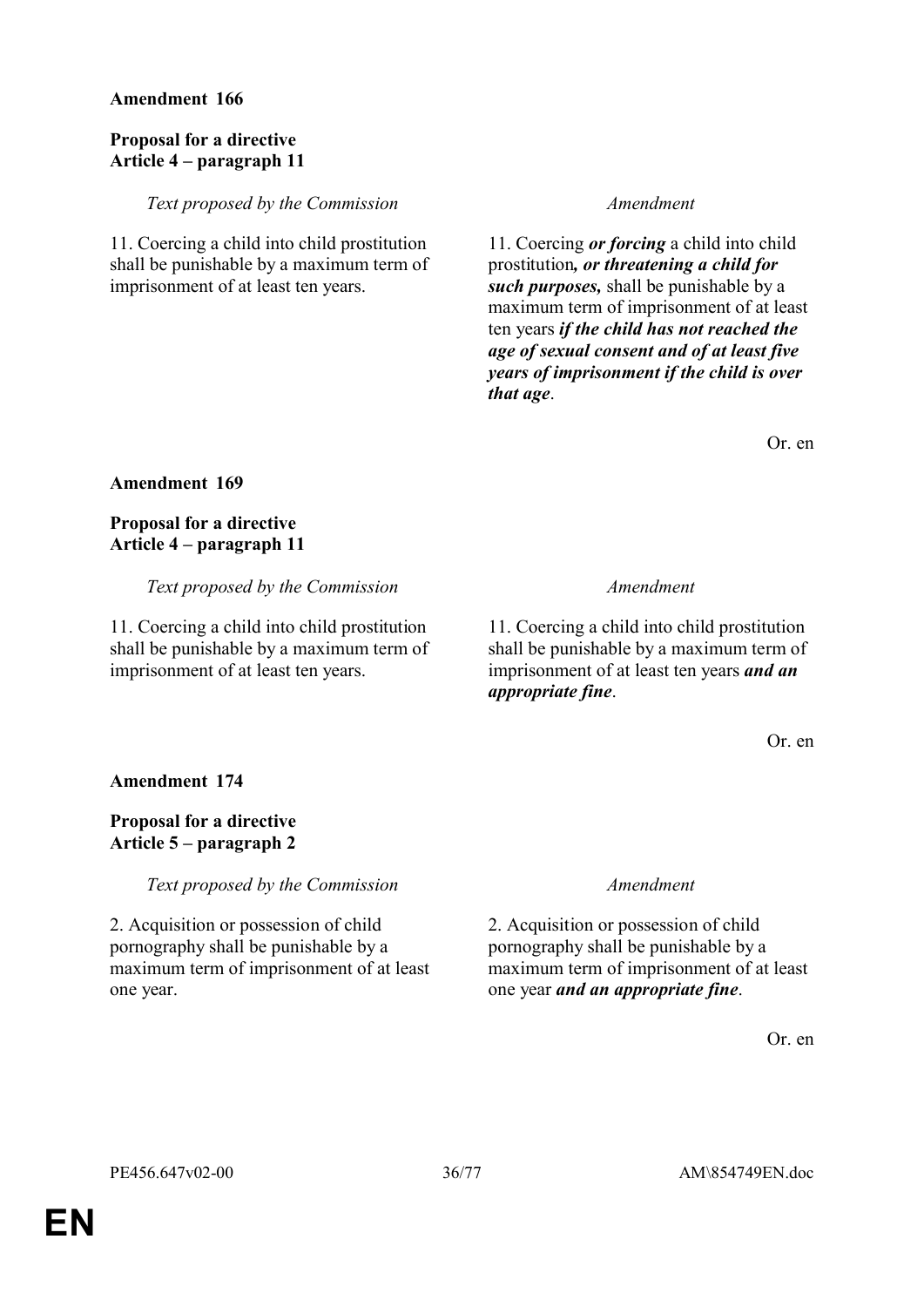# **Amendment 175**

## **Proposal for a directive Article 5 – paragraph 3**

*Text proposed by the Commission Amendment*

3. Knowingly obtaining access*, by means of information and communication technology,* to child pornography shall be punishable by a maximum term of imprisonment of at least one year.

3. Knowingly obtaining access to child pornography shall be punishable by a maximum term of imprisonment of at least one year.

Or. en

# **Amendment 178**

# **Proposal for a directive Article 5 – paragraph 3**

# *Text proposed by the Commission Amendment*

3. Knowingly obtaining access, by means of information and communication technology, to child pornography shall be punishable by a maximum term of imprisonment of at least one year.

3. Knowingly obtaining access, by means of information and communication technology, to child pornography shall be punishable by a maximum term of imprisonment of at least one year *and an appropriate fine*.

Or. en

## **Amendment 182**

# **Proposal for a directive Article 5 – paragraph 4**

*Text proposed by the Commission Amendment*

4. Distribution, dissemination or transmission of child pornography shall be punishable by a maximum term of imprisonment of at least two years.

4. Distribution, dissemination or transmission of child pornography shall be punishable by a maximum term of imprisonment of at least two years *and an appropriate fine*.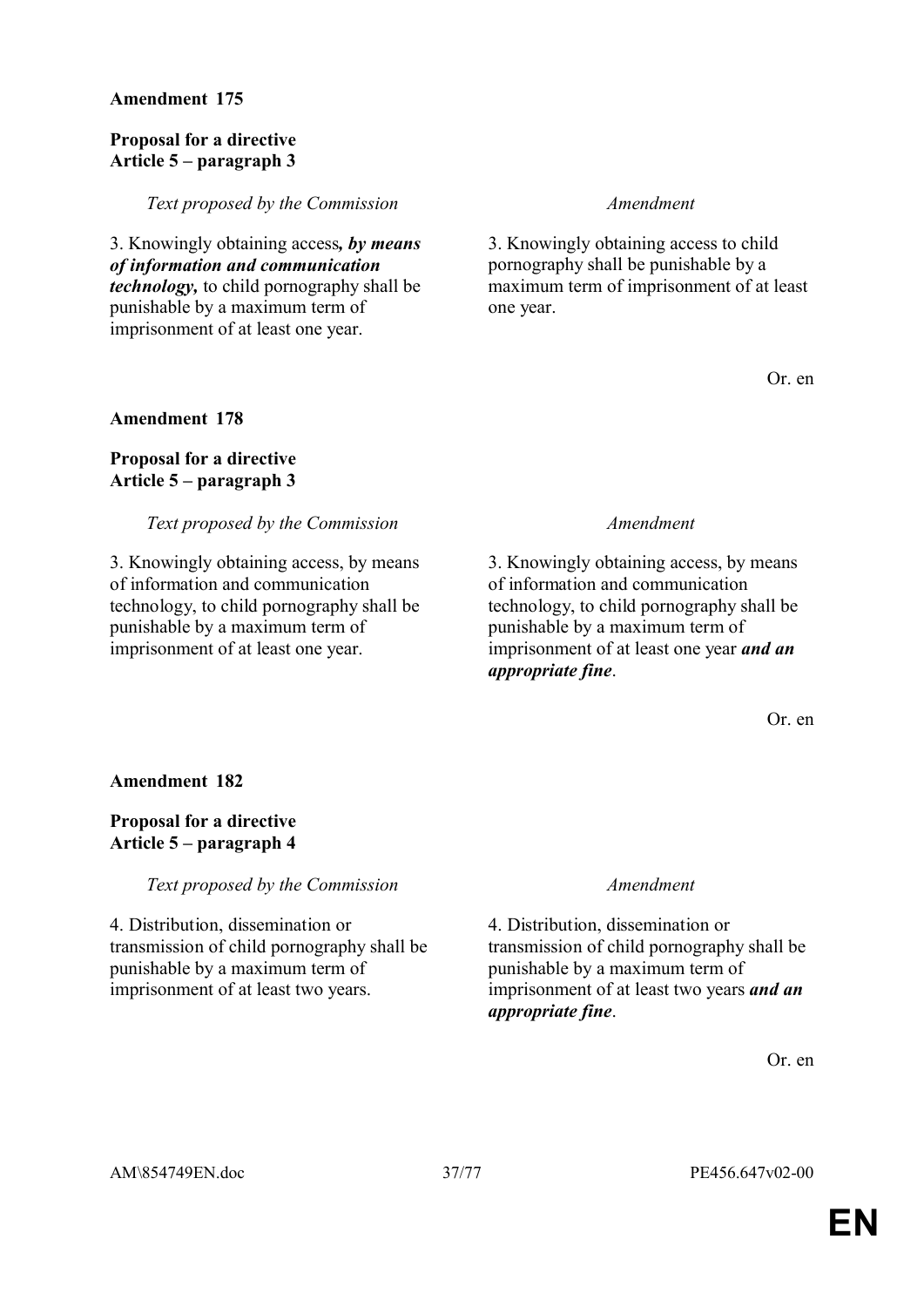# **Amendment 185**

## **Proposal for a directive Article 5 – paragraph 5**

# *Text proposed by the Commission Amendment*

5. Offering, supplying or making available child pornography shall be punishable by a maximum term of imprisonment of at least two years.

5. Offering, supplying or making available child pornography shall be punishable by a maximum term of imprisonment of at least two years *and an appropriate fine*.

Or. en

# **Amendment 188**

# **Proposal for a directive Article 5 – paragraph 6**

*Text proposed by the Commission Amendment*

6. Production of child pornography shall be punishable by a maximum term of imprisonment of at least five years.

6. Production of child pornography shall be punishable by a maximum term of imprisonment of at least five years *and an appropriate fine*.

Or. en

# **Amendment 189**

**Proposal for a directive Article 5 – paragraph 6 a (new)** 

*Text proposed by the Commission Amendment*

*6a. It shall be within the discretion of the Member States to decide whether this Article applies to cases involving child pornography, as referred to in Article 2(b)(iii), where the person appearing to be a child was in fact 18 years of age or older at the time of depiction.*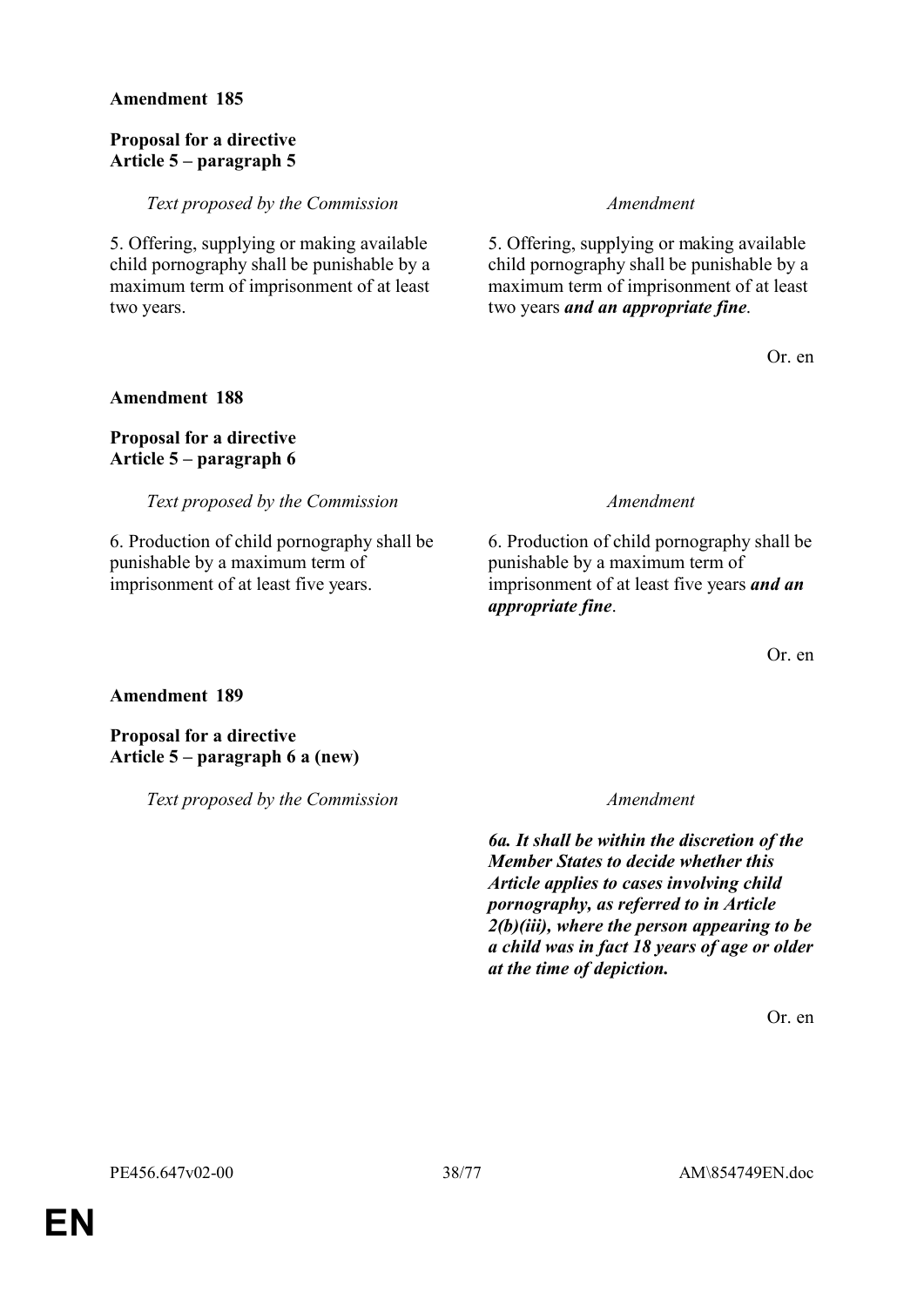# **Proposal for a directive Article 6**

# *Text proposed by the Commission Amendment*

Member States shall take the necessary measures to ensure that the following intentional conduct is punishable:

The proposal, by means *of* information and communication technology, *by an adult* to meet a child *who has not reached the age of sexual consent under national law*, for the purpose of committing any of the offences referred to in *Articles* 3(3) and Article 5(6), where this proposal has been followed by material acts leading to such a meeting, shall be punishable by a maximum term of imprisonment of at least two years.

# **Amendment 200**

# **Proposal for a directive Article 6 – paragraph 1**

# *Text proposed by the Commission Amendment*

The proposal, by means of information and communication technology, by an adult to meet a child who has not reached the age of sexual consent under national law, for the purpose of committing any of the offences referred to in Articles 3 (3) and Article 5 (6), where this proposal has been followed by material acts leading to such a meeting, shall be punishable by a maximum term of imprisonment of at least two years.

Member States shall take the necessary measures to ensure that the following intentional conduct *with the aim to attract the confidence and to manipulate a child*  is punishable:

The proposal *by an adult to a child*, by *any*  means*, including* information and communication technology, to meet *or otherwise solicit* a child, for the purpose of committing any of the offences referred to in *Article* 3(3), *Article 4(2) and (3)* and Article 5(6), where this proposal has been followed by material acts leading to such a meeting *or contact*, shall be punishable by a maximum term of imprisonment of at least two years.

The proposal, by means of information and communication technology, by an adult to meet a child who has not reached the age of sexual consent under national law, for the purpose of committing any of the offences referred to in Articles 3 (3) and Article 5 (6), where this proposal has been followed by material acts leading to such a meeting, shall be punishable by a maximum term of imprisonment of at least two years *and an appropriate fine*.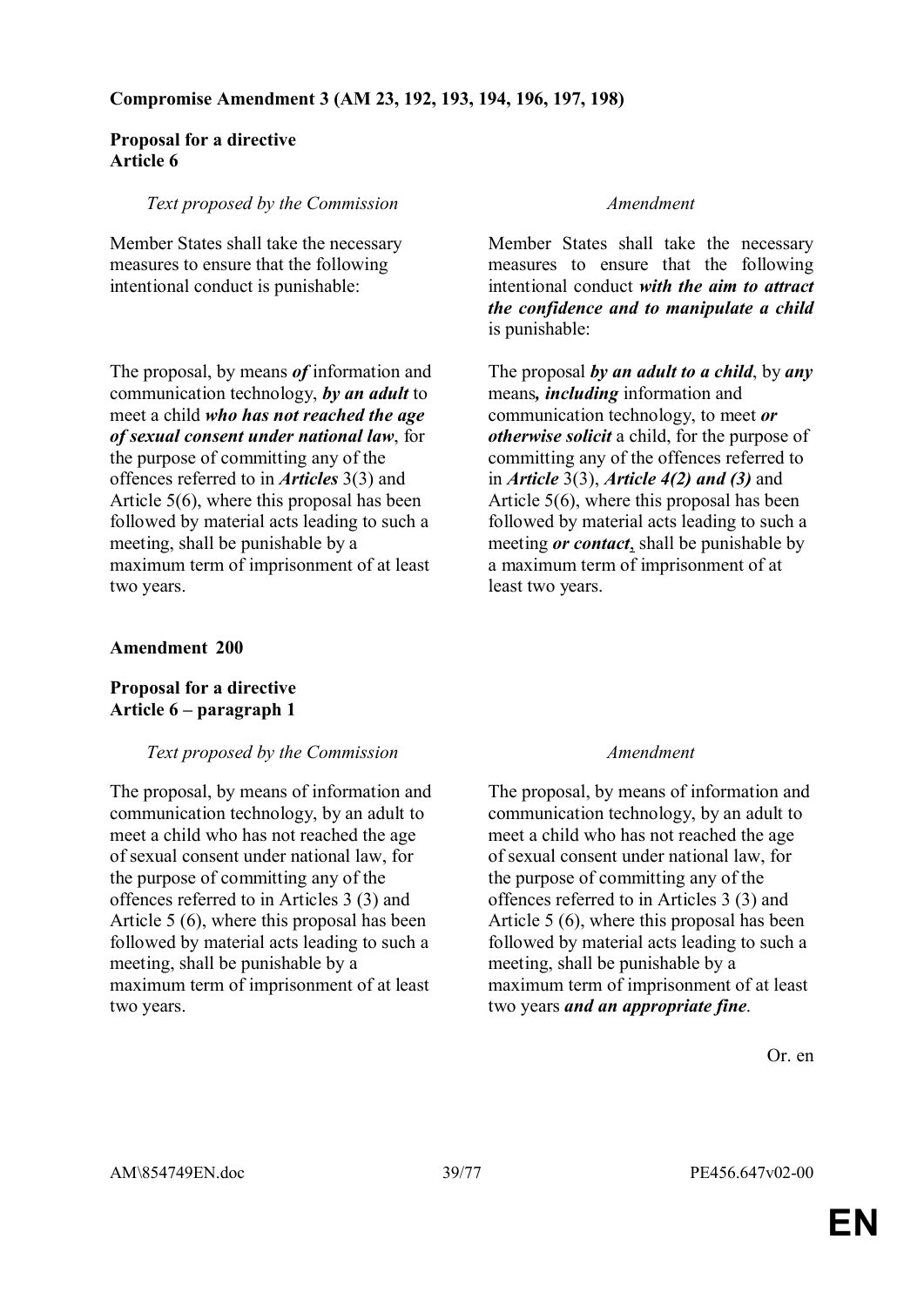# **Amendment 205, 206, 207 and FEMM37**

# **Proposal for a directive Article 7 – paragraph 3 – point b**

*Text proposed by the Commission Amendment*

(b) the organisation of travel arrangements with the purpose of committing any of the offences referred to in Articles 3 to 6.

(b) the organisation of travel *and/or other* arrangements with the purpose of committing any of the offences referred to in Articles 3 to 6.

Or. en

# *Justification*

*In relation to the organisation of child sex tourism, it must be recalled that actors facilitating sexual abuse and exploitation of a child include not only those who arrange travels (such as tour operators and travel agencies) but also a number of intermediaries which provide other services (such as hotels, hostels, tour guides, translation services etc.).*

# **Amendments 208 and 209**

**Proposal for a directive Article 7 – paragraph 3 – point b a (new)** 

*Text proposed by the Commission Amendment*

*(ba) material acts in connection with travel for the purpose of having sexual intercourse with a child leading to a meeting, regardless of the actual sexual abuse and exploitation of the child.*

Or. en

# *Justification*

*Punishing the intent to commit offences related to child sexual exploitation in travel and tourism serves to strengthen preventive measures and stop travelling offenders before they act upon their malevolent intents.*

# **Compromise Amendment 5 (AM 24, 210, 211 and 212)**

**Proposal for a directive Article 8**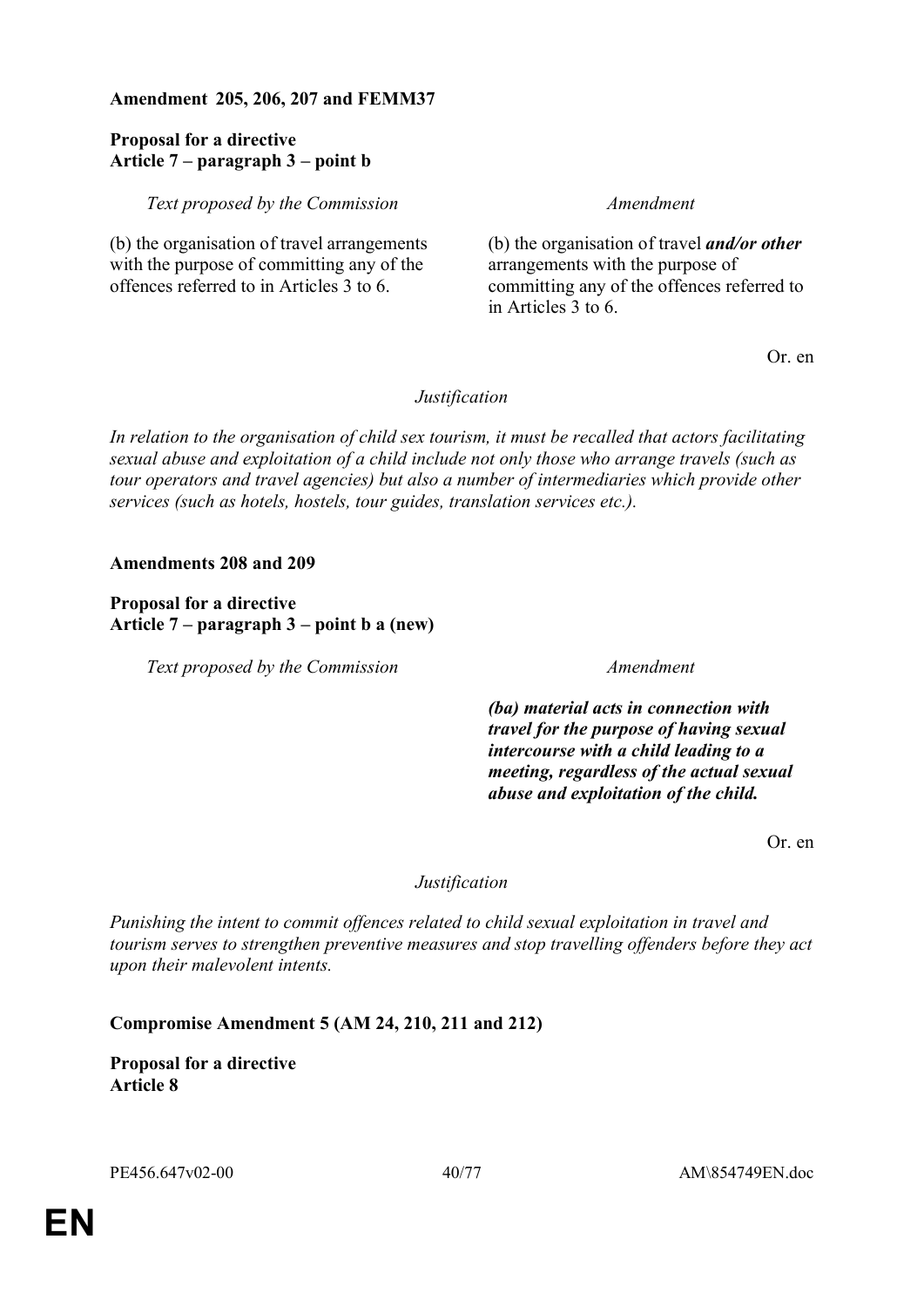The provisions of Article 3(2), with regard to witnessing sexual activities, and (3); Article 4(2) and (4) and Article 5 do not govern consensual sexual activities between *children* or involving persons who are *close* in age and degree of psychological and physical development or maturity, insofar as the acts did not involve any abuse.

*1.* The provisions of Article 3(2), with regard to witnessing sexual activities, and (3); Article 4(2) and (4) and Article 5*,* do not govern consensual sexual activities between children or involving persons who are close in age and degree of psychological and physical development or maturity, insofar as the acts did not involve any abuse*, exploitation, coercion, force or threats, including that defined in Article 3(4) and (5)*.

*1a. Judicial prerogatives of national courts to make a case-by-case evaluation of the relationship mentioned above are fully preserved.*

*1b. Member States shall ensure that where offences referred in Articles 3 to 5 are committed by a child, they shall be, subject to appropriate alternative measures adapted to specific reeducational needs under national law, having due regard to the age of the offender, the need to avoid criminalisation and the objective of social reintegration of the child*.

Or. en

## **Amendment 213**

## **Proposal for a directive Article 9 – paragraph 1 – point a**

*Text proposed by the Commission Amendment*

(a) the child has not reached the age of sexual consent under national law;

(a) the child has not reached the age of sexual consent under national law*, or exhibits signs of slower physical and psychological development*;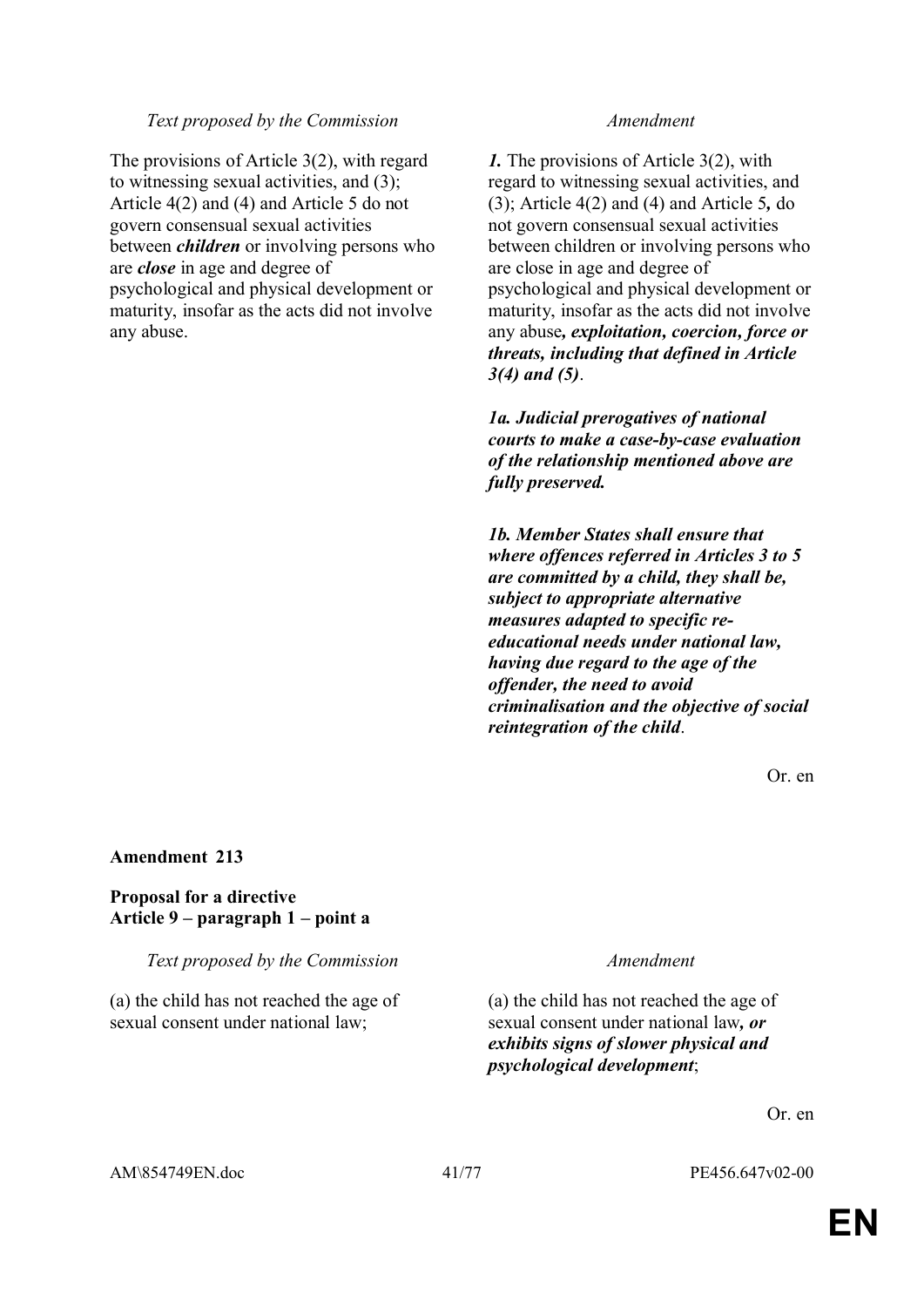# **Amendment 214**

# **Proposal for a directive Article 9 – paragraph 1 – point b**

*Text proposed by the Commission Amendment*

(b) the offence was committed against a child in a particularly vulnerable situation, notably because of a mental or physical disability or a situation of dependence;

(b) the offence was committed against a child in a particularly vulnerable situation, notably because of a mental or physical disability or a situation of dependence *or of a temporary alteration in psychophysical perception connected with taking drugs, drinking alcohol, or any other recognised type of dependence*;

Or. it

# **Amendment 215**

**Proposal for a directive Article 9 – paragraph 1 – point c** 

*Text proposed by the Commission Amendment*

(c) the offence was committed by a member of the family, a person cohabiting with the child or a person having abused their authority;

(c) the offence was committed by a member of the family, a person cohabiting with the child or a person having abused their *recognised position of trust,* authority *or influence over the child*;

Or. fr

# **Amendment 26**

**Proposal for a directive Article 9 – paragraph 1 – point d a (new)**

*Text proposed by the Commission Amendment*

*(da) the offence has been committed as part of an organised activity for the main purpose of economic revenue;*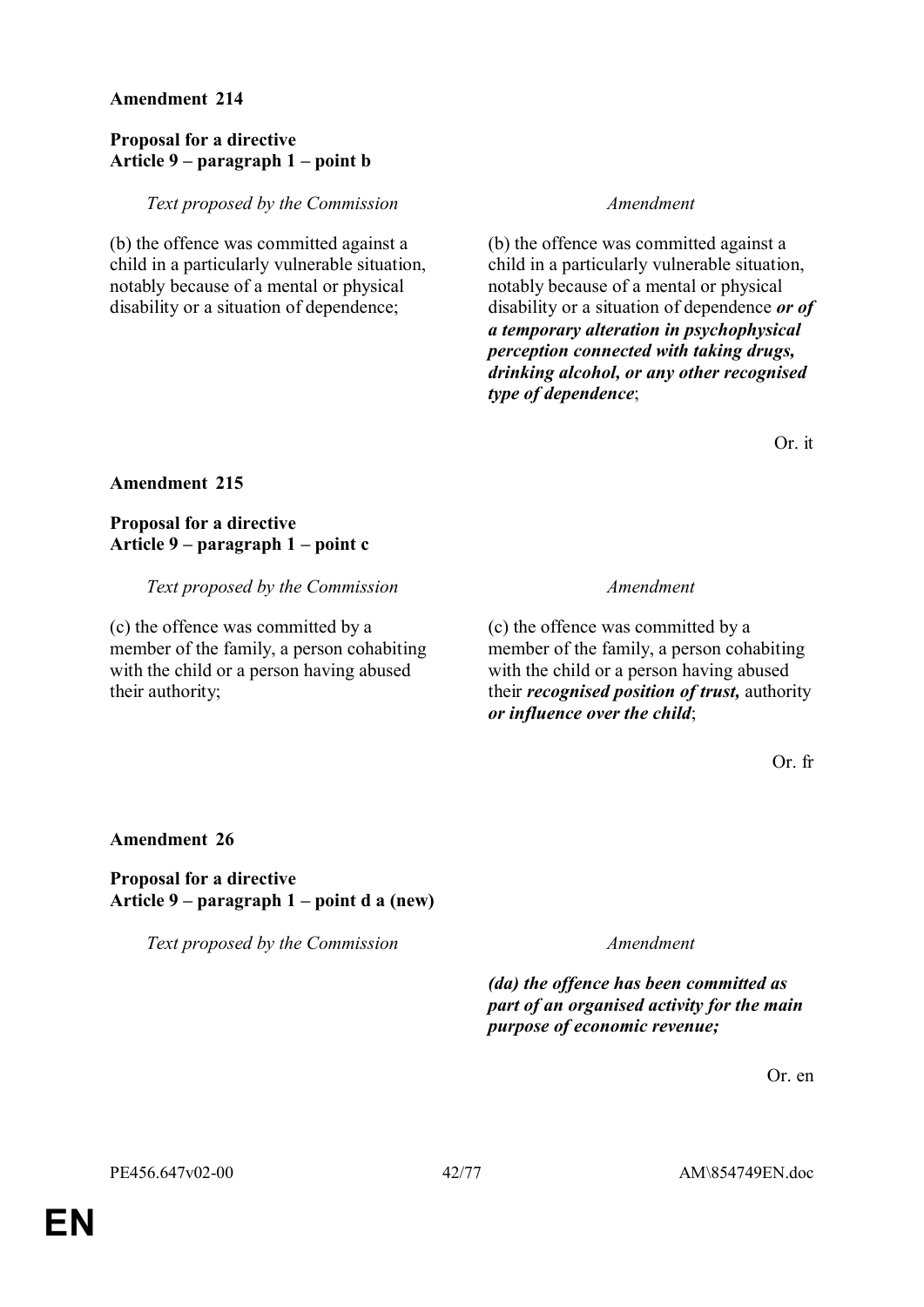*Justification*

*It is important to stop the economic exploitation of abused children.* 

**Amendment 27**

**Proposal for a directive Article 9 – paragraph 1 – point d b (new)**

*Text proposed by the Commission Amendment*

*(db) the offence was committed in the context of travel abroad, where such travel was organised or undertaken for the main purpose of committing any of the offences referred to in Articles 3 to 6;*

Or. en

## *Justification*

*Child sex tourism grows at an alarming rate and inflicts devastating consequences on millions of children around the globe. In the recital it should be already stressed that in order to strengthen the prevention of this practice it is essential to reinforce deterrence by providing higher sanctions for the crimes if committed abroad in the context of travelling.*

## **Amendment 217**

**Proposal for a directive Article 9 – paragraph 1 – point h** 

*Text proposed by the Commission Amendment*

(h) the offence involved serious violence or caused serious harm to the child.

(h) the offence involved serious violence or *threat or* caused *or was likely to cause* serious harm to the child.

Or. en

## **Compromise Amendment 4**

**Proposal for a directive Article 9 – paragraph 1 – point h a (new)**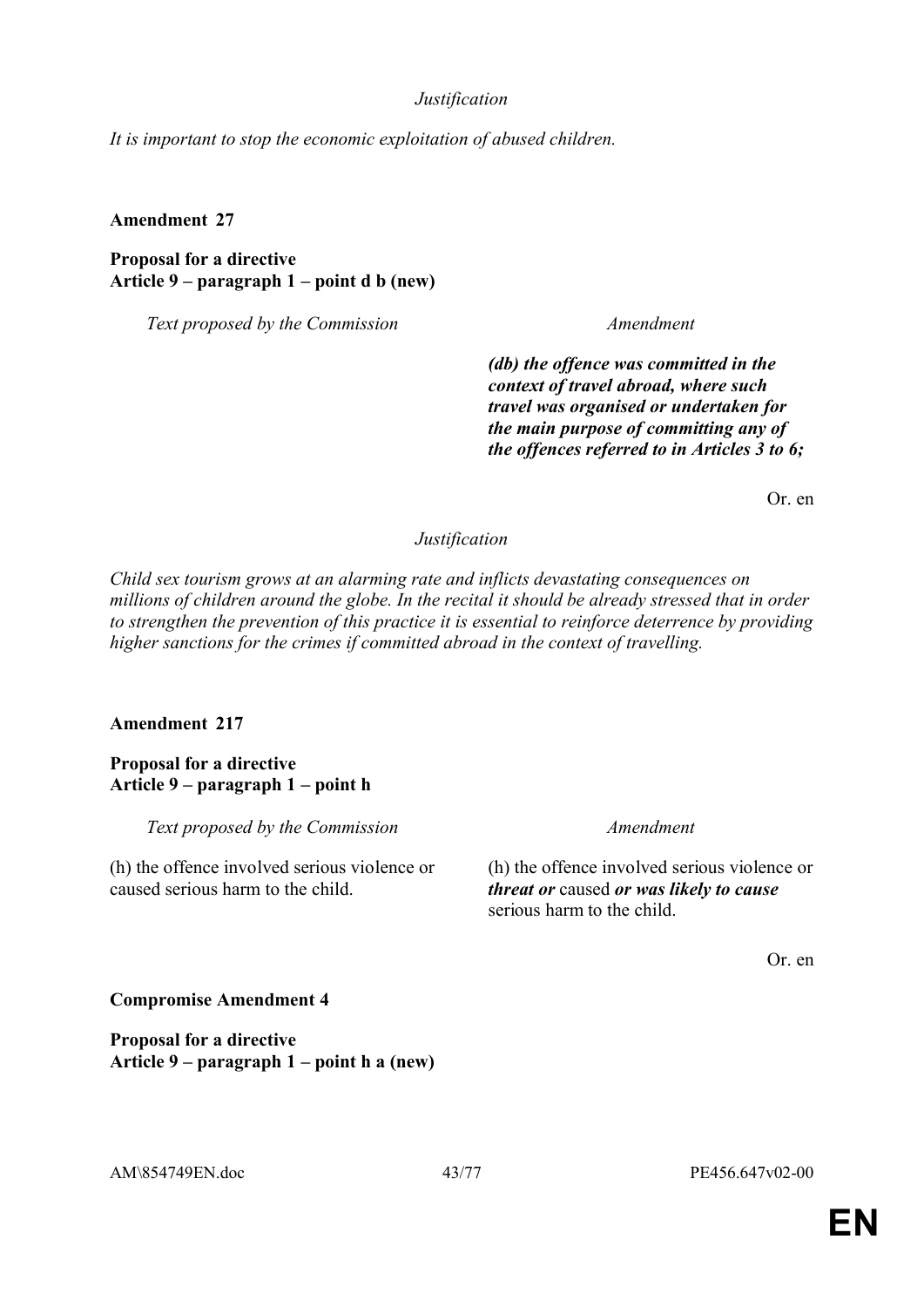*(ha) the offender has intentionally used different means to target a great number of children to multiply his chances of committing the crime*.

Or. en

# **Compromise Amendment 6 (AM 28 and 218)**

# **Proposal for a directive Article 10 – paragraph 1**

## *Text proposed by the Commission Amendment*

1. In order to avoid the risk of repetition of offences, Member States shall take the necessary measures to ensure that a natural person who has been convicted of any of the offences referred to in Articles 3 to 7 may be temporarily or permanently prevented from exercising activities involving regular contacts with children.

1. In order to avoid the risk of repetition of offences, Member States shall take the necessary measures to ensure that a natural person who has been convicted of any of the offences referred to in Articles 3 to 7 may be temporarily or permanently prevented from exercising *professional*  activities involving *direct and* regular contact with children *and volunteer activities related to the supervision and/or care of children*. *The measures referred to in this paragraph shall be entered in the criminal record of the convicting Member State*.

## **Compromise Amendment 7 (AM 29, 222 and 226)**

## **Proposal for a directive Article 10 – paragraph 2**

### *Text proposed by the Commission Amendment*

2. Member States shall take the necessary measures to ensure that *the measure referred to in paragraph 1 is entered in the criminal record of the convicting Member State*.

2. Member States shall take the necessary measures to ensure that *employers, when recruiting for professional activities involving direct and regular contact with children and volunteer activities related to the supervision and/or care of children, are entitled to obtain information in accordance with national law, by any*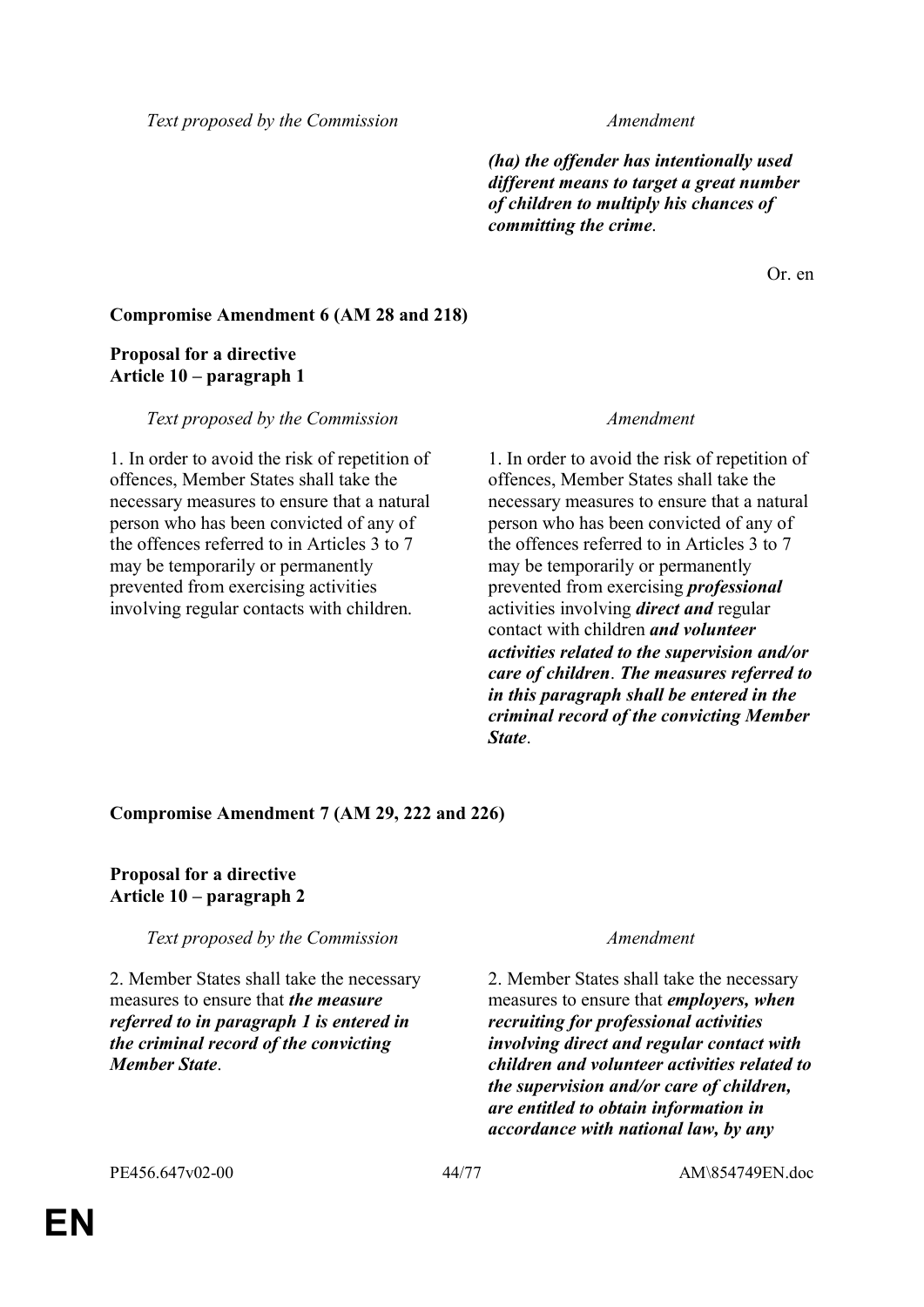*appropriate way, such as access upon request or via the person concerned***,**  *concerning the existence of convictions for an offence referred to in Articles 3 to 7 or of any additional measure related to those convictions which prevents them from exercising activities involving contacts with children. If serious suspicion should arise during working relations, employers may, in accordance with national law, request such information even after the recruitment procedure. Member States authorities shall ensure, by any appropriate means and in accordance with national law, that such information may also be obtained from the criminal records held in other Member States.*

Or. en

### **Amendment 227**

## **Proposal for a directive Article 10 – paragraph 2**

*Text proposed by the Commission Amendment*

2. Member States shall take the necessary measures to ensure that the measure referred to in paragraph 1 is entered in the criminal record of the convicting Member State.

2. Member States shall take the necessary measures to ensure that the measure referred to in paragraph 1 is entered in the criminal record of the convicting Member State *and in the European Criminal Records Information System (ECRIS) when operational*. *Member States shall work together to establish a European certificate of good conduct.*

Or. en

### **Amendment 30**

## **Proposal for a directive Article 10 – paragraph 3**

*Text proposed by the Commission Amendment*

3. By way of derogation from Articles 7(2) and 9(2) of the Council Framework Decision 2009/315/JHA on the

AM\854749EN.doc 45/77 PE456.647v02-00

3. By way of derogation from Articles 7(2) and 9(2) of the Council Framework Decision 2009/315/JHA on the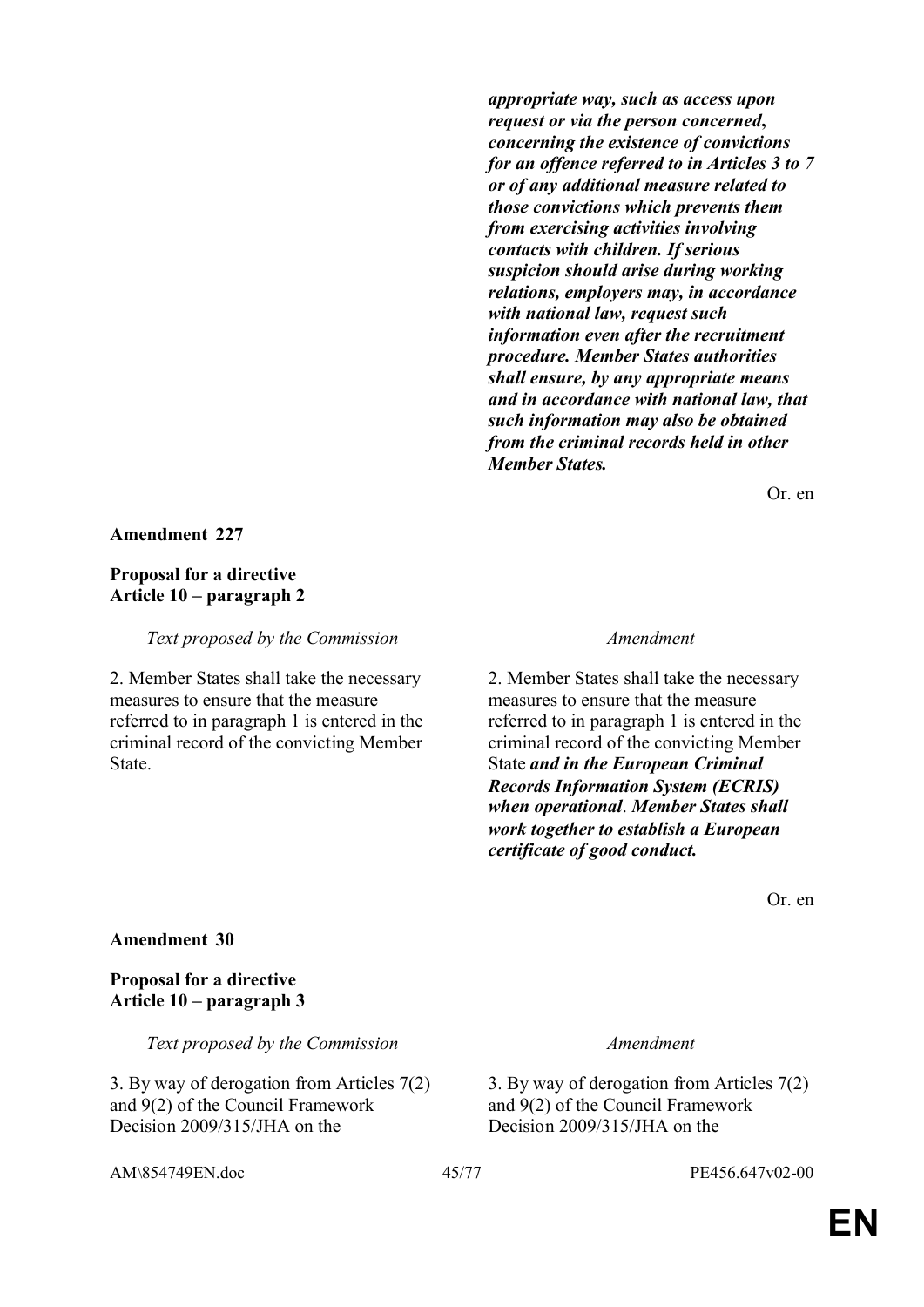organisation and content of the exchange of information extracted from criminal records between Member States, Member States shall *take the necessary measures to ensure that, for the purpose of effectively implementing the measure consisting in temporarily or permanently preventing the person from exercising activities involving regular contacts with children, in particular insofar as the requesting Member State subjects access to certain activities to conditions to ensure that candidates have not been convicted of any of the offences referred to in Articles 3 to 7 of this Directive, information concerning the disqualification arising from conviction of any of the offences referred to in Articles 3 to 7 of this Directive is transmitted when requested under Article 6 of that Framework Decision from the central authority of the Member State of the person's nationality, and that personal* data concerning such disqualification provided under Article 7(2) and (4) of that Framework Decision may in *all cases* be used for such purpose.

organisation and content of the exchange of information extracted from criminal records between Member States, Member States shall *ensure full cooperation and availability of all information when replying to requests by competent authorities of other Member States submitted according to Article 10(2). Personal* data concerning such disqualification provided under Article 7(2) and (4) of that Framework Decision may in *any case* be used for such purpose.

Or. en

## *Justification*

*Full cooperation and information exchange on request between Member States has to be insured.*

**Amendment 232**

**Proposal for a directive Article 10 – paragraph 3 a (new)** 

*Text proposed by the Commission Amendment*

*3a. Member States shall take the necessary measures to ensure that when recruiting for professional activities involving direct and regular contact with children and volunteer activities related to*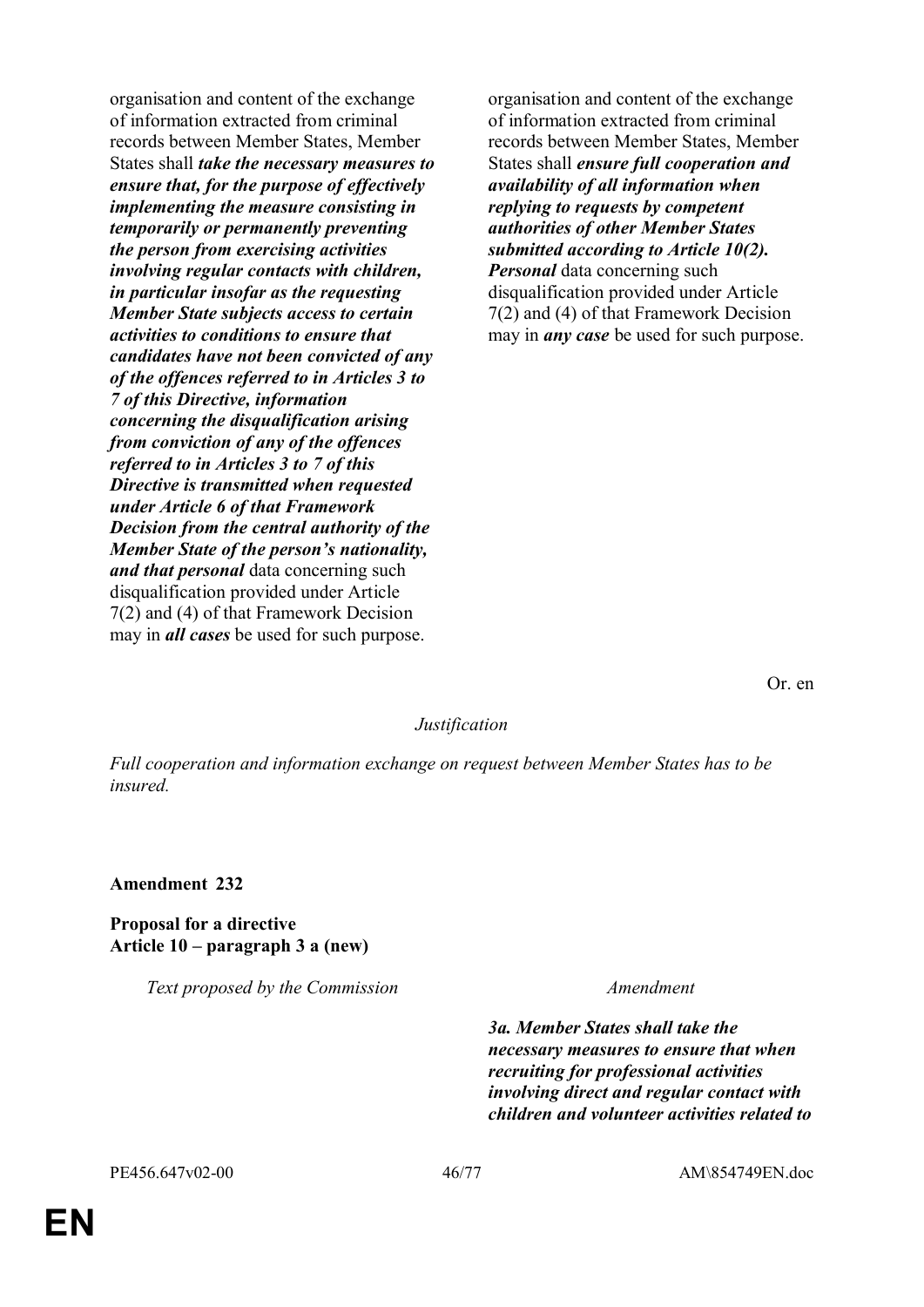*the supervision and/or care of children, employers shall be entitled to obtain from competent authorities, which shall take into account the necessary safeguards, a national or when appropriate a European certificate of good conduct concerning the absence of convictions for an offence referred to in Articles 3 to 7 or of any additional measure related to those convictions which prevents them from exercising such activities. If serious suspicion should arise during working relations, employers may, in accordance with national law, request such a certificate even after the recruitment procedure.*

Or. en

## **Amendment 40 FEMM**

**Proposal for a directive Article 10 – paragraph 3 a (new)** 

*Text proposed by the Commission Amendment*

*3a. Member States should ensure that state and private organisations exercising professional activities involving direct and regular contact with children and volunteer activities related to the supervision and/or care of children check systematically the criminal records of new employees, and that organisations, including schools, providing services for children have in place strong and active child protection policies.*

## *Justification*

*Information recording and sharing must be complimented with action by organisations involving regular contact with children to ensure that the criminal record of candidates for a position or activities involving children are checked prior to the offer of employment, through pre-employment checks.*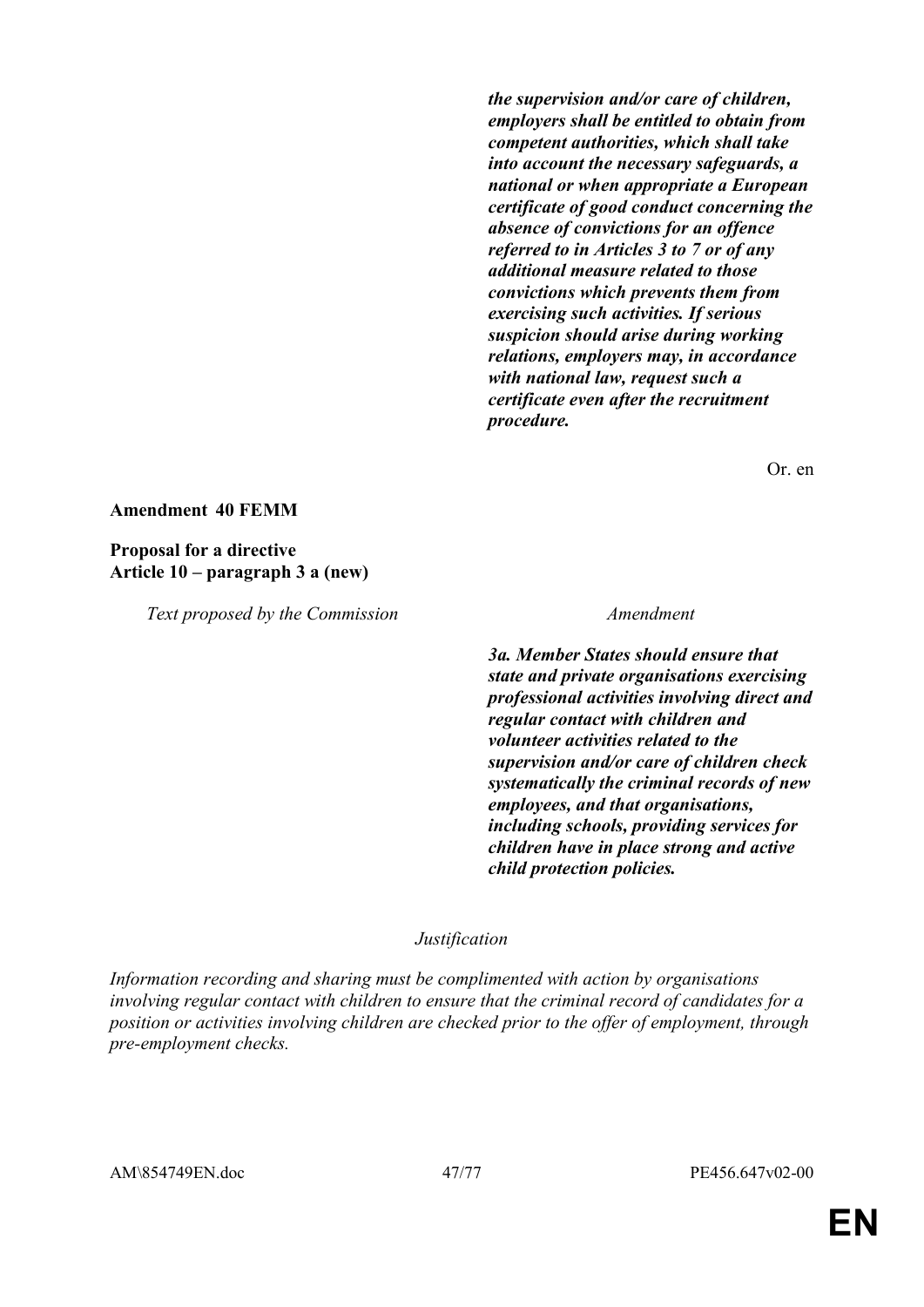## **Amendment 233**

# **Proposal for a directive Article 10 – paragraph 4 a (new)**

*Text proposed by the Commission Amendment*

*4a. Member States may consider adopting other measures in relation to perpetrators, such as the registration of persons convicted for offences referred to in Articles 3 to 7 in sex offenders registers. These registers should only be accessible to the judiciary and/or law enforcement agencies.*

Or. en

## *Justification*

*Sex offenders registers should also be put in place with limitations on high risk convicted offenders from leaving their countries. This would allow more rapid apprehension of reoffenders while preventing the crime by deterring existing and future offenders.*

**Amendment 234**

**Proposal for a directive Article 10 a (new)** 

*Text proposed by the Commission Amendment*

*Article 10a*

*Seizure and Confiscation*

*Member States shall take the necessary measures to ensure that their competent authorities are entitled to seize and confiscate instrumentalities and proceeds from the offences referred to in this Directive.*

Or. en

**Amendment 235**

**Proposal for a directive Article 12, paragraph 1 a (new)**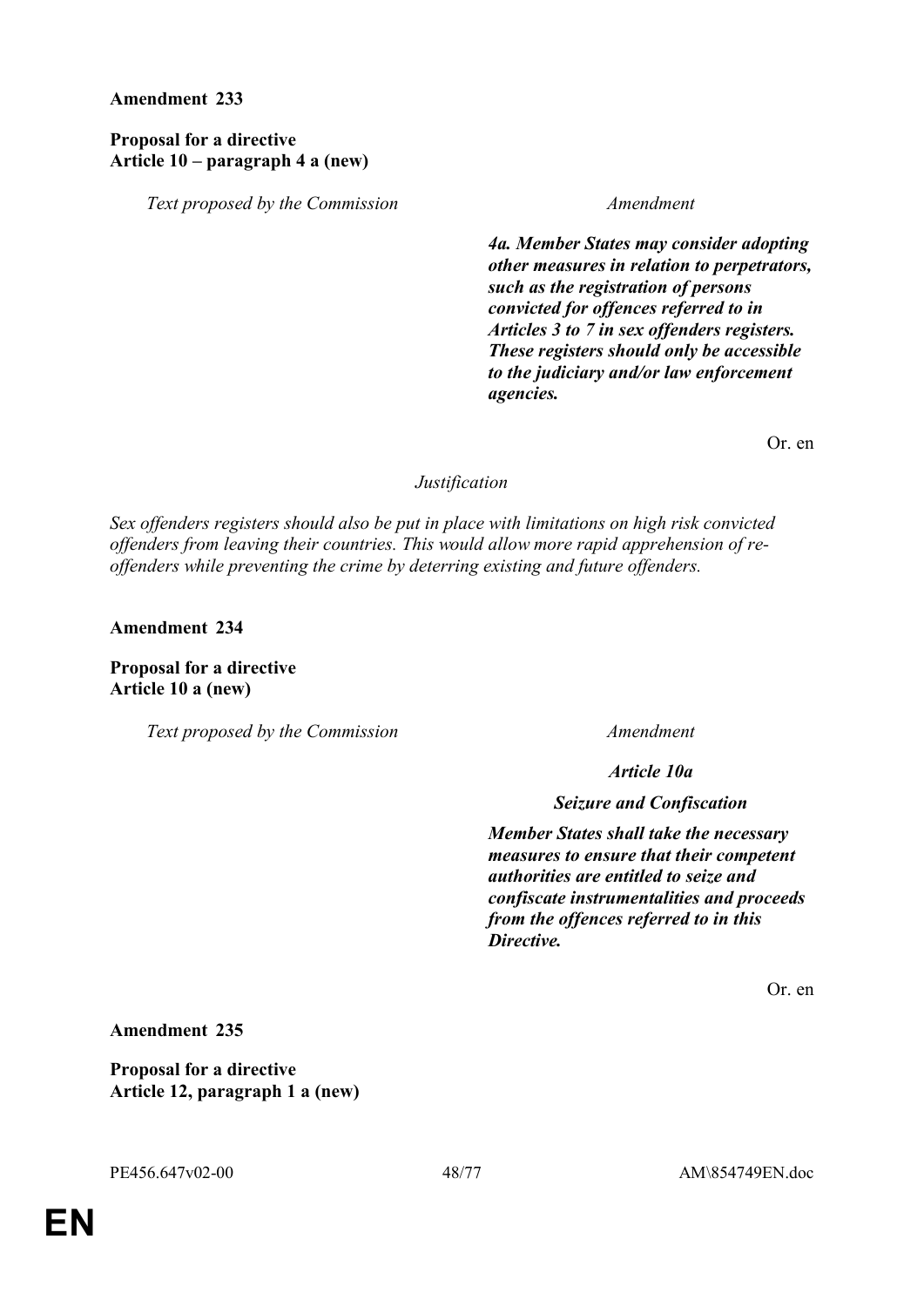*1a. The Member States shall undertake to use the economic revenue arising from confiscation in respect of established crimes for the purpose of prevention, rehabilitation and support for victims and their families.*

Or. it

**Amendment 237**

# **Proposal for a directive Article 13 – paragraph 1**

*Text proposed by the Commission Amendment*

Member States shall *provide for the possibility of not prosecuting or imposing penalties on* child victims of the offences referred to in Articles 4 and Article 5 (4) to (6) for their involvement in unlawful activities as a direct consequence of being subjected to those offences.

Member States shall *ensure that* child victims of the offences referred to in Articles 4 and Article 5 (4) to (6) *will not be prosecuted and will not have penalties imposed on them* for their involvement in unlawful activities as a direct consequence of being subjected to those offences.

Or. en

## *Justification*

*In order to provide the abused children with the best protection, Member States should ensure and not only provide for the possibility that children who are involved in unlawful activities as a consequence of being subjected to these offences are not prosecuted and do not have penalties imposed on them.*

## **Amendment 243**

# **Proposal for a directive Article 14 – paragraph 1**

## *Text proposed by the Commission Amendment*

1. Member States shall take the necessary measures to ensure that investigations into or the prosecution of the offences referred to in Articles 3 to 7 are not dependent on a report or accusation being made by the

1. Member States shall take the necessary measures to ensure that investigations *should be carried out bearing in mind the best interests and the rights of the child at all times and that investigation* into or the

AM\854749EN.doc 49/77 PE456.647v02-00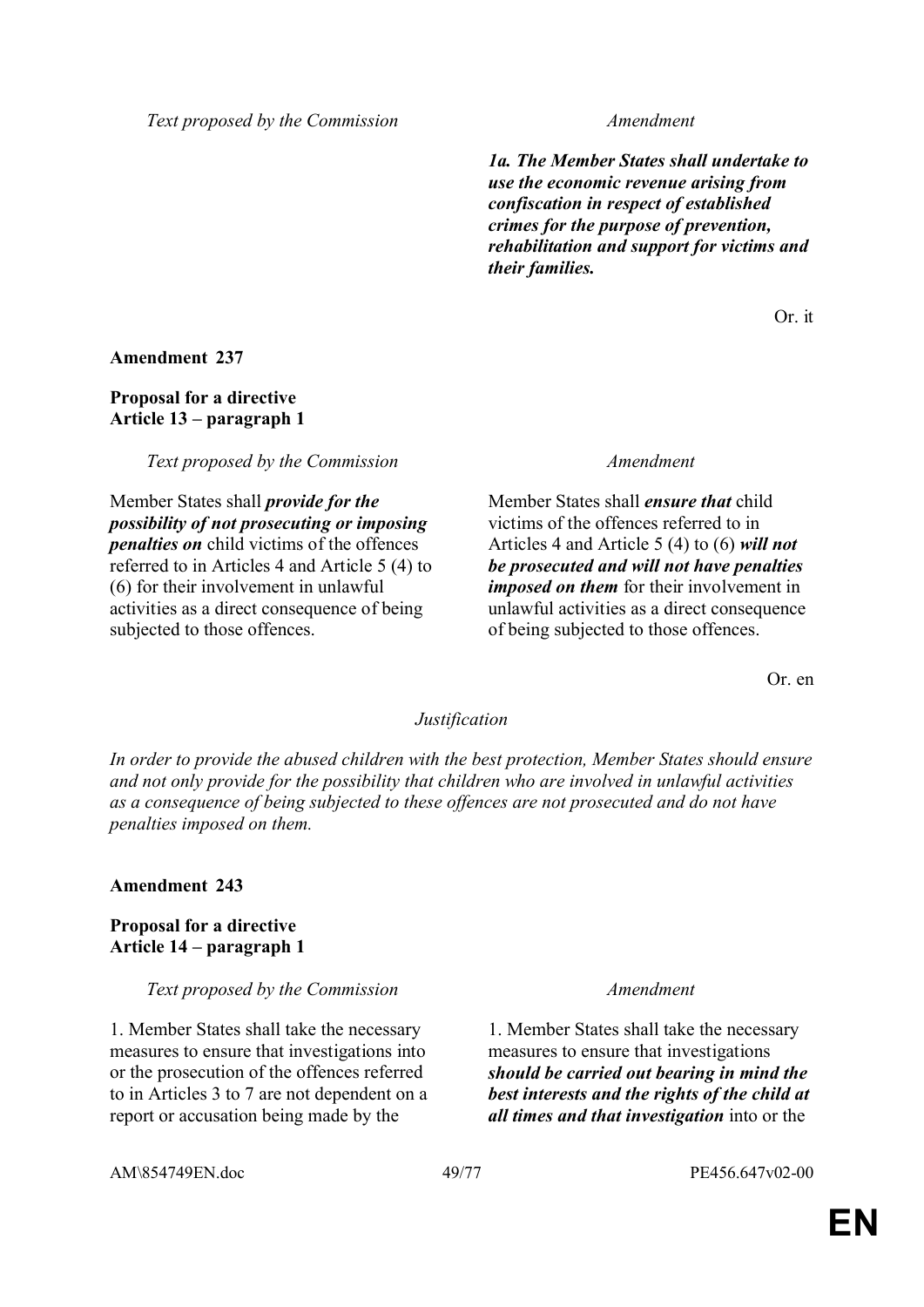victim, and that the criminal proceedings may continue even if the victim has withdrawn their statements.

prosecution of the offences referred to in Articles 3 to 7 are not dependent on a report or accusation being made by the victim, and that the criminal proceedings may continue even if the victim has withdrawn their statements.

Or. en

### *Justification*

*Article 3 of the UN Convention on the Rights of the Child states that the "best interest of the child" must be the central principle in all legal instruments protecting children's rights, including the legislation to combat child sexual abuse and exploitation and child abuse images.*

### **Amendment 246**

## **Proposal for a directive Article 14 – paragraph 2**

### *Text proposed by the Commission Amendment*

2. Member States shall take the necessary measures to enable the prosecution of any of the offences referred to in Articles 3, Article 4 (2) to (3) and (5) to (11), and Article 5 (6) for a sufficient period of time after the victim has reached the age of majority and which is commensurate with the gravity of the offence concerned.

2. Member States shall take the necessary measures to enable the prosecution of any of the offences referred to in Articles 3, Article 4 (2) to (3) and (5) to (11), and Article 5 (6) for a sufficient period of time *of minimum 15 years* after the victim has reached the age of majority and which is commensurate with the gravity of the offence concerned.

Or. en

### **Amendment 248**

**Proposal for a directive Article 14 – paragraph 3** 

### *Text proposed by the Commission Amendment*

3. Member States shall take the necessary measures to ensure that effective investigative tools are available to persons, units or services responsible for investigating or prosecuting offences

3. Member States shall take the necessary measures to ensure that effective investigative tools are available to persons, units or services responsible for investigating or prosecuting offences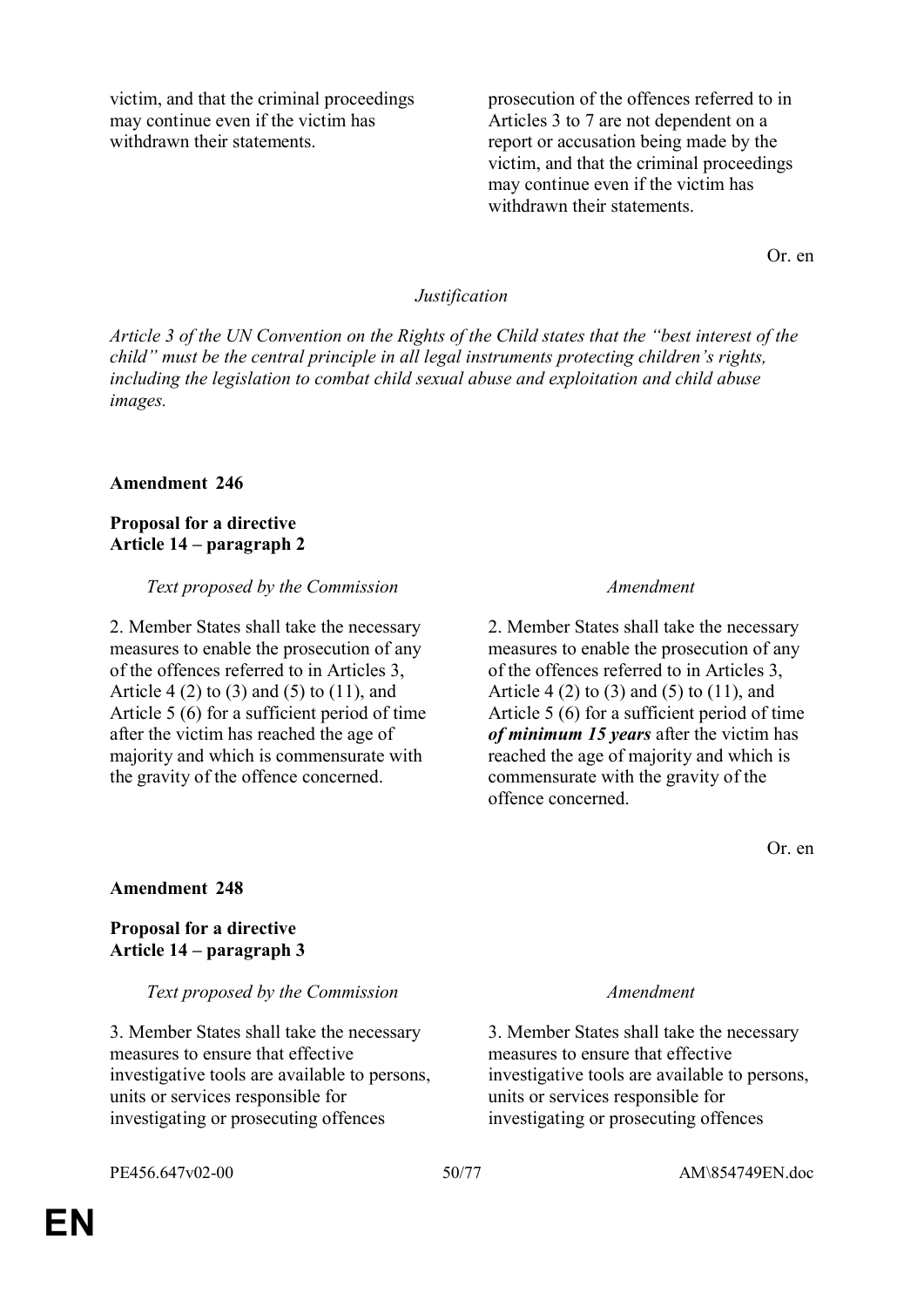referred to in Articles 3 to 7*, allowing the possibility of covert operations at least in those cases where the use of information and communication technology is involved*.

Or. en

## **Amendment 250**

### **Proposal for a directive Article 14 – paragraph 4**

*Text proposed by the Commission Amendment*

4. Member States shall take the necessary measures to enable investigative units or services to attempt to identify the victims of the offences referred to in Articles 3 to 7, in particular by analysing child pornography material, such as photographs and audiovisual recordings transmitted or made available by means of information and communication technology.

4. Member States shall take the necessary measures to enable investigative units or services*, in accordance with national and EU data protection legislation,* to attempt to identify the victims of the offences referred to in Articles 3 to 7, in particular by analysing child pornography material, such as photographs and audiovisual recordings transmitted or made available by means of information and communication technology.

Or. en

### **Amendment 45FEMM**

## **Proposal for a directive Article 14 – paragraph 4 – subparagraph 1 a (new)**

*Text proposed by the Commission Amendment*

*In line with action to combat terrorism, monitoring and prevention measures should be taken vis-à-vis perpetrators of offences within the meaning of Articles 3 to 7 of this Directive. To that end, the Commission shall look into the feasibility of establishing a European early warning system (EWS) to coordinate anti-cyber crime activities conducted by Member State authorities and prevent offences by paedophiles and sex offenders, as called for by the European Parliament in its recommendation of 23 June 2010 on*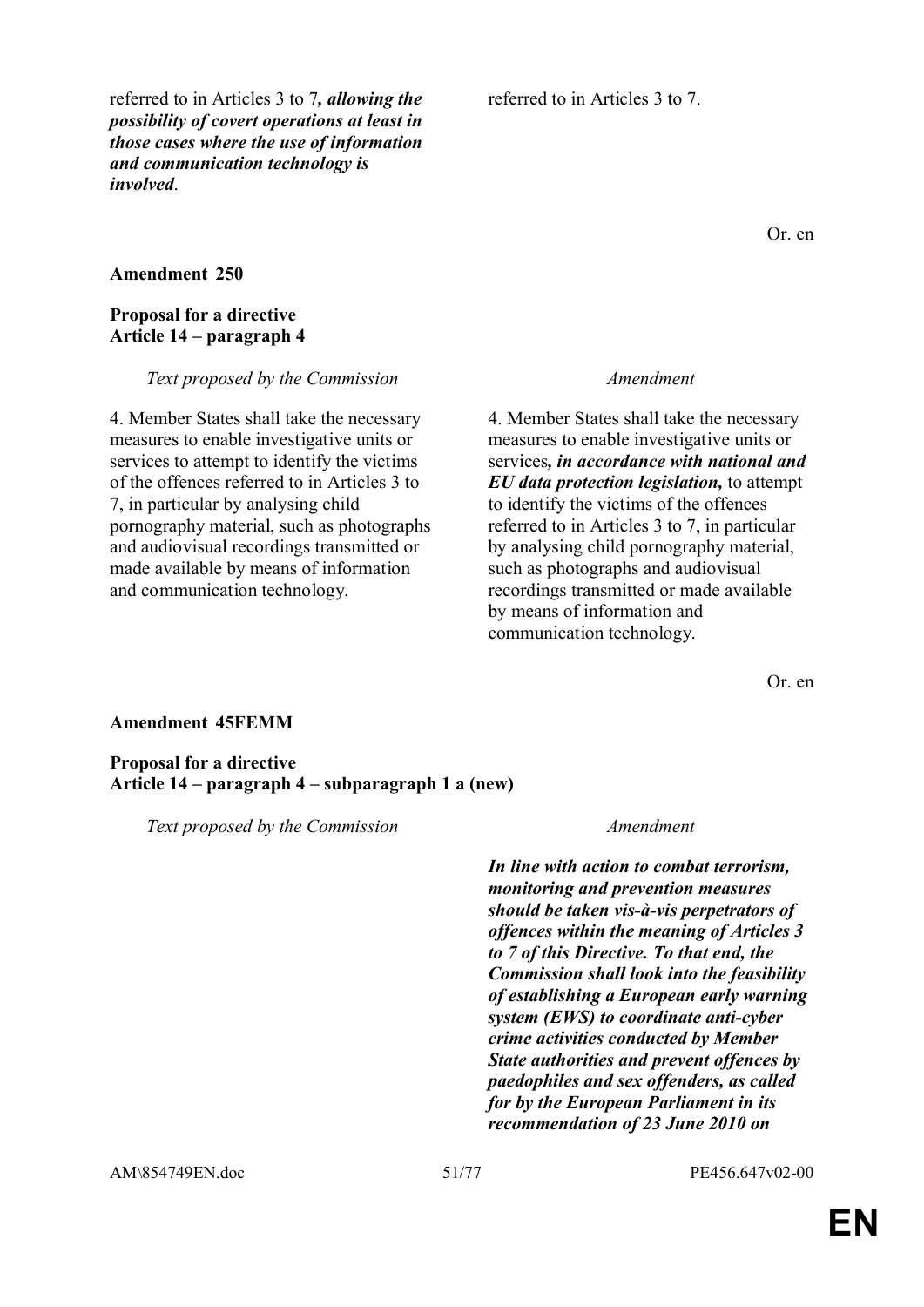*setting up a European early warning system (EWS) for paedophiles and sex offenders<sup>1</sup> , which was adopted by an absolute majority.*

## **Amendment 255**

## **Proposal for a directive Article 14 – paragraph 4 a (new)**

*Text proposed by the Commission Amendment*

*4a. Member States shall ensure that for the offences referred to in Articles 3 to 7, authorities responsible for persecution and investigation of such offences under criminal law are not circumvented by internal investigations by other institutions without the same authority under criminal law. Such investigations may be of informatory nature but are in no means equalling or substituting of investigation by authorities under criminal law.*

Or. en

## **Amendment 46FEMM**

## **Proposal for a directive Article 14 – paragraph 4 a (new)**

*Text proposed by the Commission Amendment*

*4a. Member States shall work in partnership with law enforcement agencies, judicial authorities, the Information and Communication Technology Industry, Internet Service Providers, the banking sector and Non-Governmental Organisations.*

*Member States shall work collaboratively and share examples of best practice for combating child sexual exploitation in those Member States where specialised units are working effectively.*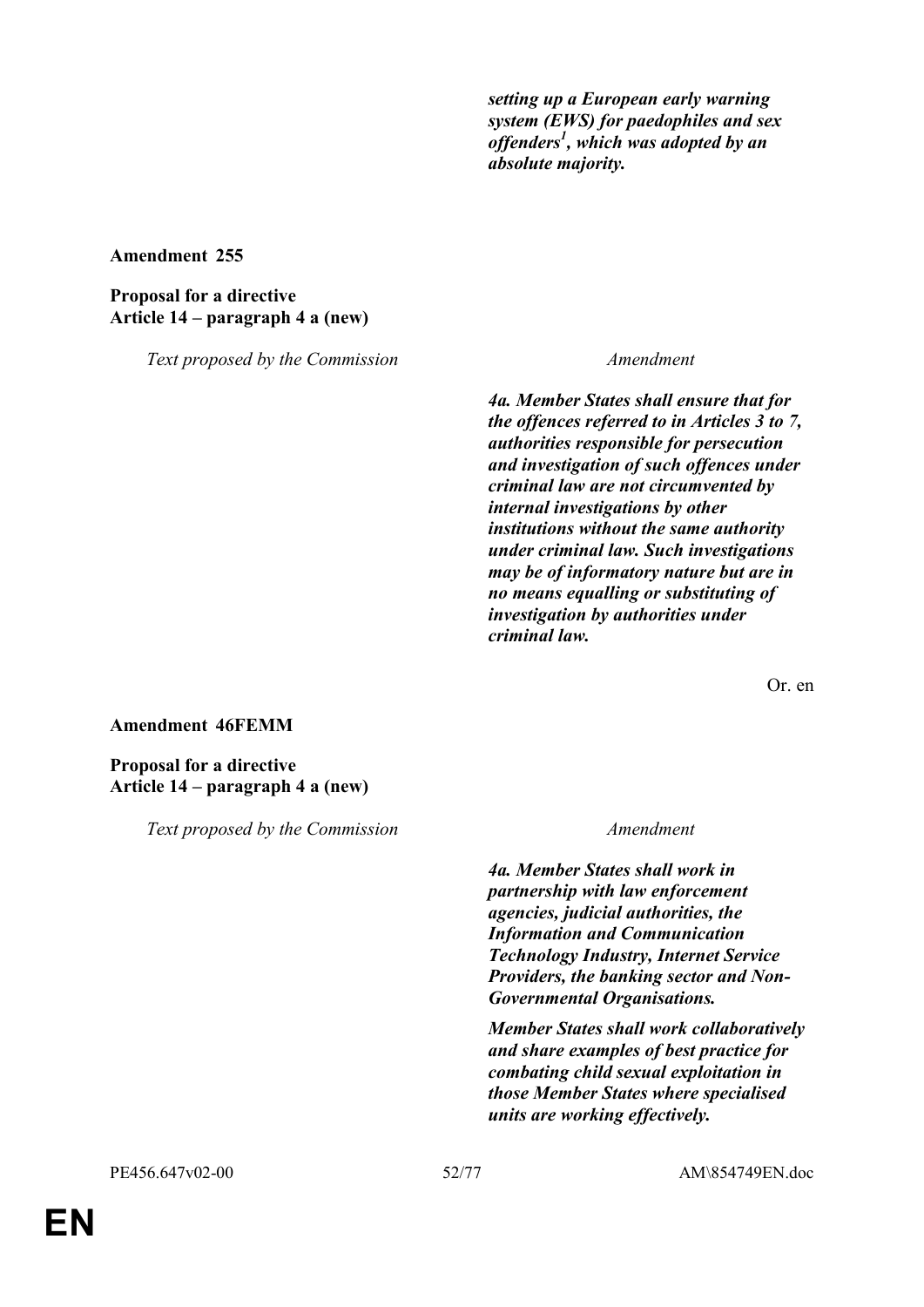# *Justification*

*A holistic approach that shares best practice between Member States and relevant stakeholders is essential to combat the cross border nature of this crime.*

## **Amendment 47FEMM**

**Proposal for a directive Article 15 – paragraph 1 a (new)** 

*Text proposed by the Commission Amendment*

*1a. Member States shall encourage state and private organisations exercising activities involving regular contact with children to carry out routine staff training, so that individuals are better able to detect where a child is being abused and are aware to whom this information should be reported.*

# *Justification*

*Where staff members are trained to detect abuse, incidents of abuse are likely to be reported more quickly.*

## **Amendment 48FEMM**

**Proposal for a directive Article 15 – paragraph 1 b (new)** 

*Text proposed by the Commission Amendment*

*1b. Member States shall take steps to ensure that victims have access to confidential child-friendly reporting and referral mechanisms, such as telephone or internet helplines, and that these are run by professionals trained in dealing with abuse.*

# *Justification*

*Putting in place child-friendly reporting mechanisms and information services gives child victims a greater degree of autonomy, and will encourage them to come forward and report abuse.*

AM\854749EN.doc 53/77 PE456.647v02-00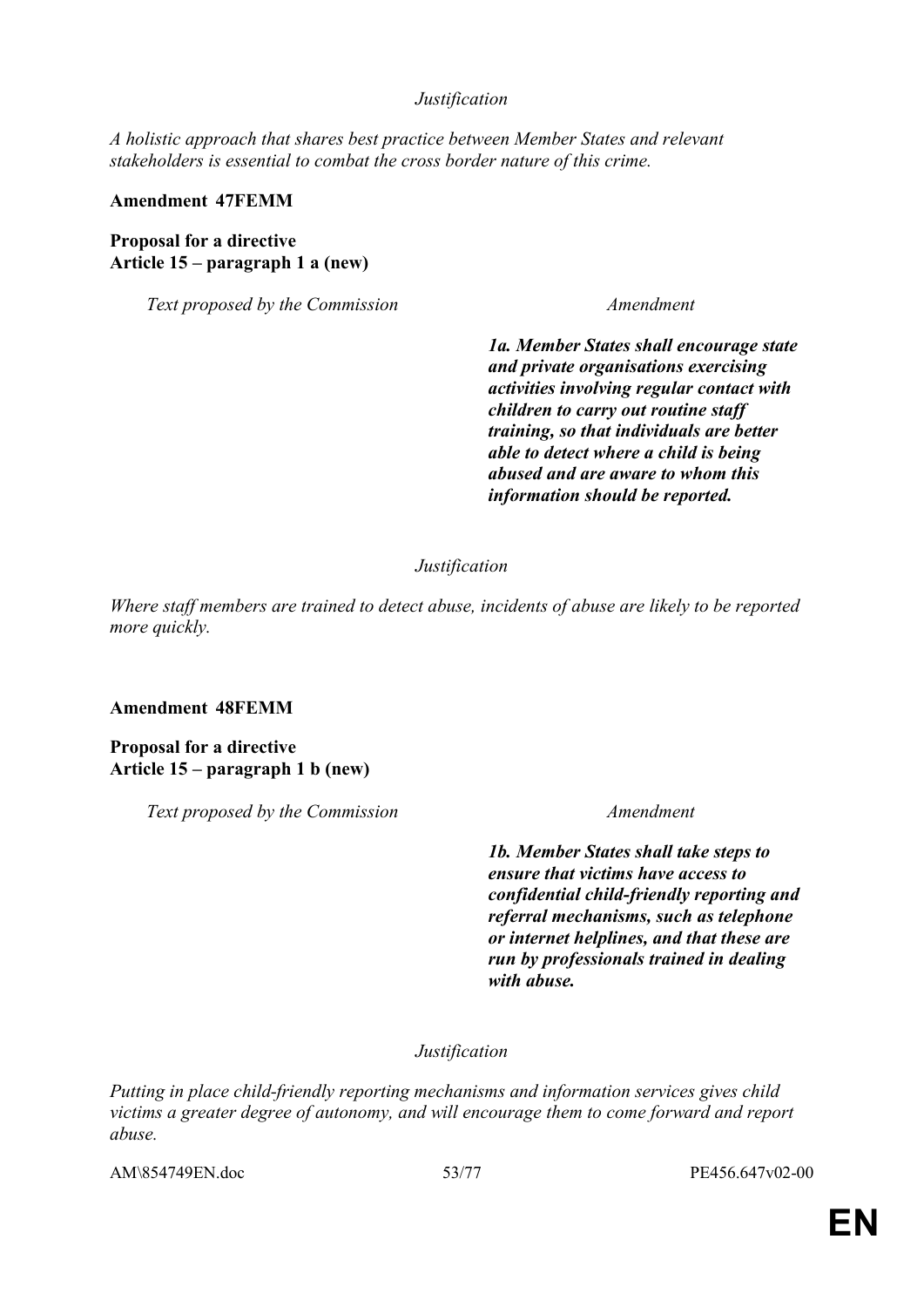## **Amendment 49FEMM**

## **Proposal for a directive Article 15 – paragraph 2**

### *Text proposed by the Commission Amendment*

2. Member States shall *take* the necessary measures to encourage any person who knows about *or suspects, in good faith*, offences referred to in Articles 3 to 7 to report these facts to the competent services.

2. Member States shall *adopt* the necessary measures to encourage any person who knows about *the* offences referred to in Articles 3 to 7 *or who suspects in good faith that they may have been committed* to report these facts to the competent services. *Any person reporting such offences will be covered by data protection and anonymity.*

## *Justification*

*To encourage people to come forward and report cases of child sexual abuse it is imperative to instil confidence in the informer that their anonymity will be protected at all times.*

## **Amendment 257**

**Proposal for a directive Article 15 – paragraph 2 a (new)** 

*Text proposed by the Commission Amendment*

*2a. Member States shall create information campaigns advertising the hotline 116, to ensure that children are aware of the existence of the hotline.*

Or. en

## **Amendment 50FEMM**

# **Proposal for a directive Article 15 – paragraph 2 a (new)**

*Text proposed by the Commission Amendment*

*2a. Member States shall take the necessary measures to establish an anonymous reporting service to internet users who accidentally uncover child sex abuse material on the internet.*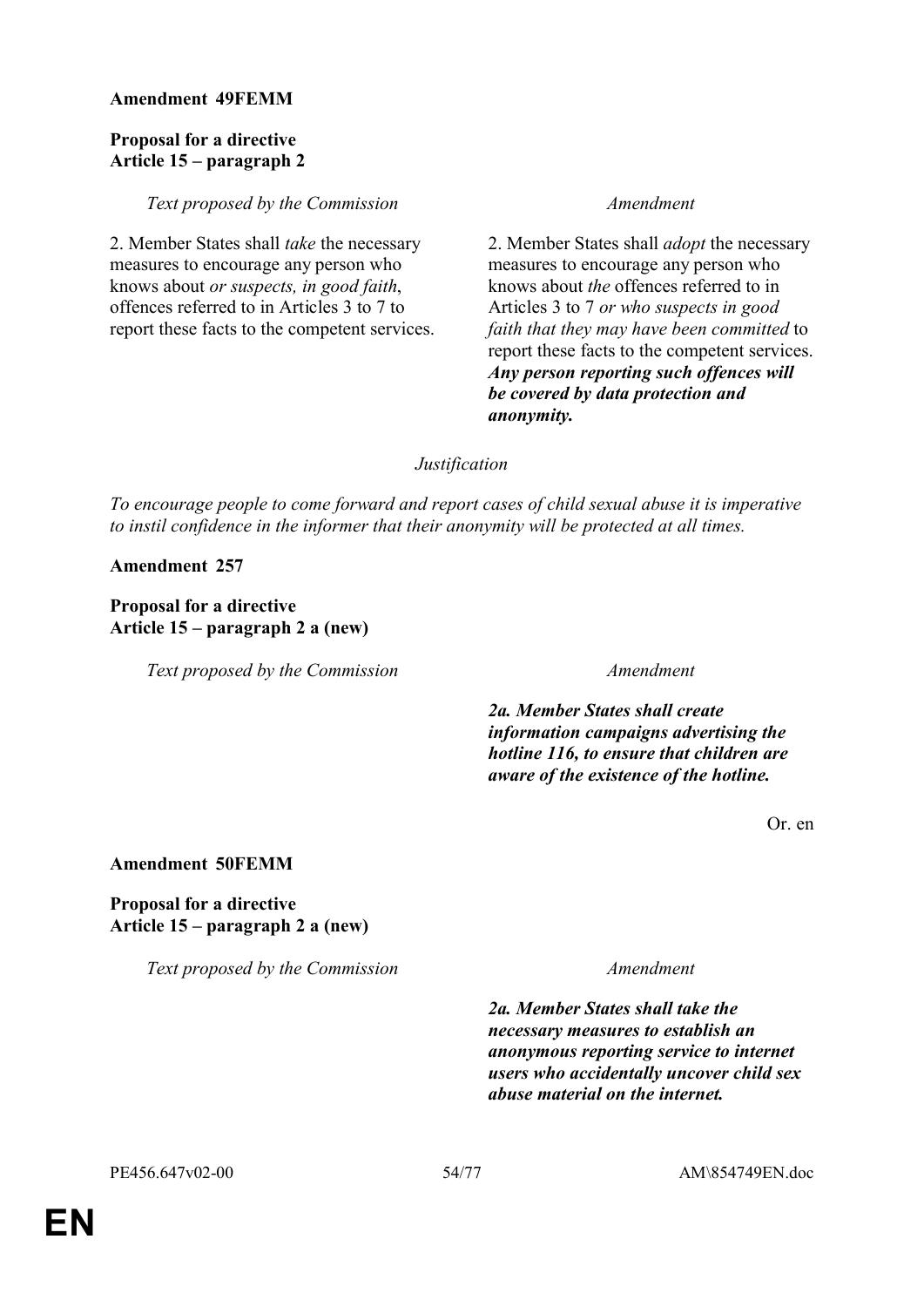## **Amendment 82CULT**

# **Proposal for a directive Article 15 – paragraph 2 b (new)**

*Text proposed by the Commission Amendment*

*2b. The Member States shall take the necessary measures to ensure that prevention campaigns are mounted in primary and secondary schools with a view to enabling persons under the age of 18 years to enhance their understanding of the rights of every individual, of selfrespect and respect for others, and helping them recognise awkward, intrusive or abusive situations.* 

## **Amendment 33**

# **Proposal for a directive Article 16 – paragraph 1 – point d**

*Text proposed by the Commission Amendment*

(d) the offence is committed for the benefit of a legal person *established* in the territory of that Member State.

(d) the offence is committed for the benefit of a legal person *having the legal seat or place of establishment* in the territory of that Member State*.*

Or. en

# *Justification*

*Sometimes the place of establishment and the legal seat do not coincide. In both cases jurisdiction should be ensured.*

## **Amendment 52FEMM**

**Proposal for a directive Article 16 – paragraph 3** 

*Text proposed by the Commission Amendment*

*3. A Member State may decide that it will not apply or that it will apply only in specific cases or circumstances the jurisdiction rules set out in paragraph 1* 

AM\854749EN.doc 55/77 PE456.647v02-00

*Deleted*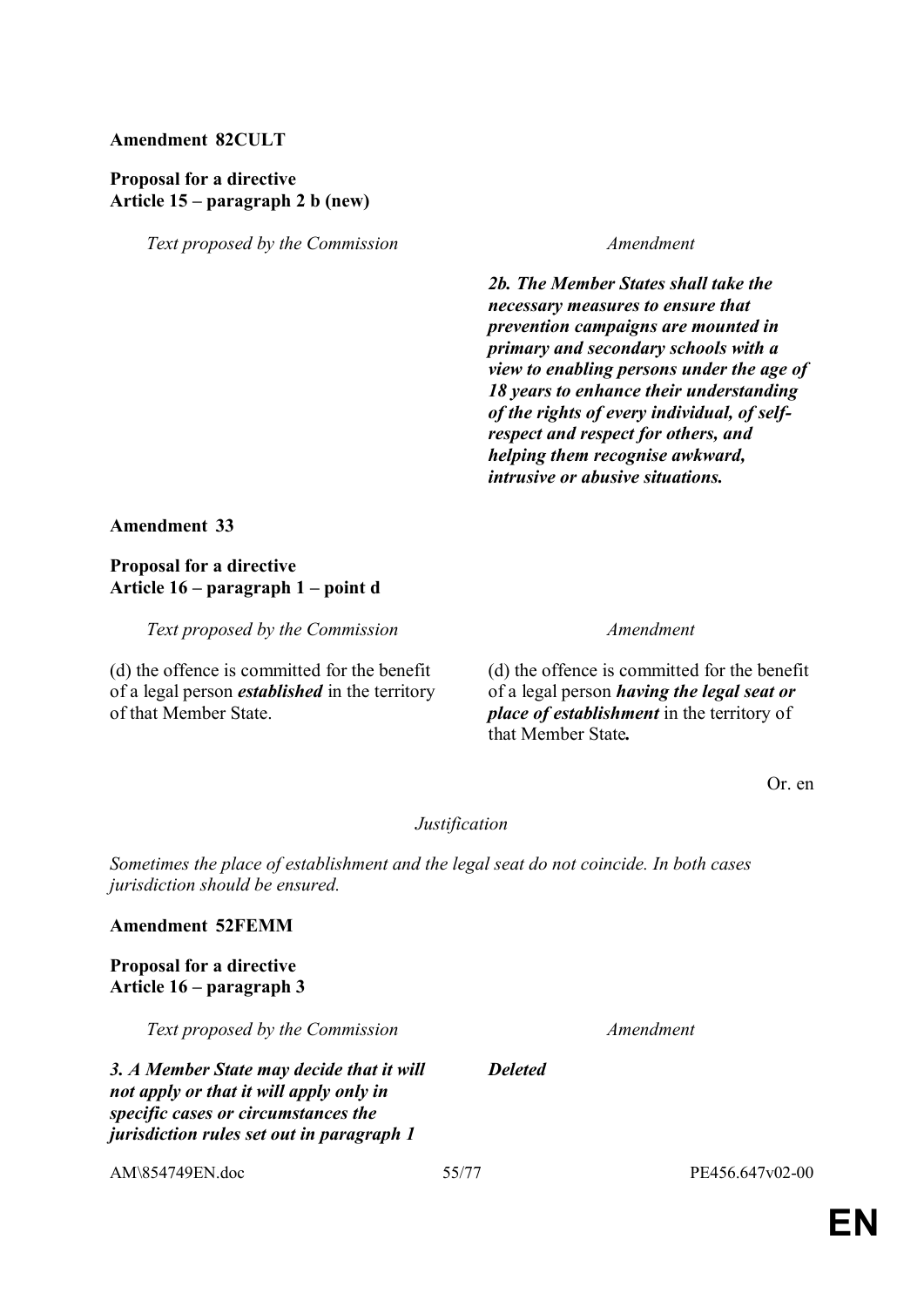*(c) and (d) as far as the offence is committed outside its territory.*

**Amendment 261**

# **Proposal for a directive Article 17 – paragraph 1**

### *Text proposed by the Commission Amendment*

1. Victims of the offences referred to in Articles 3 to 7 shall be provided assistance, support and protection, taking into account the best interests of the child.

1. Victims of the offences referred to in Articles 3 to 7 shall be provided assistance, support and protection, taking into account the best interests of the child. *Assistance and training should be extended to the parents or guardians of the child, in case they are not implicated as suspects in relation to the offence concerned, in order to help them assist their child throughout the proceedings and the recovery period.*

Or. en

## **Amendment 53 FEMM**

**Proposal for a directive Article 17 – paragraph 1 a (new)** 

*Text proposed by the Commission Amendment*

*1a. Member States shall take the necessary measures to protect the privacy of child victims, their identity and their image by means of preventing public dissemination of information.*

**Amendment 34**

**Proposal for a directive Article 17 – paragraph 2 a (new)**

*Text proposed by the Commission Amendment*

*2a. Member States shall ensure in case of sexual abuse and sexual exploitation committed within a family context that the necessary measures are undertaken to protect and provide assistance to the child*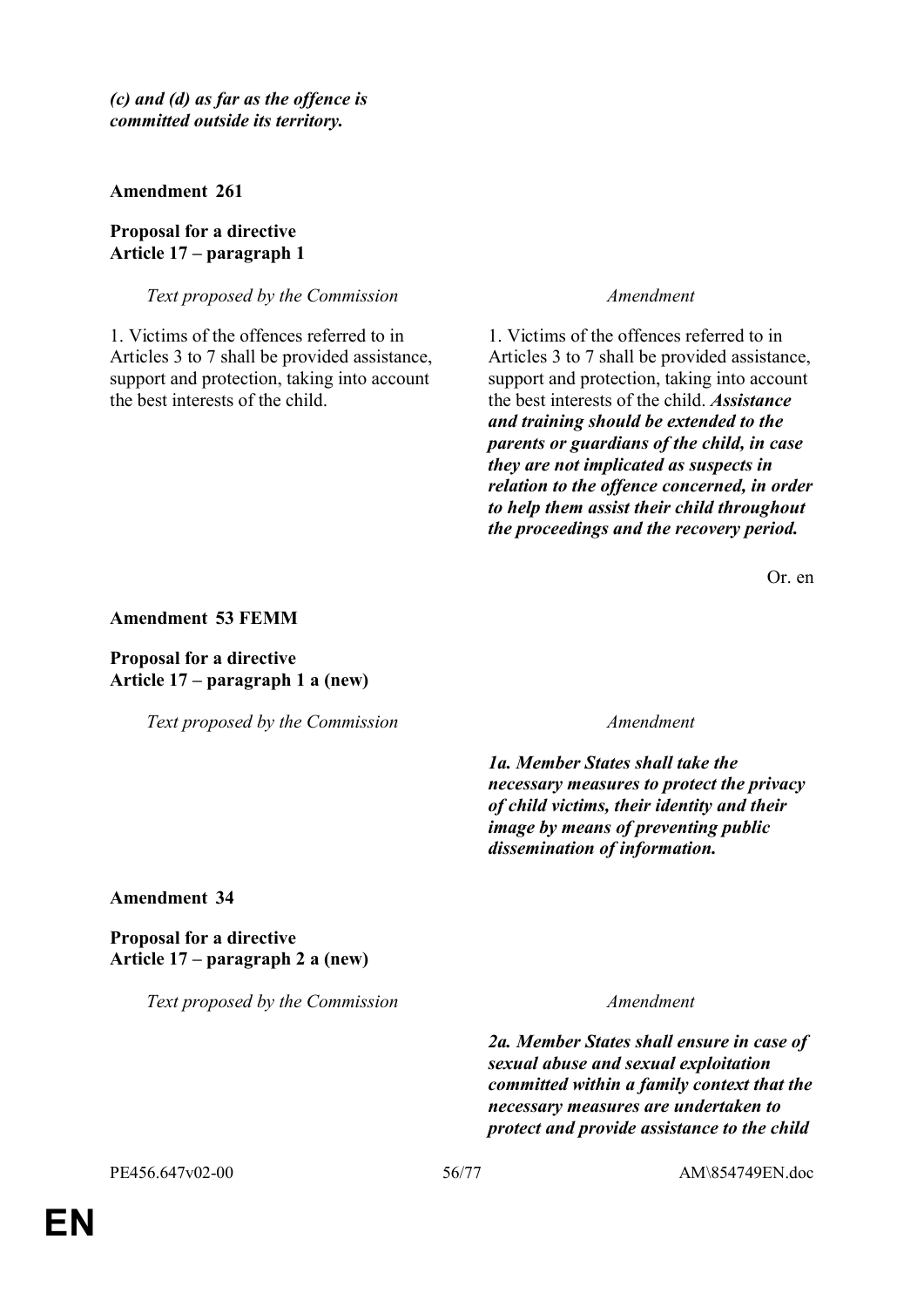Or. en

## *Justification*

*To underline the need to preserve the psychological balance and the right of abused children to maintain contacts with their families.*

## **Amendments 262 and 268**

# **Proposal for a directive Article 17 – paragraph 2 a (new)**

*Text proposed by the Commission Amendment*

*2a. Member States shall ensure that the rights of victims are fully realised through:*

*(a) informing child victims of their rights and the services at their disposal and, unless they do not wish to receive such information, the follow-up given to their complaint, the charges, the general progress of the investigation or proceedings, and their role therein as well as the outcome of their cases;*

*(b) ensuring, at least in cases where the victims and their families might be in danger, that they may be informed, if necessary, when the person prosecuted or convicted is released temporarily or definitively;*

*(c) protecting the privacy of child victims, their identity and their image and by taking measures in accordance with internal law to prevent the public dissemination of any information that could lead to their identification;*

*(d) providing for their safety, as well as that of their families and witnesses on their behalf, from intimidation, retaliation and repeat victimisation;*

*(e) ensuring that contact between victims* 

AM\854749EN.doc 57/77 PE456.647v02-00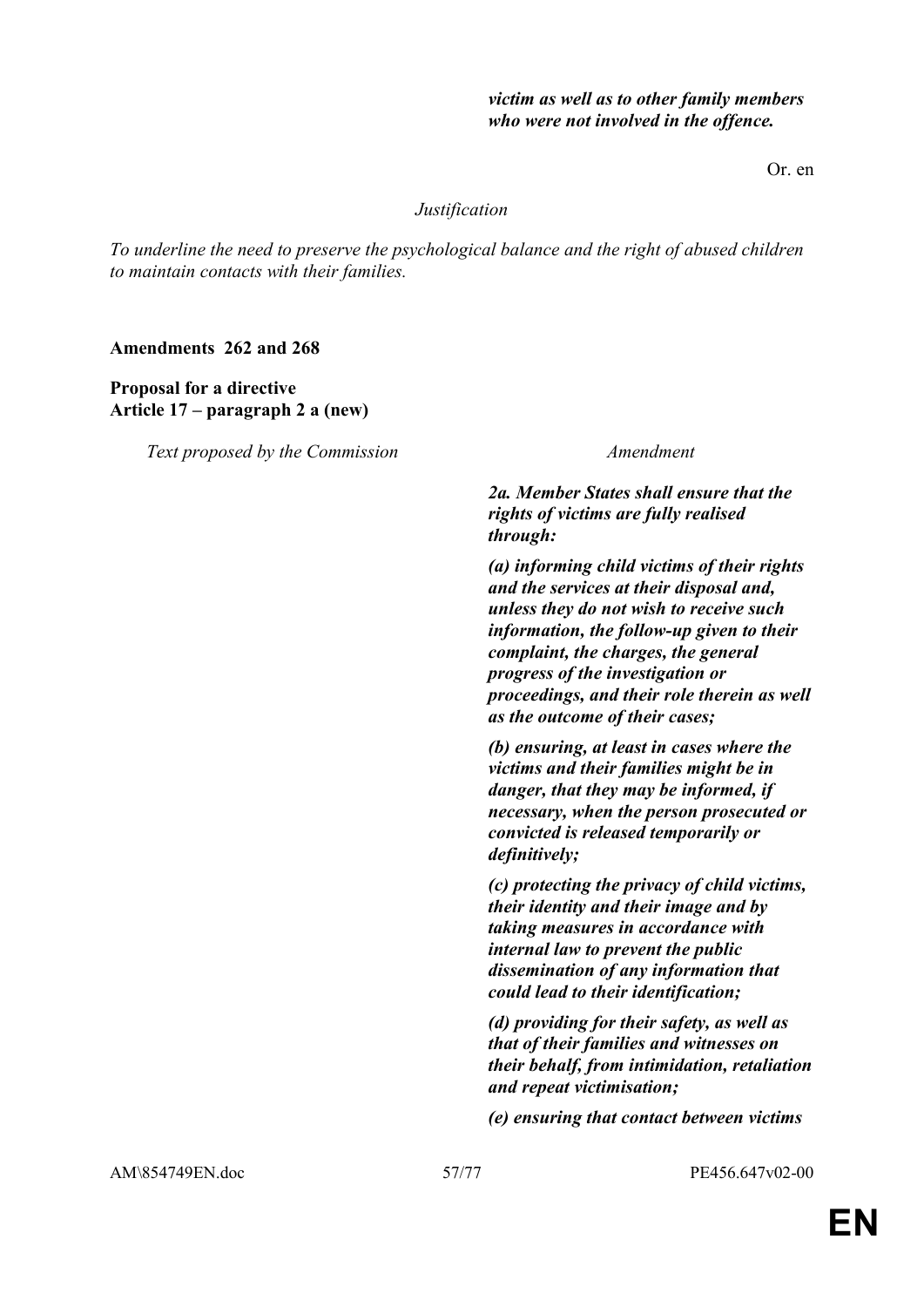*and perpetrators within court and law enforcement agency premises is avoided, unless the competent authorities establish otherwise in the best interests of the child or when the investigations or proceedings require such contact.*

Or. en

### *Justification*

*In order to ensure that the rights of victims are fully ensured, that element needs to be set out in Article 30 of the Council of Europe Convention on the Protection of Children against Sexual Exploitation and Sexual Abuse (2007).*

### **Amendment 54 FEMM**

## **Proposal for a directive Article 17 – paragraph 2 a (new)**

*Text proposed by the Commission Amendment*

*(2a) Member states shall put in place preventative protection for children. This shall include:*

*(a) information and support shall be provided to the general public to help them protect children, including awareness raising and education campaigns so that individuals are better able to detect if a child might be being sexually abused and aware to whom this should be reported, both online and offline;*

*(b) educational awareness programmes in schools and in children's activity groups to educate children to recognise and avoid high-risk situations;*

*(c) measures to ensure that internet social networking includes a "panic button" application so that children can alert the relevant authorities of any inappropriate sexual behaviour, since the grooming of children on the internet, via chat rooms, and social networking websites, is on the increase. It is necessary to put in place clear and coherent follow up procedures that state who the report will go to, how it*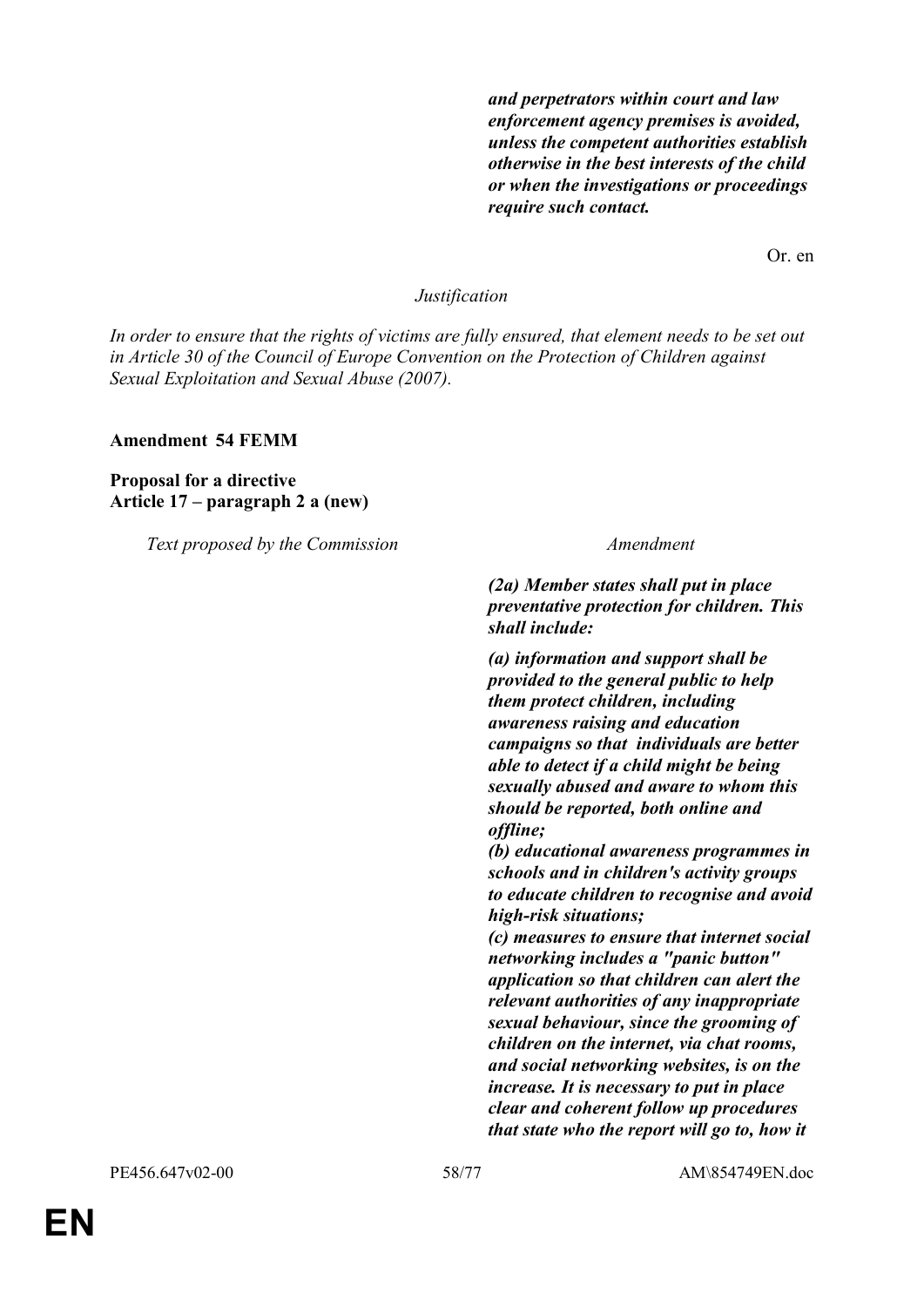*will be processed and what support and assistance will be given to the child; (d) robust criminal checks for all types of employment, whether voluntary or paid employment, which involve working with children and young people below the age of 18 years;*

*(e) measures exploring the possibility of implementing a ´red alert´ system whereby information/data on the most dangerous child sex offenders is communicated between Member States as the offender travels through the EU and such information/data is subject to all current EU and national data protection law.*

### **Amendment 271**

## **Proposal for a directive Article 18 – paragraph 1**

### *Text proposed by the Commission Amendment*

1. Member States shall take the necessary measures to ensure that assistance and support are provided to victims before, during and for an appropriate time after criminal proceedings in order to enable them to exercise the rights set forth in Council Framework Decision  $2001/220/JHA^{12}$  on the standing of victims in criminal proceedings, and in this Directive.

1. Member States shall take the necessary measures to ensure that assistance and support are provided to victims before, during and for an appropriate time after criminal proceedings in order to enable them to exercise the rights set forth in Council Framework Decision 2001/220/JHA on the standing of victims in criminal proceedings, and in this Directive. *Member States shall in particular take the necessary steps to ensure protection for children who report cases of abuse taking place within their familiar environment of friends or family.*

Or. el

### **Amendments 272 and 275**

**Proposal for a directive Article 18 – paragraph 1 a (new)**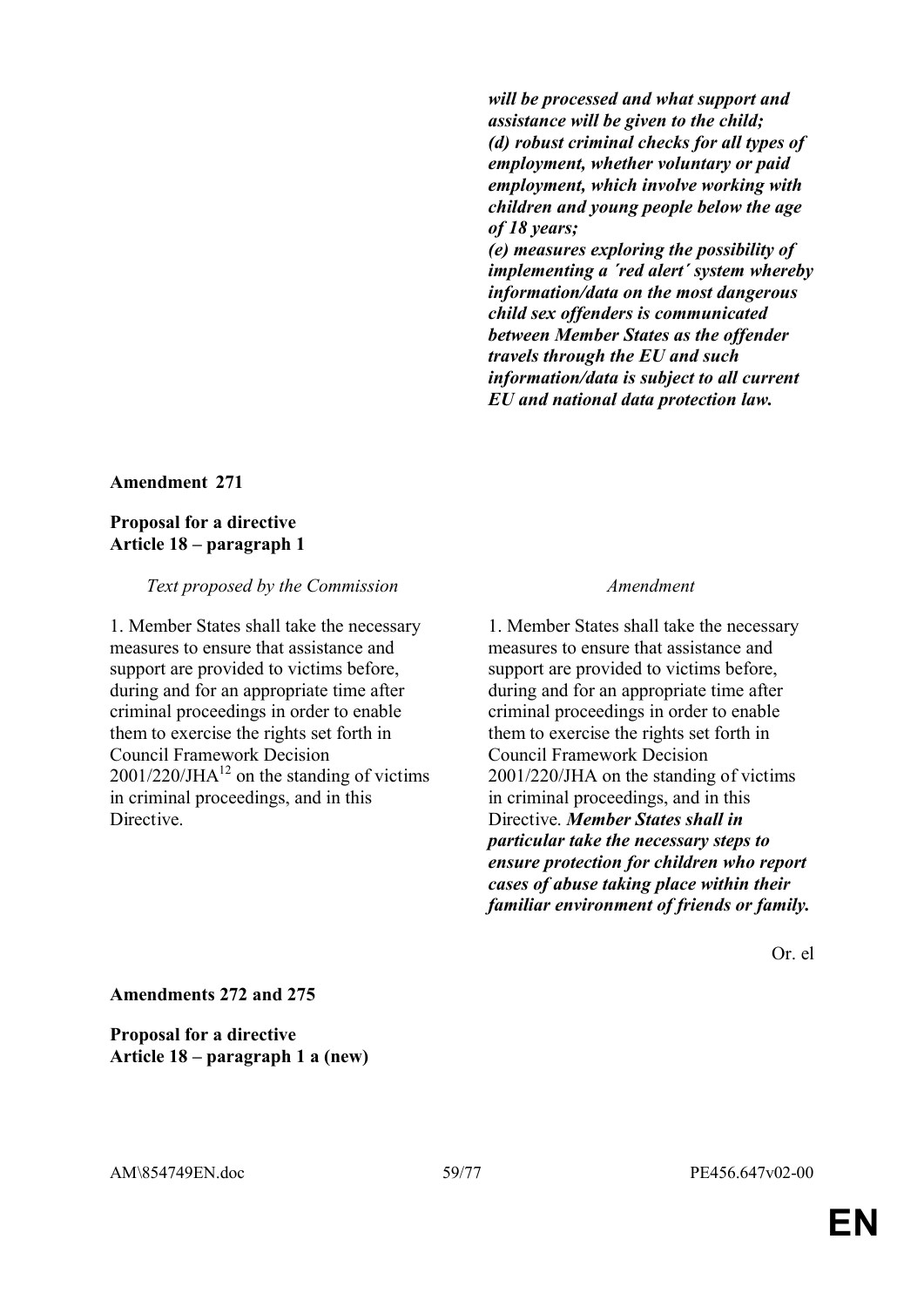*1a. Member States shall take the necessary measures to ensure that a child is provided with assistance and support as soon as the competent authorities have an indication that the child might have been subject to an offence referred to in Articles 3 to 7.*

Or. en

# *Justification*

*Solid national child protection and child friendly judicial systems constitute the very foundation of protecting children against the crimes governed by the Directive Proposal. That Directive Proposal should be amended to ensure that child protection systems and multidisciplinary systems are put in place in each Member State.*

# **Amendments 273 and 276**

# **Proposal for a directive Article 18 – paragraph 1 b (new)**

*Text proposed by the Commission Amendment*

*1b. Member States shall take the necessary measures to ensure that a child has access to information about its rights, in particular in relation to assistance and support, as soon as competent authorities have an indication that the child might have been subject to an offence referred to in Articles 3 to 7.*

Or. en*Justification*

*Solid national child protection and child friendly judicial systems constitute the very foundation of protecting children against the crimes governed by the Directive Proposal. That Directive Proposal should be amended to ensure that child protection systems and multidisciplinary systems are put in place in each Member State.*

**Amendment 274**

**Proposal for a directive Article 18 – paragraph 1 a (new)**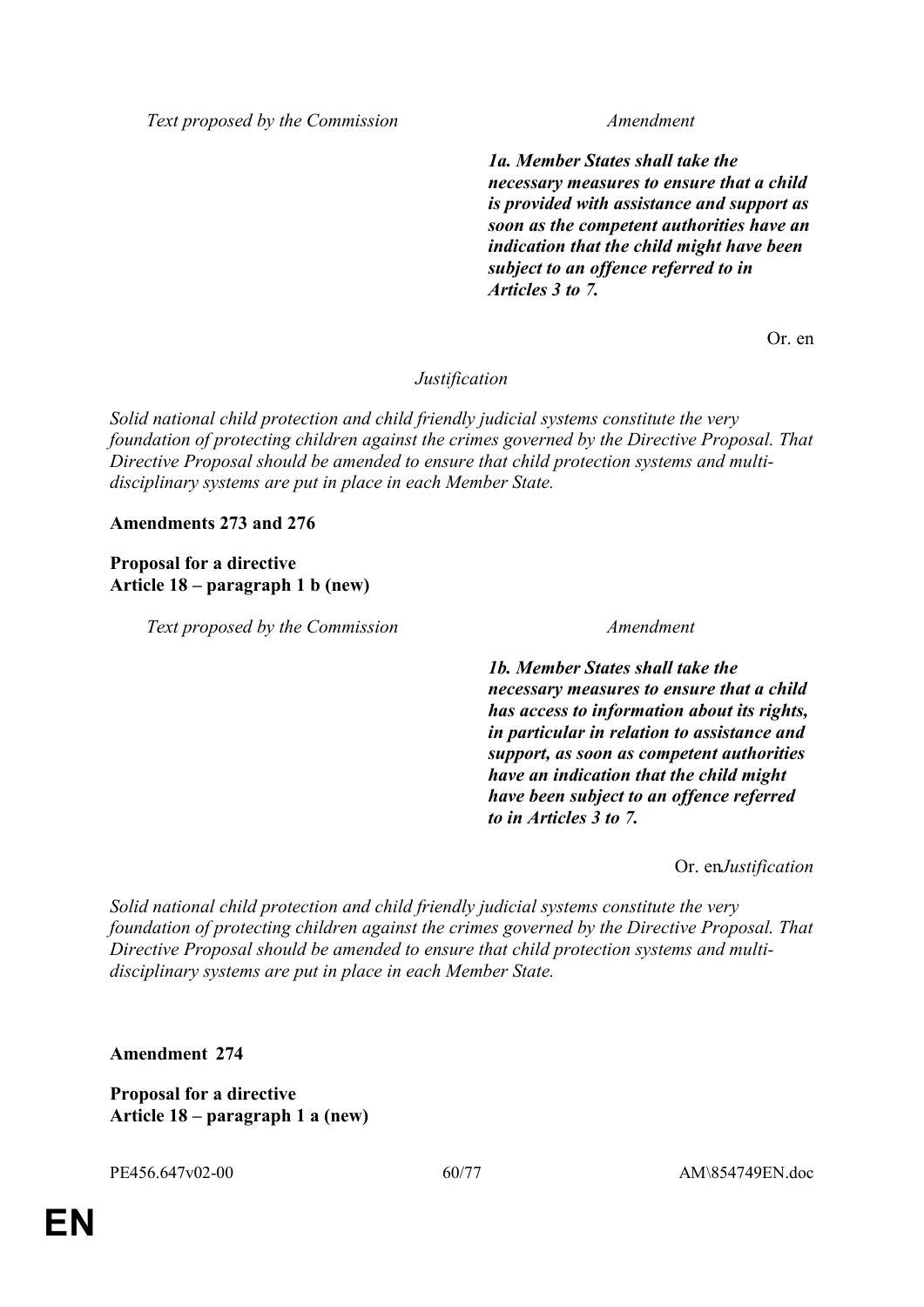*1a. Member States shall take the necessary measures to ensure that assistance and support for a child victim are not made conditional on the child victim's willingness to cooperate in the criminal investigation, prosecution and trial.*

Or. en

# **Amendment 277**

# **Proposal for a directive Article 18 – paragraph 2**

## *Text proposed by the Commission Amendment*

2. Member States shall take the necessary measures to ensure that the specific actions to assist and support victims in the short and long term, in their physical and psycho-social recovery, are undertaken following an individual assessment of the special circumstances of each particular child victim, *taking* due account of the child's views, needs and concerns.

2. Member States shall take the necessary measures to ensure that the specific actions to assist and support victims*,* in the short and long term, in their physical and psycho-social recovery, are undertaken following an individual assessment of the special circumstances of each particular child victim, *and shall to that end devise individual rehabilitation programmes that take* due account of the child's views, needs and concerns.

Or. it

**Amendments 278 and 279**

**Proposal for a directive Article 18 – paragraph 2 a (new)** 

*Text proposed by the Commission Amendment*

*2a. Member States shall take the necessary measures to establish effective child protection systems and multidisciplinary structures to ensure the necessary assistance and support to victims in the short and long term, whether through the provision of specially* 

AM\854749EN.doc 61/77 PE456.647v02-00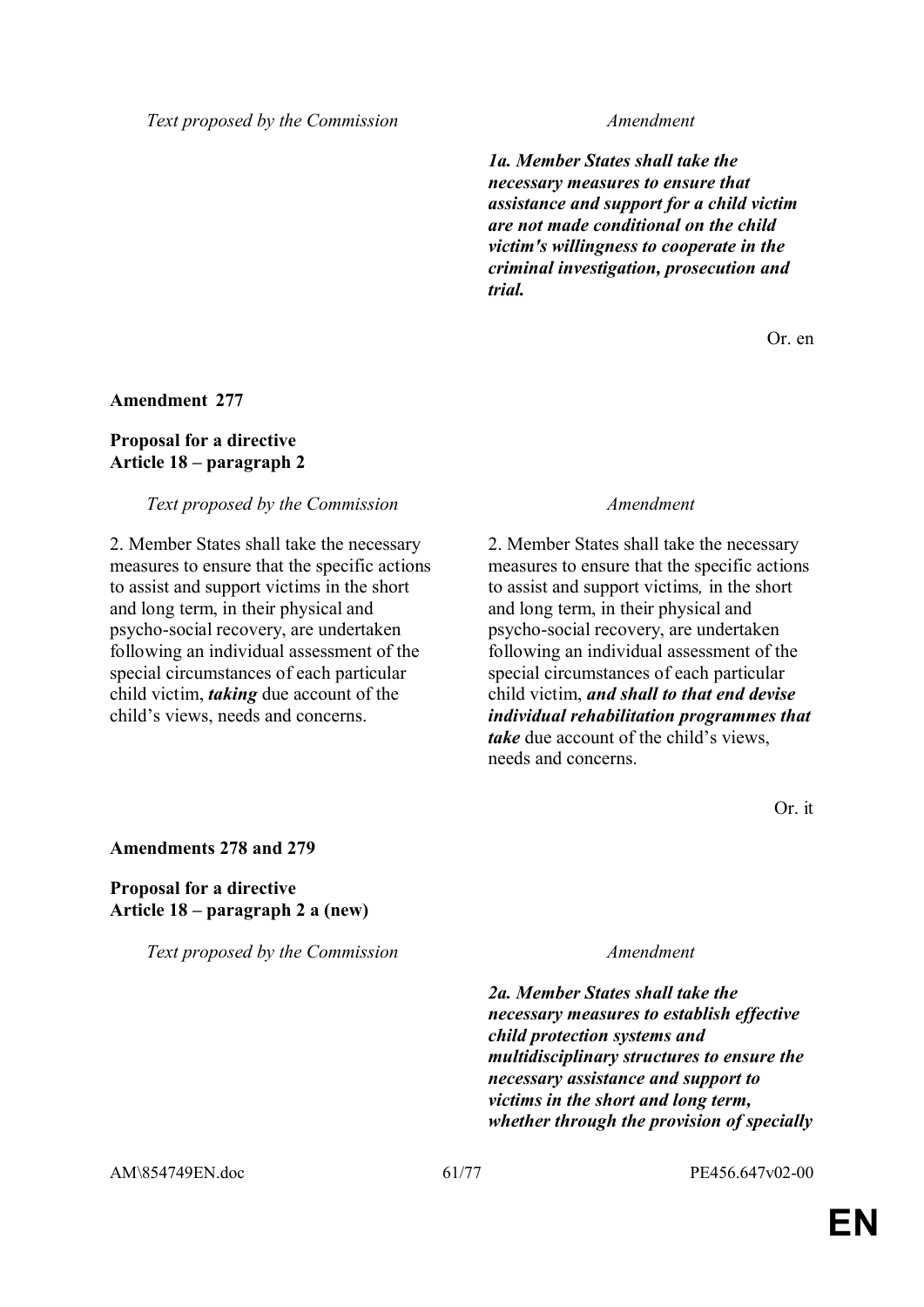*trained personnel within its public services or through recognition and funding of victim support organisations, including non-governmental organisations, other relevant organisations or other elements of civil society engaged in assistance to victims.*

Or. en*Justification*

*Solid national child protection and child friendly judicial systems constitute the very foundation of protecting children against the crimes governed by the Directive Proposal. That Directive Proposal should be amended to ensure that child protection systems and multidisciplinary systems are put in place in each Member State.*

## **Amendment 55FEMM**

**Proposal for a directive Article 18 – paragraph 2 a (new)** 

*Text proposed by the Commission Amendment*

*2a. Member States are encouraged to use the confiscated assets from criminals to fund additional therapeutic and integration services for child pornography victims.*

**Amendment 280**

**Proposal for a directive Article 18 – paragraph 4** 

*Text proposed by the Commission Amendment*

4. Member States shall take measures, where appropriate and possible, to provide assistance and support to the victim's family. In particular, Member States shall, where appropriate *and possible*, apply Article 4 of Council Framework Decision 2001/220/JHA to the family.

4. Member States shall take measures, where appropriate and possible, to provide assistance and support to the victim's family. In particular, Member States shall, where appropriate, apply Article 4 of Council Framework Decision 2001/220/JHA to the family*, regardless of whether a criminal investigation or proceedings have been instituted*.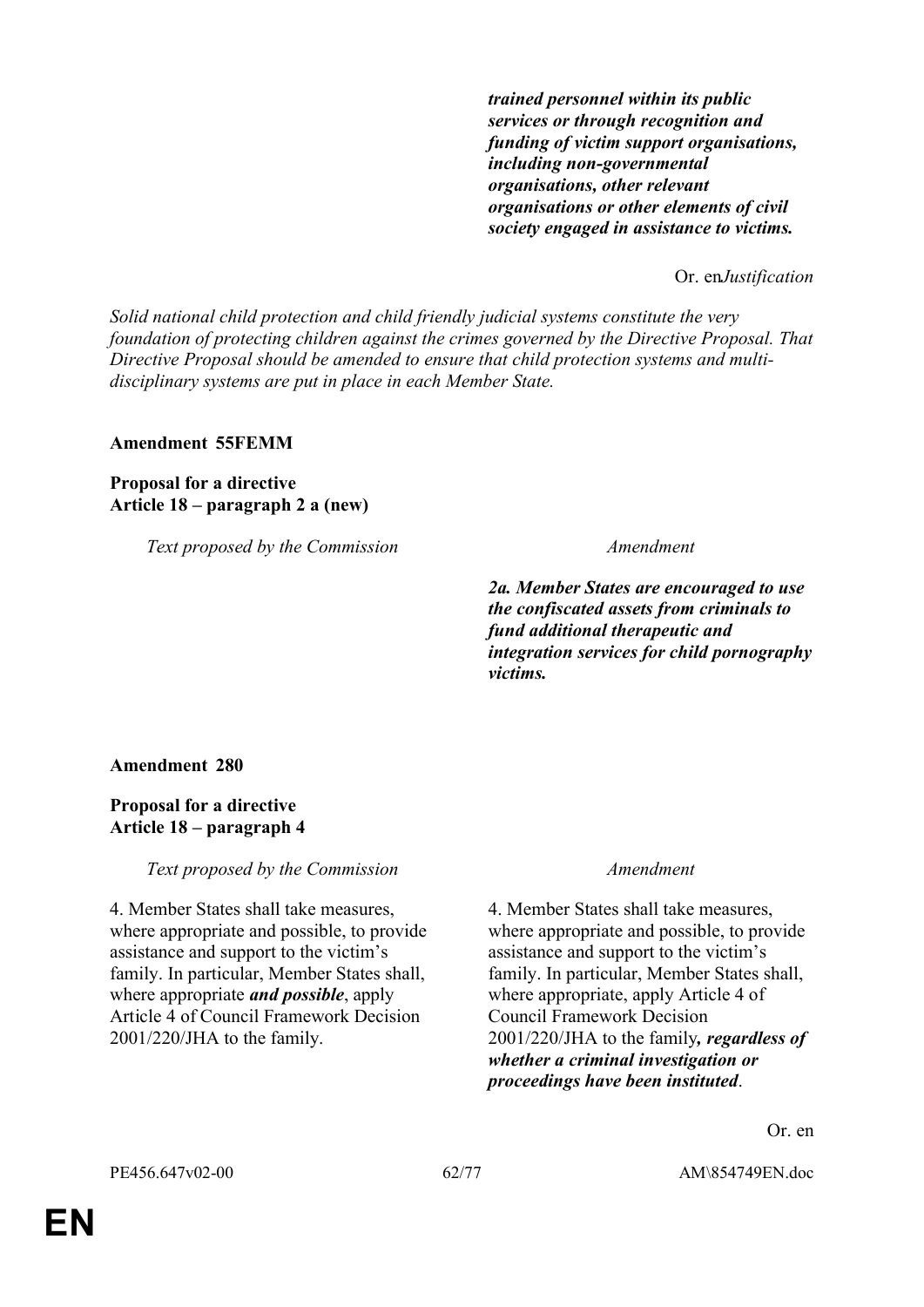# *Justification*

*Solid national child protection and child friendly judicial systems constitute the very foundation of protecting children against the crimes governed by the Directive Proposal. That Directive Proposal should be amended to ensure that child protection systems and multidisciplinary systems are put in place in each Member State.*

## **Amendment 281**

# **Proposal for a directive Article 18 – paragraph 4**

## *Text proposed by the Commission Amendment*

4. Member States shall take measures, where appropriate *and possible*, to provide assistance and support to the victim's family. In particular, Member States shall, where appropriate *and possible*, apply Article 4 of Council Framework Decision 2001/220/JHA to the family.

4. Member States shall take measures, where appropriate, to provide assistance and support to the victim's family. In particular, Member States shall, where appropriate, apply Article 4 of Council Framework Decision 2001/220/JHA to the family.

Or. fr

## **Amendments 283 and 284**

**Proposal for a directive Article 18 – paragraph 4 a (new)** 

*Text proposed by the Commission Amendment*

*4a. Member States shall take the necessary legislative or other measures to encourage and support the setting up of information services, such as telephone or Internet helplines, to provide advise to callers, even confidentially or with due regard for their anonymity.*

Or. en

## **Amendment 87 CULT**

**Proposal for a directive Article 18 – paragraph 4 a (new)**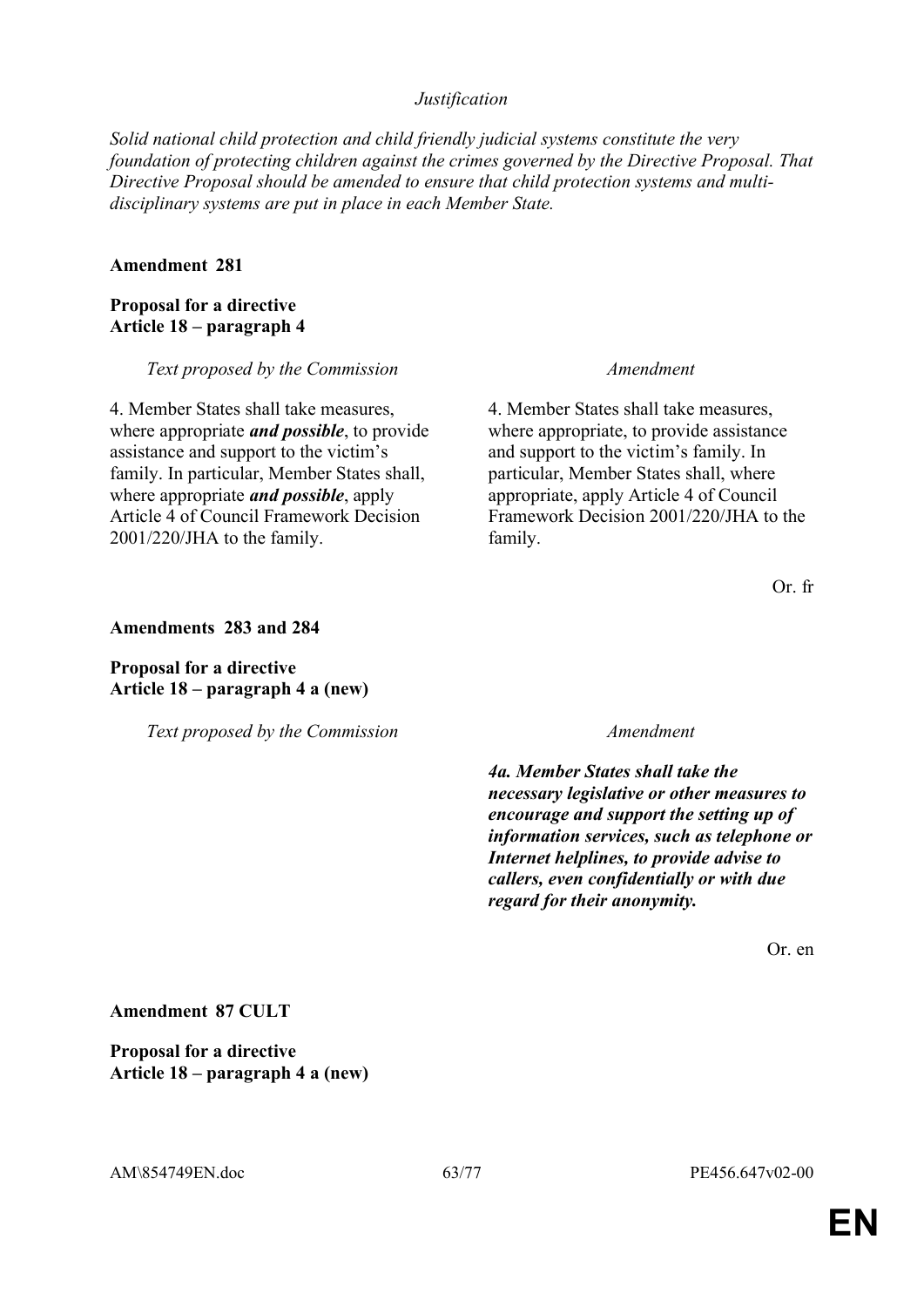*4a. Member States shall take the necessary measures to launch information campaigns and other campaigns aimed at preventing the risks of the depiction of sexual acts involving persons under the age of 18 years, focusing in particular on the ways of detecting and preventing offences.*

## **Amendment 56 FEMM**

# **Proposal for a directive Article 18 – paragraph 4 a (new)**

*Text proposed by the Commission Amendment*

*4a. Member States shall employ existing structures to prevent and combat the activities of criminal networks involved in the production, sale or distribution of child pornography, for example, Europol's Analytical work framework, and implement the necessary legislation or other measures to encourage and support the setting up of information services, such as telephone or internet help lines to provide advice to callers confidentially and with due regard for their anonymity.*

# *Justification*

*Information services such as telephone help lines can be a vital tool in combating child sexual abuse. Article 13 of the Council of Europe's Convention on Sexual Abuse recognises this.*

**Amendment 88 CULT**

**Proposal for a directive Article 18 – paragraph 4 b (new)**

*Text proposed by the Commission Amendment*

*4b. Member States shall take the* 

PE456.647v02-00 64/77 AM\854749EN.doc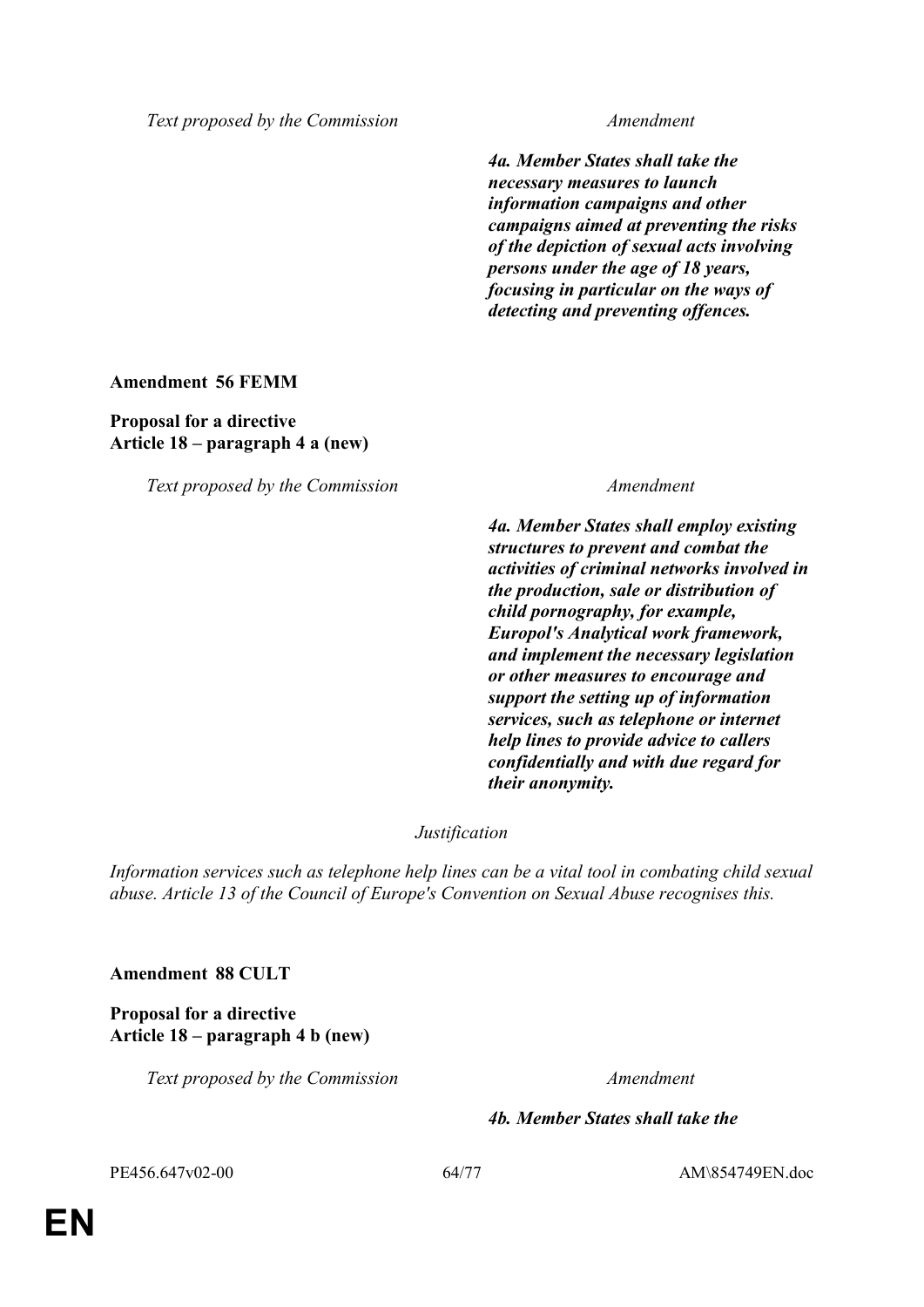*necessary measures to help and encourage teachers, social workers, youth leaders and all those working with persons under the age of 18 years to develop, within their syllabuses or activities, media and internet education in order to teach persons under the age of 18 years to react in ways that might save them from harm. It is vital that persons under the age of 18 years be taught how to navigate the internet safely.*

### **Amendment 57 FEMM**

## **Proposal for a directive Article 18 – paragraph 4 b (new)**

*Text proposed by the Commission Amendment*

*4b. Member States shall take the necessary measures to ensure that the family of the offender will not experience isolation and stigmatisation.*

### **Amendment 89 CULT**

**Proposal for a directive Article 18 – paragraph 4 c (new)**

*Text proposed by the Commission Amendment*

*4c. Member States shall take the necessary measures to ensure that educational measures are included in the aims and values that underpin all levels of primary and secondary schooling. It is vital to develop attitudes that are shaped by respect and justice, enabling persons under the age of 18 years to develop selfrespect and respect for others, as well as respect for institutions and for their environment. Only if someone is ready to listen to them will persons under the age of 18 years be able to become aware of any abuse they may have been subjected to or recognise an awkward or intrusive*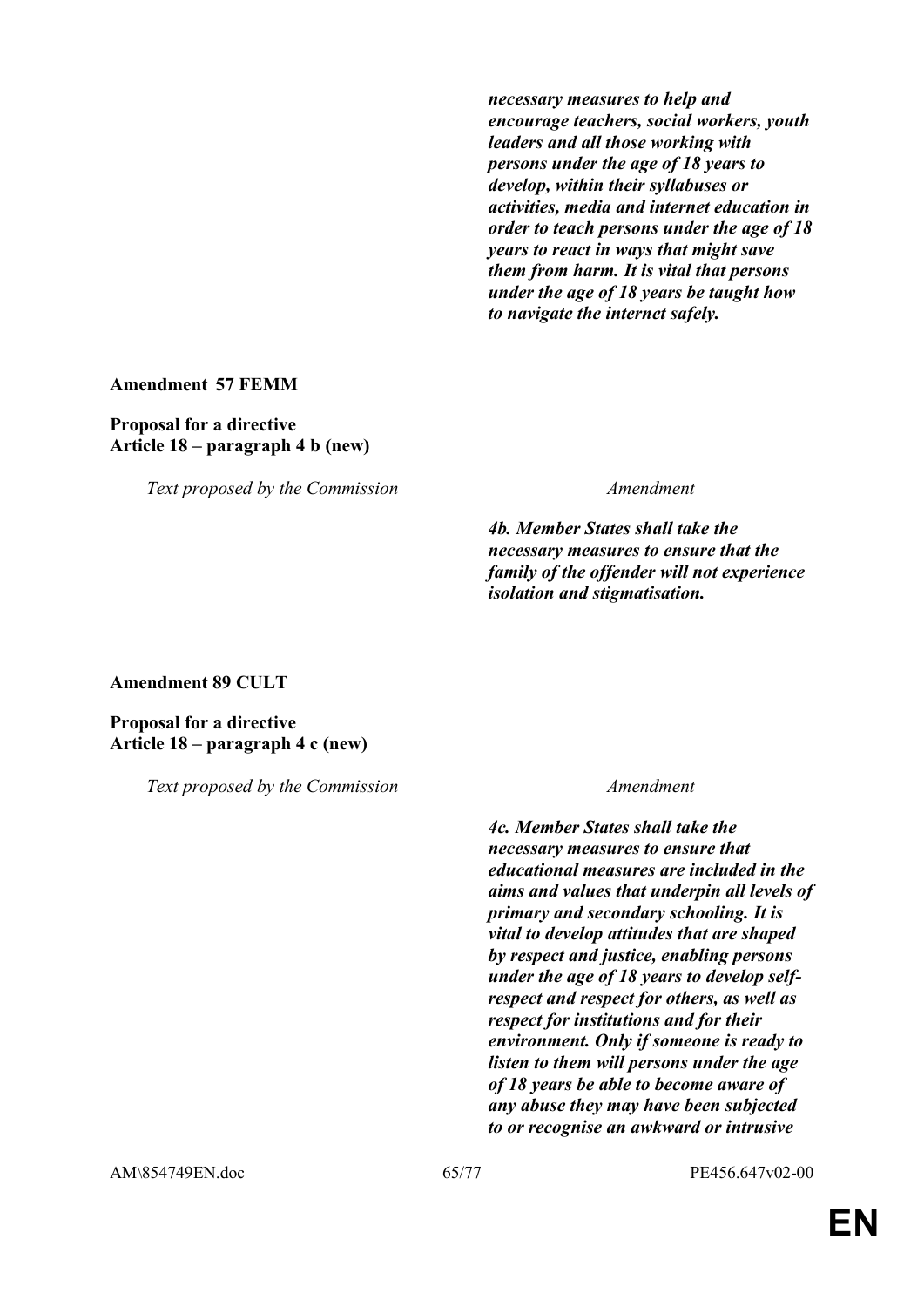# **Amendment 285**

# **Proposal for a directive Article 19 – title**

*Text proposed by the Commission Amendment*

*Protection* of child victims in criminal investigations and proceedings

*Assistance, support and protection* of child victims in criminal investigations and proceedings

Or. en

# **Amendment 286**

## **Proposal for a directive Article 19 – paragraph 1 a (new)**

*Text proposed by the Commission Amendment*

*1a. Member States shall take the necessary measures to inform victims of their rights and the services at their disposal and, unless they do not wish to receive such information, the follow-up given to their complaint, the charges, the general progress of the investigation or proceedings, and their role therein as well as the outcome of their cases.*

Or. en

## *Justification*

*Based on extensive experience of NGOs working with child victims, a number of important appropriate measures to protect victims in criminal investigations and proceedings are missing from article 19.*

**Amendment 287**

**Proposal for a directive Article 19 – paragraph 1 b (new)** 

*Text proposed by the Commission Amendment*

*1b. Member States shall take the* 

PE456.647v02-00 66/77 AM\854749EN.doc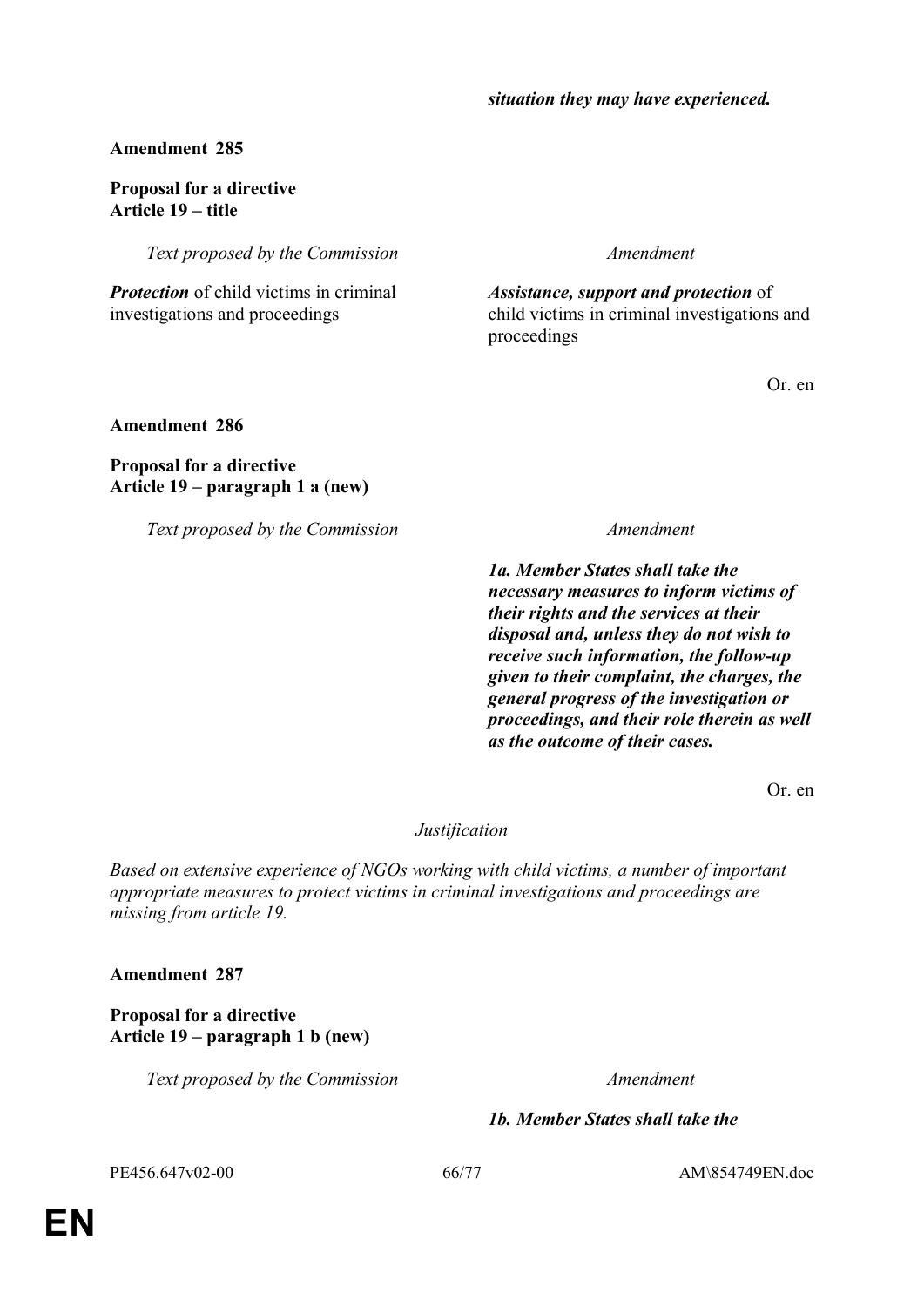*necessary measures to ensure that assistance and support are provided to victims before, during and for an appropriate time after criminal proceedings in order to enable them to exercise the rights set forth in Council Framework Decision 2001/220/JHA on the standing of victims in criminal proceedings and in this Directive.*

Or. en

# *Justification*

*Based on extensive experience of NGOs working with child victims, a number of important appropriate measures to protect victims in criminal investigations and proceedings are missing from article 19.*

## **Amendment 288**

**Proposal for a directive Article 19 – paragraph 1 c (new)** 

*Text proposed by the Commission Amendment*

*1c. Member States shall take the necessary measures to ensure that criminal investigations and proceedings are carried out in the best interest of the child.*

Or. en

# *Justification*

*Based on extensive experience of NGOs working with child victims, a number of important appropriate measures to protect victims in criminal investigations and proceedings are missing from article 19.*

**Amendment 289**

**Proposal for a directive Article 19 – paragraph 1 d (new)**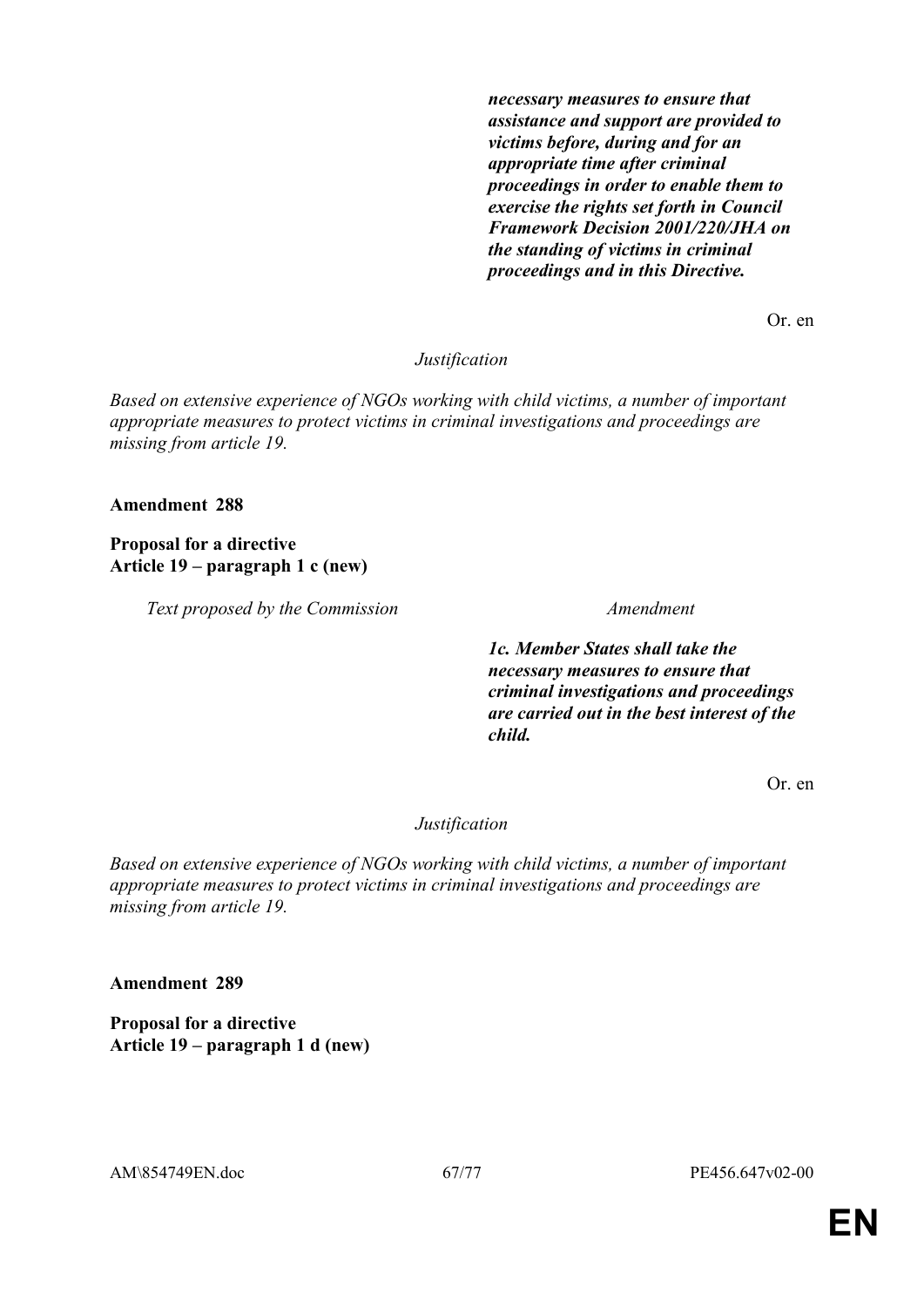*1d. Member States shall take the necessary measures to ensure that investigations are conducted promptly and without unjustified delay.*

Or. en

# *Justification*

*Based on extensive experience of NGOs working with child victims, a number of important appropriate measures to protect victims in criminal investigations and proceedings are missing from article 19.*

**Amendment 290**

**Proposal for a directive Article 19 – paragraph 1 e (new)** 

*Text proposed by the Commission Amendment*

*1e. Member States shall take the necessary measures to ensure that investigations and criminal proceedings do not aggravate the trauma experienced by the child.*

Or. en

*Justification*

*Based on extensive experience of NGOs working with child victims, a number of important appropriate measures to protect victims in criminal investigations and proceedings are missing from article 19.*

## **Amendment 291**

**Proposal for a directive Article 19 – paragraph 1 f (new)** 

*Text proposed by the Commission Amendment*

*1f. Each Member State shall, in the context of investigations and proceedings, apply Articles 13(1) and 13(2) of*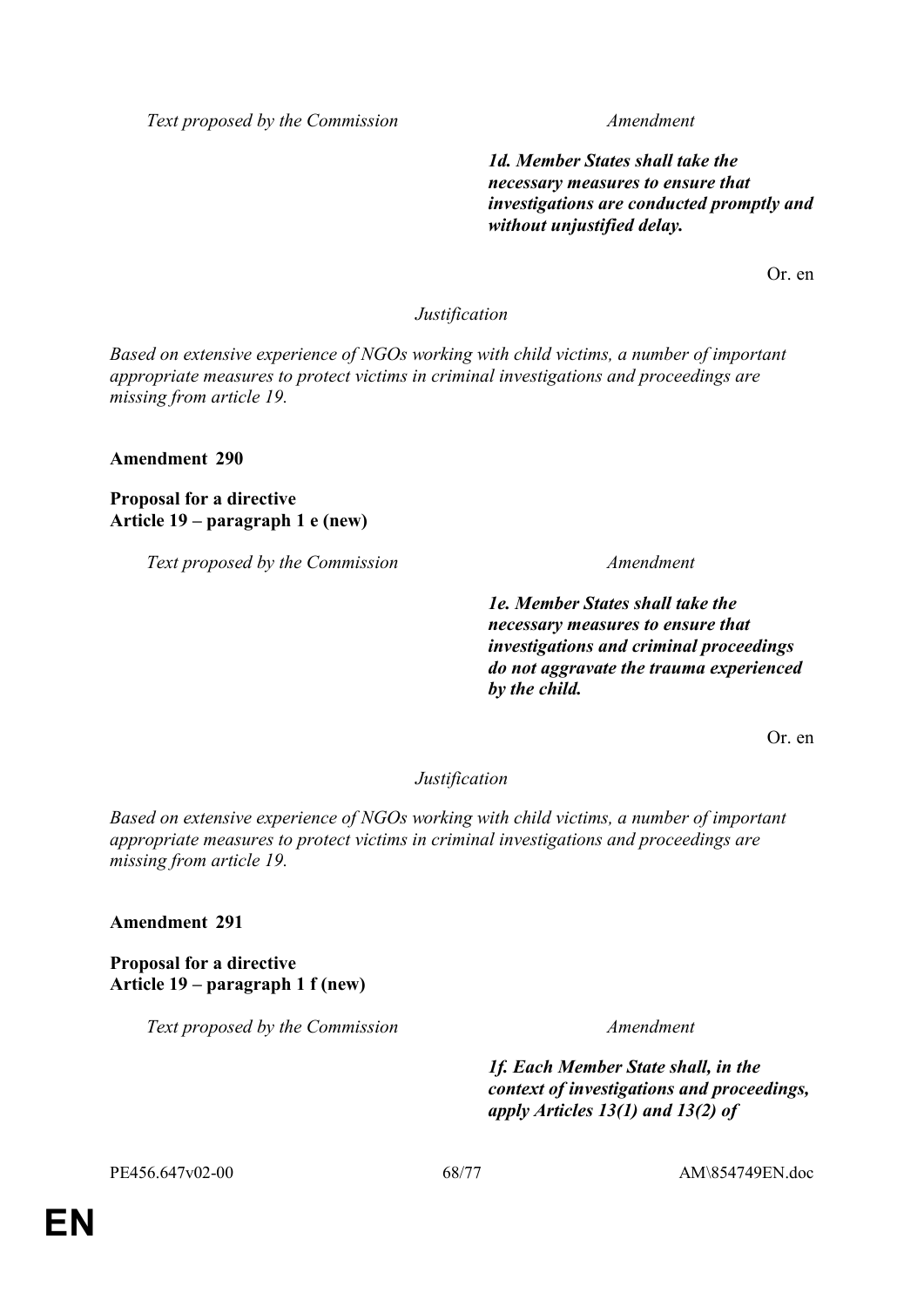Or. en

# *Justification*

*Based on extensive experience of NGOs working with child victims, a number of important appropriate measures to protect victims in criminal investigations and proceedings are missing from Article 19.*

**Amendment 293**

# **Proposal for a directive Article 19 – paragraph 1 a (new)**

*Text proposed by the Commission Amendment*

*1a. Victims of any of the offences referred to in Articles 3 to 7 shall be considered as particularly vulnerable victims pursuant to Article 2 (2), Article 8 (4) and Article 14(1) of Framework Decision 2001/220/JHA.*

Or. en

## **Amendment 294**

**Proposal for a directive Article 19 – paragraph 1 b (new)**

*Text proposed by the Commission Amendment*

*1b. Member States shall take measures, where appropriate and possible, to provide assistance and support to the victim's family. In particular, Member States shall, where appropriate and possible, apply Article 4 of Council Framework Decision 2001/220/JHA to the family.*

Or. en

**Amendment 295**

**Proposal for a directive Article 19 – paragraph 1 c (new)**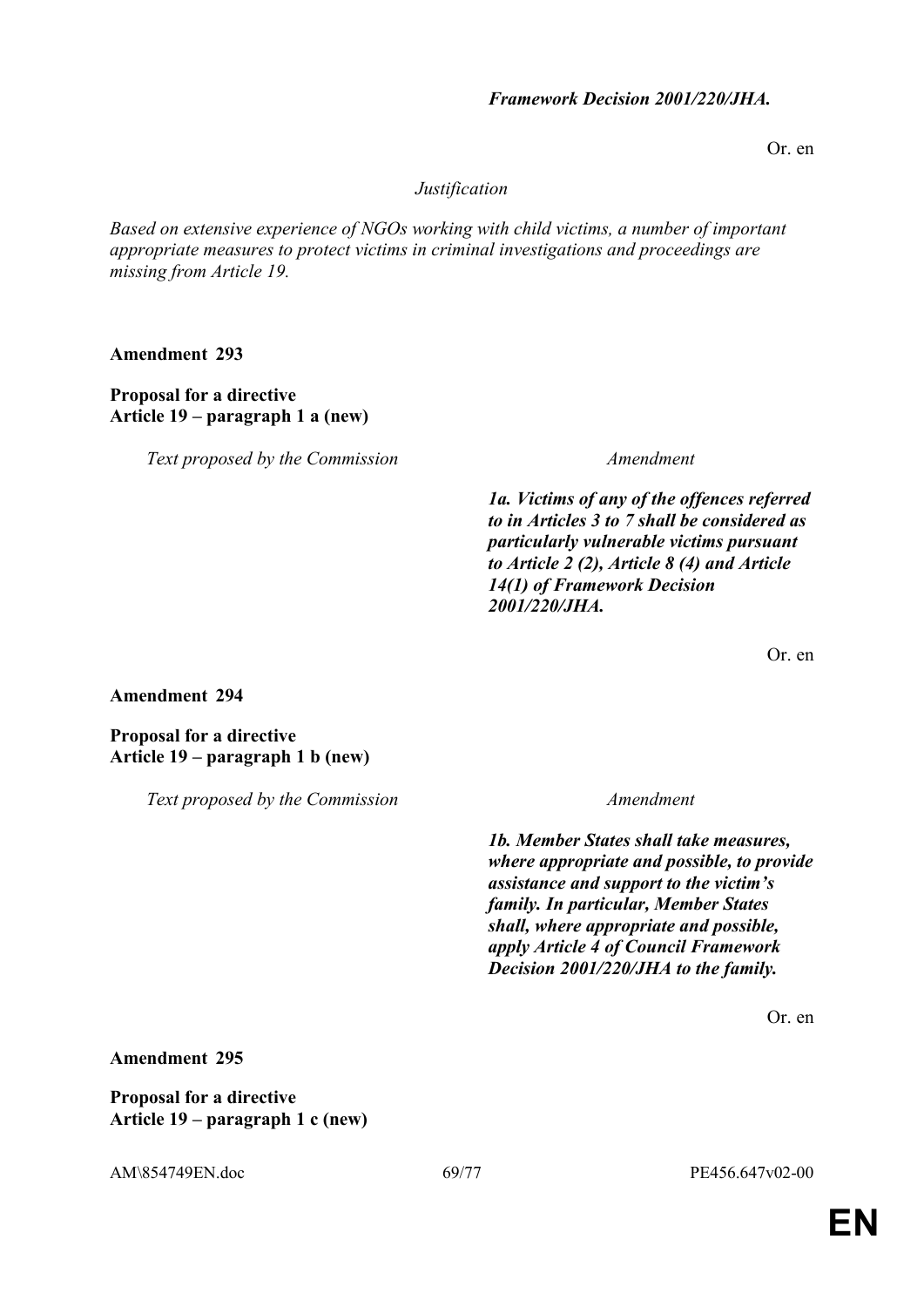*1c. Member States shall take the necessary measures to ensure that in criminal investigations and proceedings, judicial authorities appoint a special representative for the child victim where, by national law, the holders of parental responsibility are precluded from representing the child as a result of a conflict of interest between them and the child victim, or where the child is unaccompanied or separated from the family.*

Or. en

**Amendment 297**

**Proposal for a directive Article 19 – paragraph 1 b (new)** 

*Text proposed by the Commission Amendment*

*1b. Member States shall take the necessary measures to ensure that assistance and support are provided to victims before, during and for an appropriate time after criminal proceedings in order to enable them to exercise the rights set forth in Council Framework Decision 2001/220/JHA on the standing of victims in criminal proceedings and in this Directive.*

Or. en

## **Amendment 58 FEMM**

**Proposal for a directive Article 19 – paragraph 3 – introductory part**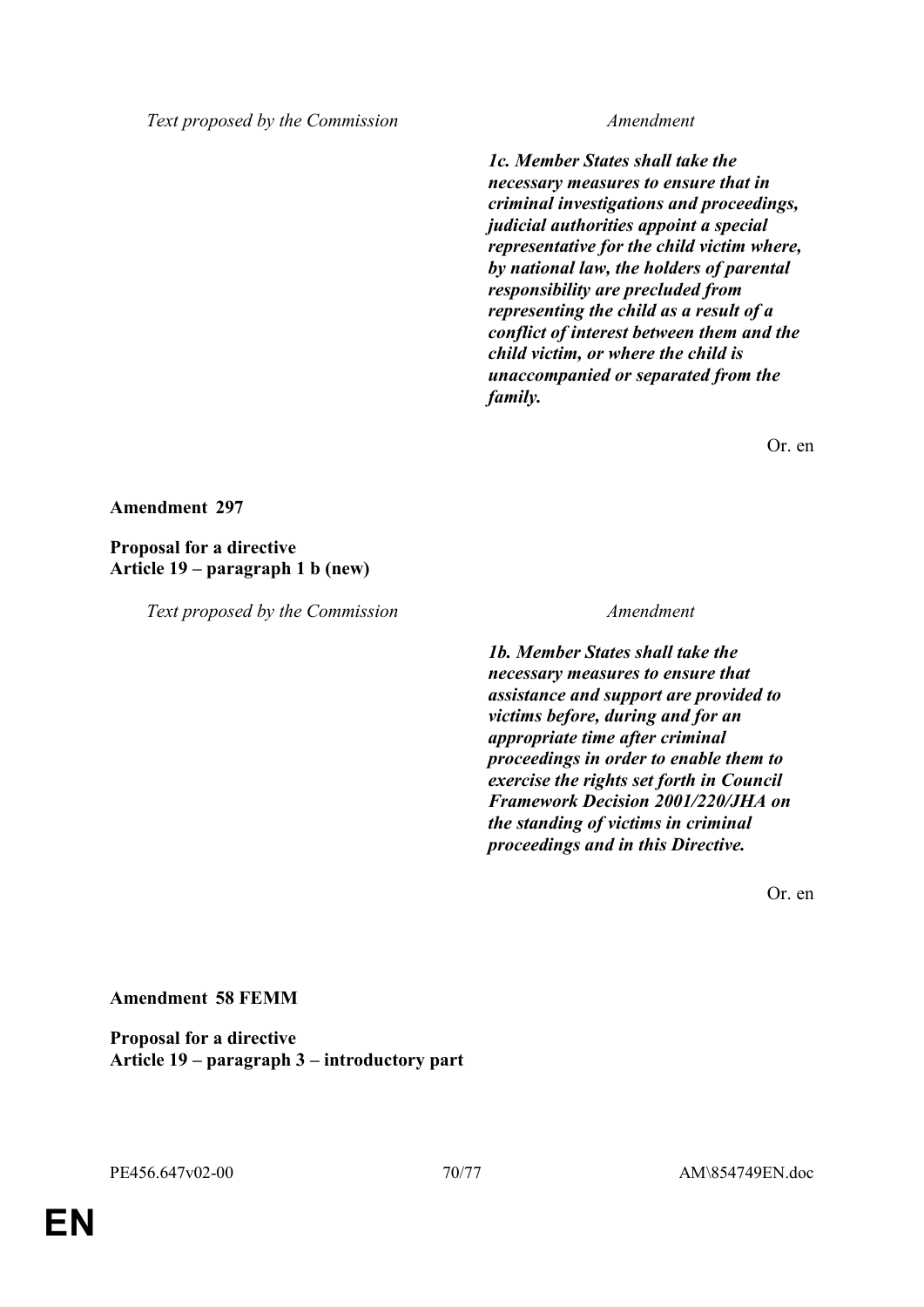3. Without prejudice to the rights of the defence, Member States shall take the necessary measures to ensure that in criminal *investigations* of any of the offences referred to in Articles 3 to 7:

3. Without prejudice to the rights of the defence, Member States shall take the necessary measures to ensure that in criminal *proceedings* of any of the offences referred to in Articles 3 to 7:

# *Justification*

*This wording is in keeping with Article 14()3 of the Commission proposal for a Directive on preventing and combating trafficking in human beings and protecting victims.*

# **Amendment 59 FEMM**

# **Proposal for a directive Article 19 – paragraph 3 – point b**

*Text proposed by the Commission Amendment*

(b) interviews with the child victim take place*, where necessary,* in premises designed or adapted for this purpose;

(b) interviews with the child victim take place in premises designed or adapted for this purpose*, and where the child feels safe*;

# **Amendment 306**

**Proposal for a directive Article 19 – paragraph 4** 

# *Text proposed by the Commission Amendment*

4. Member States shall take the necessary measures to ensure that in criminal investigations of any of the offences referred to in Articles 3 to 7 *all* interviews with the child victim or, where appropriate, with a child witness*,* may be videotaped and that these videotaped interviews may be used as evidence in criminal court proceedings, according to the rules under its national law.

4. Member States shall take the necessary measures to ensure that in criminal investigations of any of the offences referred to in Articles 3 to 7 interviews with the child victim or, where appropriate, with a child witness *– if examination of the individual case shows this to be necessary –* may be videotaped and that these videotaped interviews may be used as evidence in criminal court proceedings, according to the rules under its national law.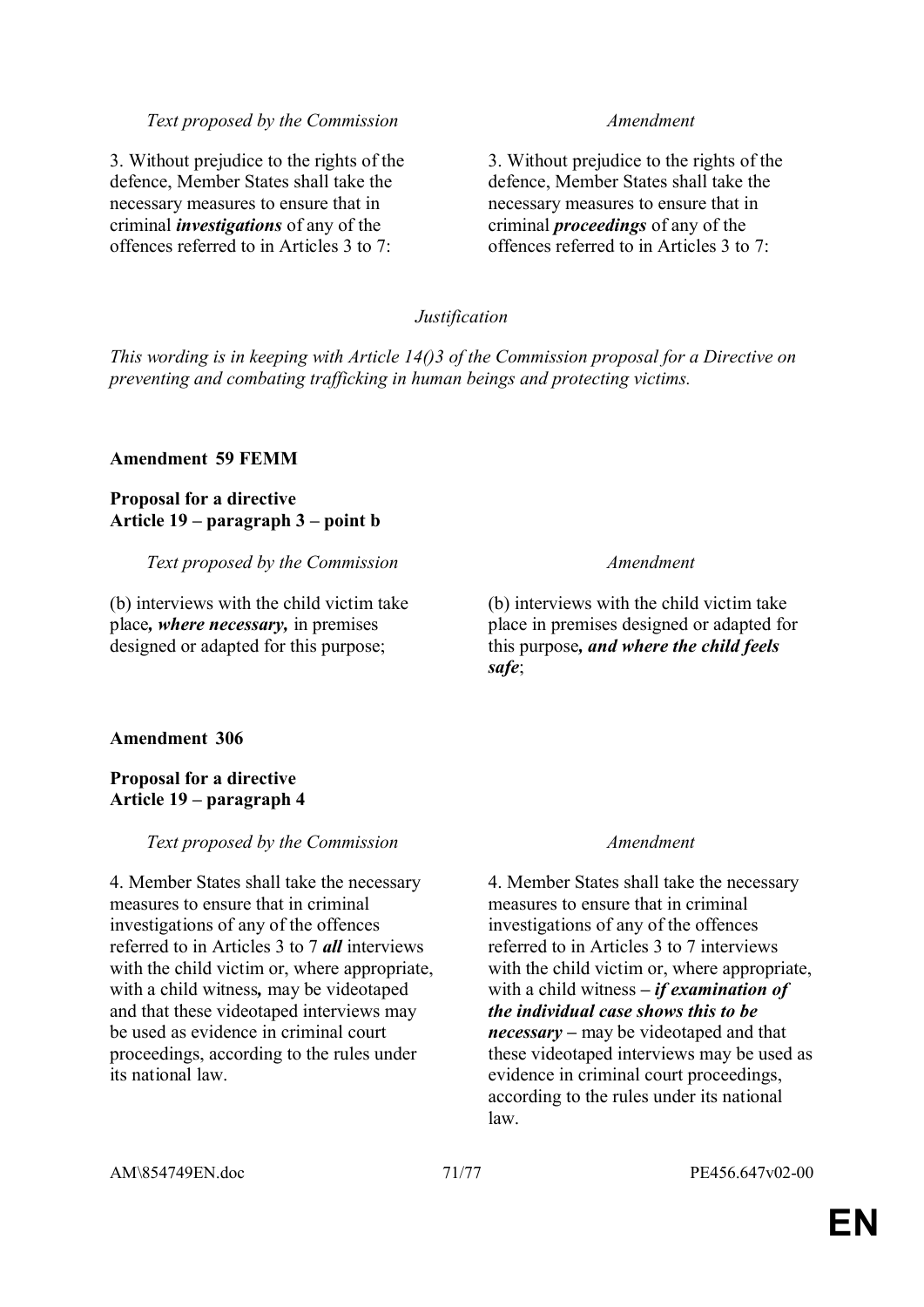# *Justification*

*The directive should not prescribe videotaping of all interviews as a general rule, including therefore interviews by the police or public prosecutor. Moreover, it is not automatically in the child's interests that an interview should be videotaped.*

# **Amendment 61 FEMM**

## **Proposal for a directive Article 19 – paragraph 5 – introductory part**

*Text proposed by the Commission Amendment*

5. Member States shall take the necessary measures to ensure, in criminal court proceedings relating to any of the offences referred to in Articles 3 to 7, that it *may be* ordered that:

5. Member States shall take the necessary measures to ensure, in criminal court proceedings relating to any of the offences referred to in Articles 3 to 7, that it *is* ordered that:

## **Amendment 307 Cecilia Wikström**

**Proposal for a directive Article 19 – paragraph 5 a (new)** 

*Text proposed by the Commission Amendment*

*5a. Member States shall take the necessary measures, where in the interest of the child victims and taking into account other overriding interests, to protect their privacy, their identity and their image and to prevent the public dissemination of any information that could lead to their identification.*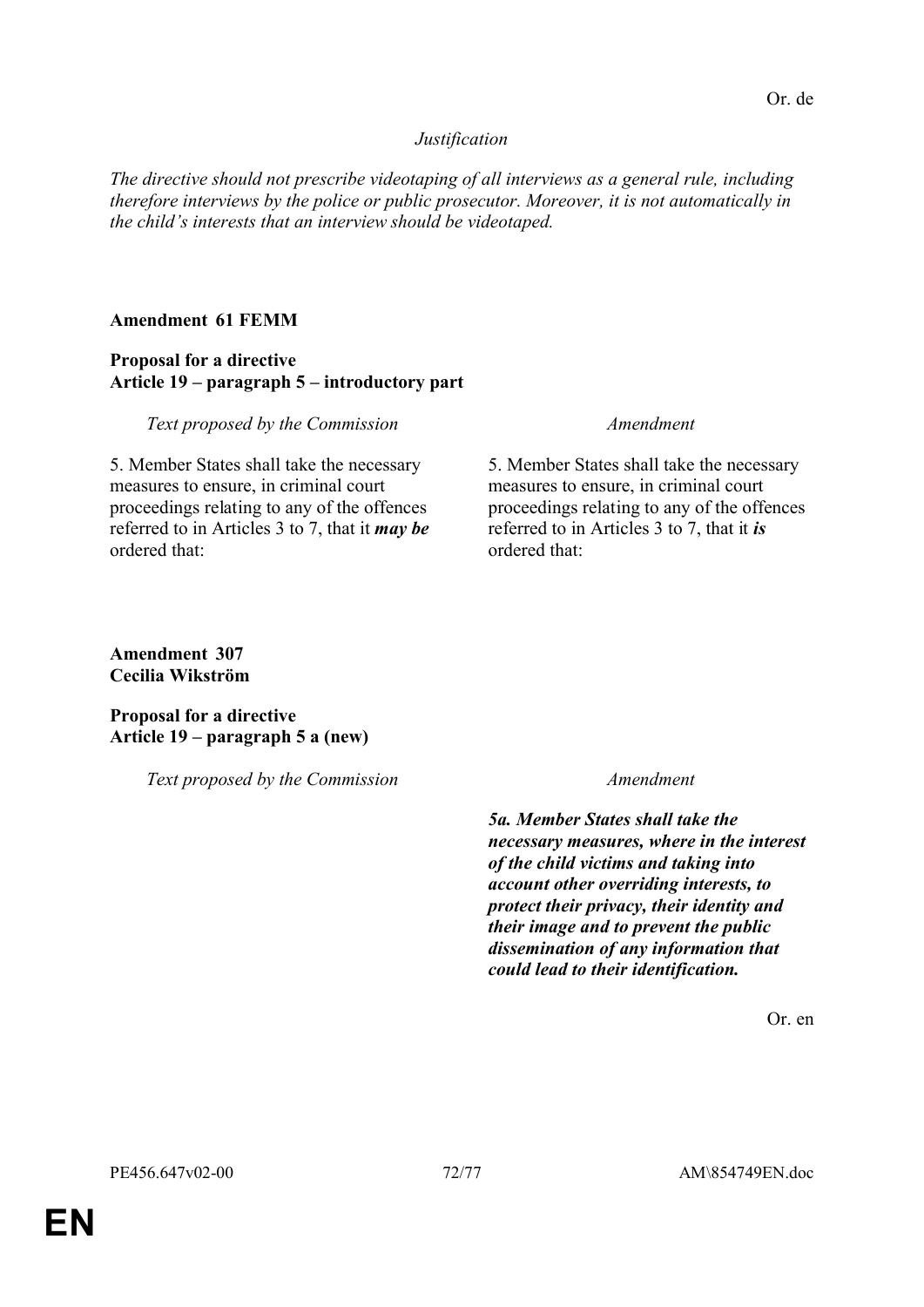#### **Amendment 309**

### **Proposal for a directive Article 20 – paragraph 2 – subparagraph 1**

*Text proposed by the Commission Amendment*

Member States shall take the necessary measures to ensure that effective intervention programmes or measures are made available with a view to preventing and minimising the risks of repeated offences of a sexual nature against children. *These programmes or measures shall be accessible at any time during the criminal proceedings, inside and outside prison, according to the conditions laid down in national law.*

Member States shall take the necessary measures to ensure that effective intervention programmes or measures are made available with a view to preventing and minimising the risks of repeated offences of a sexual nature against children.

Or. de

# *Justification*

*Therapeutic measures during pre-trial detention are problematic. They need to continue for a certain length of time, and there is little likelihood that they can be organised meaningfully in view of the uncertain duration of pre-trial detention. Moreover, when the judgment becomes irrevocable, this will as a rule result in a move, so that there would be no guarantee of continuity of therapy. In addition, this might conflict with the presumption of innocence and the rights of offenders in criminal proceedings (e.g. the right to remain silent).*

### **Amendment 101 CULT**

### **Proposal for a directive Article 20 – paragraph 2 – subparagraph 2**

*Text proposed by the Commission Amendment*

Such intervention programmes or measures shall be adapted to meet the specific developmental needs for *children* who sexually offend, including those who are below the age of criminal responsibility.

### **Amendment 310**

**Proposal for a directive Article 20 – paragraph 3 – introductory part** 

Such intervention programmes or measures shall be adapted to meet the specific developmental needs for *persons* who sexually offend, including those who are below the age of criminal responsibility.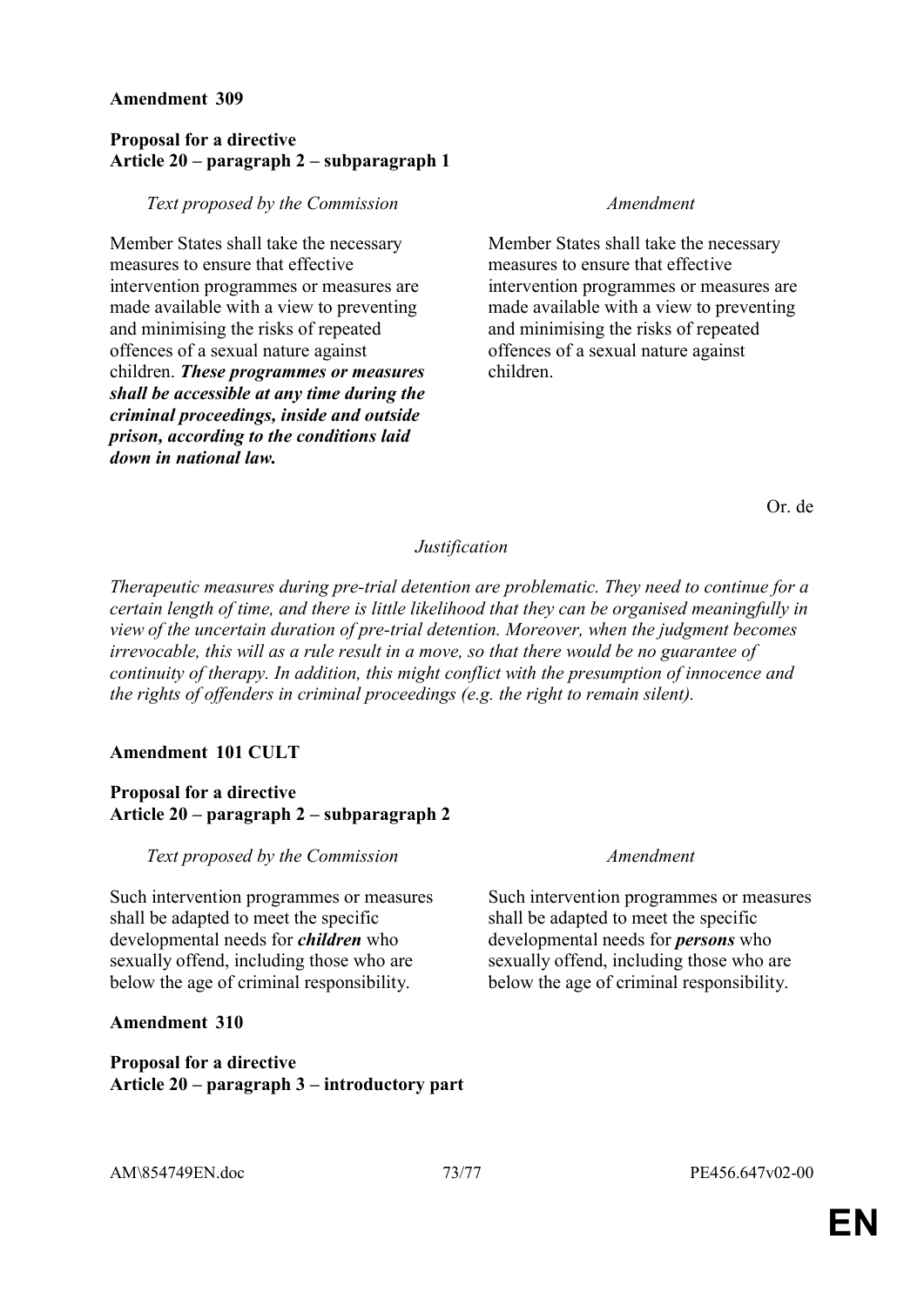*Text proposed by the Commission Amendment*

3. Member States shall take the necessary measures to ensure *that persons convicted* of offences referred to in Articles 3 to 7, *where appropriate considering the assessment referred to* in *paragraph 1*:

3. Member States shall take the necessary measures to ensure*, in criminal court proceedings relating to any* of *the* offences referred to in Articles 3 to 7, *that* in *order as far as possible to prevent any secondary victimisation it may be ordered that*:

Or. en

### **Amendment 64 FEMM**

**Proposal for a directive Article 20 – paragraph 5 a (new)**

*Text proposed by the Commission Amendment*

*5a. As prevention is best achieved by stopping the perpetrator, Member States shall consider the possibility of implementing an EU-wide telephone number made available to anyone who is thinking about committing child sexual abuse. The anonymity of the individual shall be ensured.*

*Justification*

*As a preventative measure current and potential perpetrators should have access to a helpline that can offer support and counselling. Someone worried about their thoughts or behaviour towards children should be able to ring a confidential helpline in anonymity. This helpline has been successfully implemented in the United Kingdom.*

**Amendment 308**

**Proposal for a directive Article 20 a (new)** 

*Text proposed by the Commission Amendment*

*Article 20a Prevention Measures*

PE456.647v02-00 74/77 AM\854749EN.doc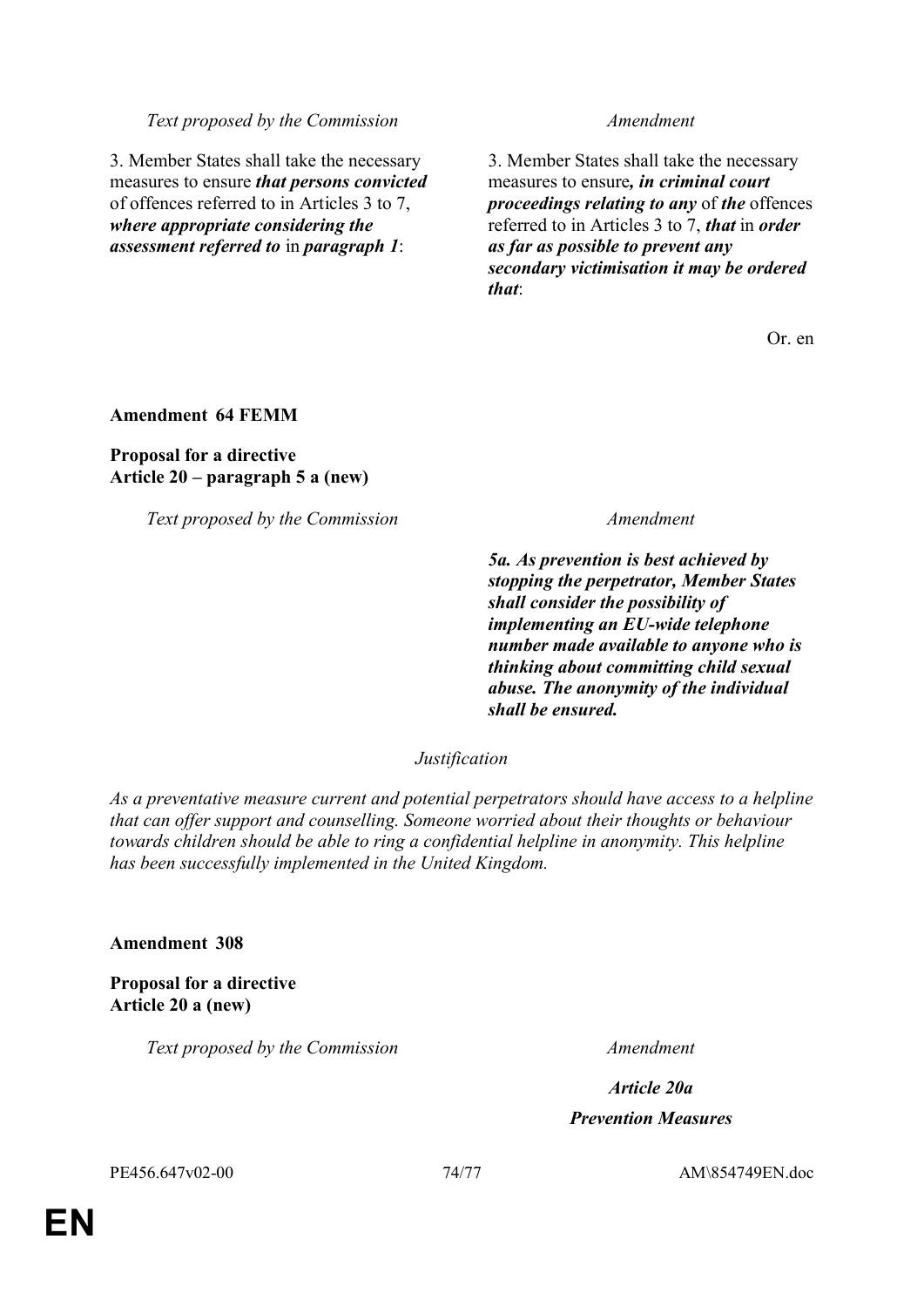*1. Member States shall take appropriate actions such as information and awareness raising campaigns, research and education programmes, where appropriate in cooperation with civil society organisations and local support networks, aimed at raising awareness and reducing the risk of children becoming victims of sexual abuse, sexual exploitation or sexual abuse images. These measures must be addressed to all parties concerned, including children, parents and education practitioners, in order for them to learn how to recognise the signs of sexual abuse, both online and offline.*

*2. Help-lines shall be set up create a safe and anonymous communication channel between children that are or may be victims and members of relevant civil society organisations or local support networks.*

Or. en

**Compromise Amendment 8 (AM (37), AM (313), AM (314), AM (320), AM (323), AM (329), AM (336), AM (337), AM (341), AM (342))**

**Proposal for a directive Article 21**

*Text proposed by the Commission Amendment*

Article 21

*Blocking access to* websites containing child pornography

1. Member States shall take the necessary measures to obtain the *blocking of access by Internet users in their territory to*  Internet pages containing or disseminating child pornography. *The blocking of access shall be subject to adequate safeguards in particular to ensure that the blocking is* 

Article 21

*Measures addressing* websites containing *or disseminating* child pornography *or child abuse material*

1. Member States shall take the necessary *legislative* measures to obtain the *removal at source of* Internet pages containing or disseminating child pornography *or child abuse material. Internet pages containing such material shall be removed, especially when originating from an EU Member*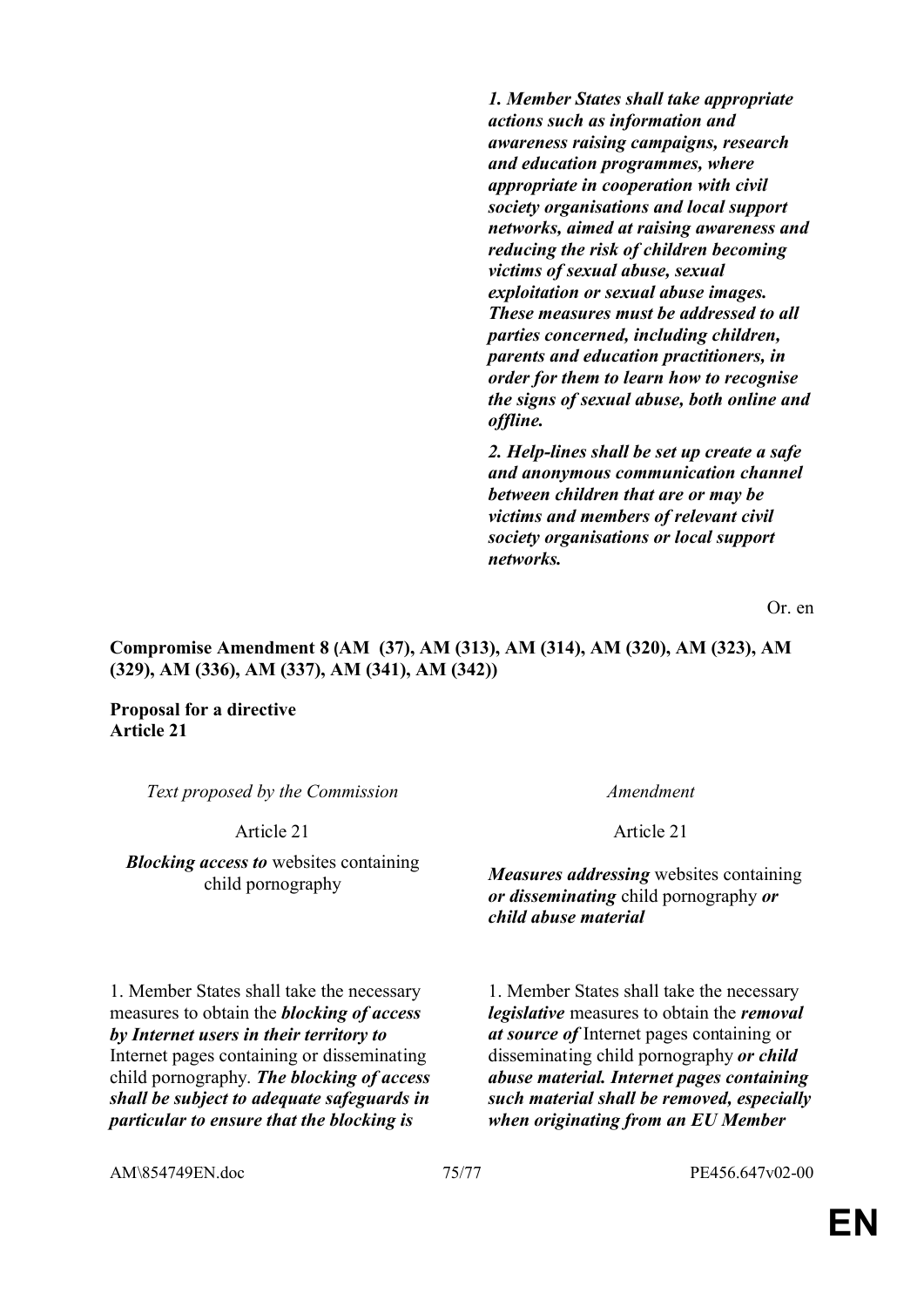*limited to what is necessary, that users are informed of the reason for the blocking and that content providers, as far as possible, are informed of the possibility of challenging it.*

2. *Without prejudice to the above, Member States shall take the necessary*  measures *to obtain the removal of internet pages containing or disseminating child pornography.*

*State. In addition, the EU shall cooperate with third countries in securing the prompt removal of such content from servers in their territory.*

*2. When removal at source of Internet pages containing or disseminating child pornography or child abuse material is impossible to achieve, Member States may take the necessary measures in accordance with national legislation to prevent access to such content in their territory. These measures must be set by transparent procedures and provide adequate safeguards, in particular to ensure that the restriction is limited to what is necessary and proportionate, and that users are informed of the reason for the restriction. Content providers and users shall be informed of the possibility to whom to appeal under a judicial redress procedure.*

*2a. Any measure under paragraphs 1 and 2 shall respect fundamental rights and freedoms of natural persons, as guaranteed by the European Convention of the Protection of Human Rights and Fundamental Freedoms, the EU Charter of Fundamental Rights and general principles of Union law. Those measures shall provide for prior authorisation in accordance with national law, and the right to an effective and timely judicial redress.*

*2b. The European Commission shall submit to the European Parliament an annual report on the activities undertaken by Member States to remove child sexual abuse material from Internet pages.*